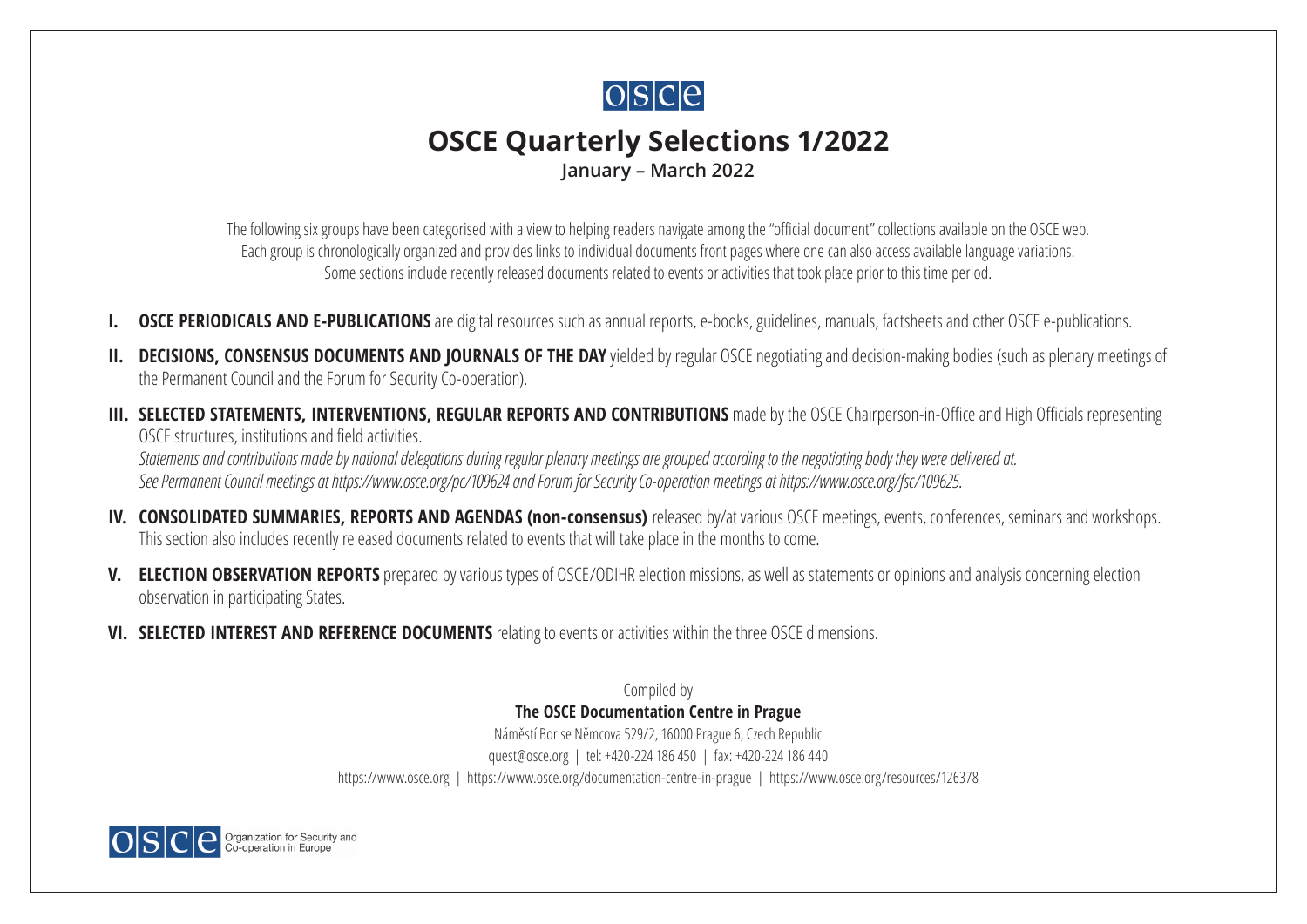### **ABBREVIATIONS AND ACRONYMS**

AIAM — Annual Implementation Assessment Meeting ASRC — Annual Security Review Conference ATU — Action against Terrorism Unit CCA — Court of Conciliation and Arbitration CiO — Chairperson-in-Office CGAP — Contact Group of the Asian Partners for Co-operation CGMP — Contact Group of the Mediterranean Partners for Co-operation COMMS — Communication and Media Relations Section CPC — Conflict Prevention Center CS — OSCE Secretariat Conference Services DHR — Department of Human Resources EC — Election Code EAM — Election Assessment Mission EEF — Economic and Environmental Forum EET — Election Expert Team EOM — Election Observation Mission EST — Election Support Team ExtCoop — External Co-operation FSC — Forum for Security Co-operation FYROM — the former Yugoslav Republic of Macedonia FSC-PC — Joint FSC-PC Meeting HCNM — High Commissioner on National Minorities HDC — Human Dimension Committee HDIM — Human Dimension Implementation Meeting HDS — Human Dimension Seminar HOC — Head of Centre HOM — Head of Mission IEOM — International Election Observation Mission IROM — International Referendum Observation Mission LEOM — Limited Election Observation Mission MC — Ministerial Council NAM — Needs Assessment Mission OCEEA — Office of the Co-ordinator of OSCE Economic and Environmental Activities

#### **Documentation acronyms (ID)**

- .JOUR Journal of the day
- .DEC Decision
- .DEL Issued by one or more delegation(s)
- .DOC Document of particular importance
- .GAL Substantive or general nature
- .INF Basic information

#### **OSCE working languages**

Most OSCE official journals and consensus documents, such as decisions, are issued in all six OSCE working languages listed below: English French German Italian Russian Spanish

#### **Other languages**

SRCiO — Special Representative of the Chairperson- in-Office

SPMU — Strategic Police Matters Unit

TNTD — Transnational Threats Department

Publications and documents listed herein include a mention of the language variations in which they are available. By clicking on the link you will arrive on the web page of your selection and from there you can click on the language of your choice.

ODIHR — Office for Democratic Institutions and Human Rights OIO — Office of Internal Oversite OM BCP Gukovo & Donetsk — OSCE Observer Mission at Russian Checkpoints Gukovo and Donetsk OM Moldova — OSCE Mission to Moldova OM Montenegro — OSCE Mission to Montenegro OM Serbia — OSCE Mission to Serbia OM Skopje — OSCE Mission to Skopje OMBaH — OSCE Mission to Bosnia and Herzegovina OMiK — OSCE Mission in Kosovo OPA — OSCE Presence in Albania OPCU — OSCE Project Co-ordinator in Ukraine OSG — Office of the Secretary General OSR/CTHB — Office of the Special Representative and Co-ordinator for Combatting Trafficking in Human Beings PA — Parliamentary Assembly PACE — Parliamentary Assembly of the Council of Europe PC — Permanent Council PC in Uzbekistan — OSCE Project Co-ordinator in Uzbekistan PEC — Precinct Election Commission PGI — Programme for Gender Issues PO in Bishkek — OSCE Programme Office in Bishkek PO in Dushanbe — OSCE Programme Office in Dushanbe PO in Nur-Sultan — OSCE Programme Office in Nur-Sultan PRCiO — Personal Representative of the Chairperson- in-Office ROM — Referendum Observation Mission RFoM — Representative on Freedom of the Media SEAM — Special Election Assessment Mission SEC — Secretariat SG — Secretary General SHDM — Supplementary Human Dimension Meeting SMM — OSCE Special Monitoring Mission to Ukraine

#### **Document ID Reference System**

Document identification and distribution follows a set of registry values, some or all of which will form the document identification block appearing on the upper right corner of distributed documents. *Main category:* Capital letters denoting the nature of the document and referring to the main OSCE body to which it is to be submitted or from which it originates (PC, FSC, MC, SEC, ODIHR). *Subcategory:* Capital letters referring to meetings of bodies working under the authority of the main OSCE bodies (PC.ACMF, PC.SHDM, FSC.AIAM, etc.). *Subgroup:* Capital letters indicating the document type (such as field reports, journals, etc. – also see acronyms listed above). *Suffixes* may be added, where necessary, in order to indicate modifications of the text (Rev — Revision; Corr — Correction; Add — Addendum).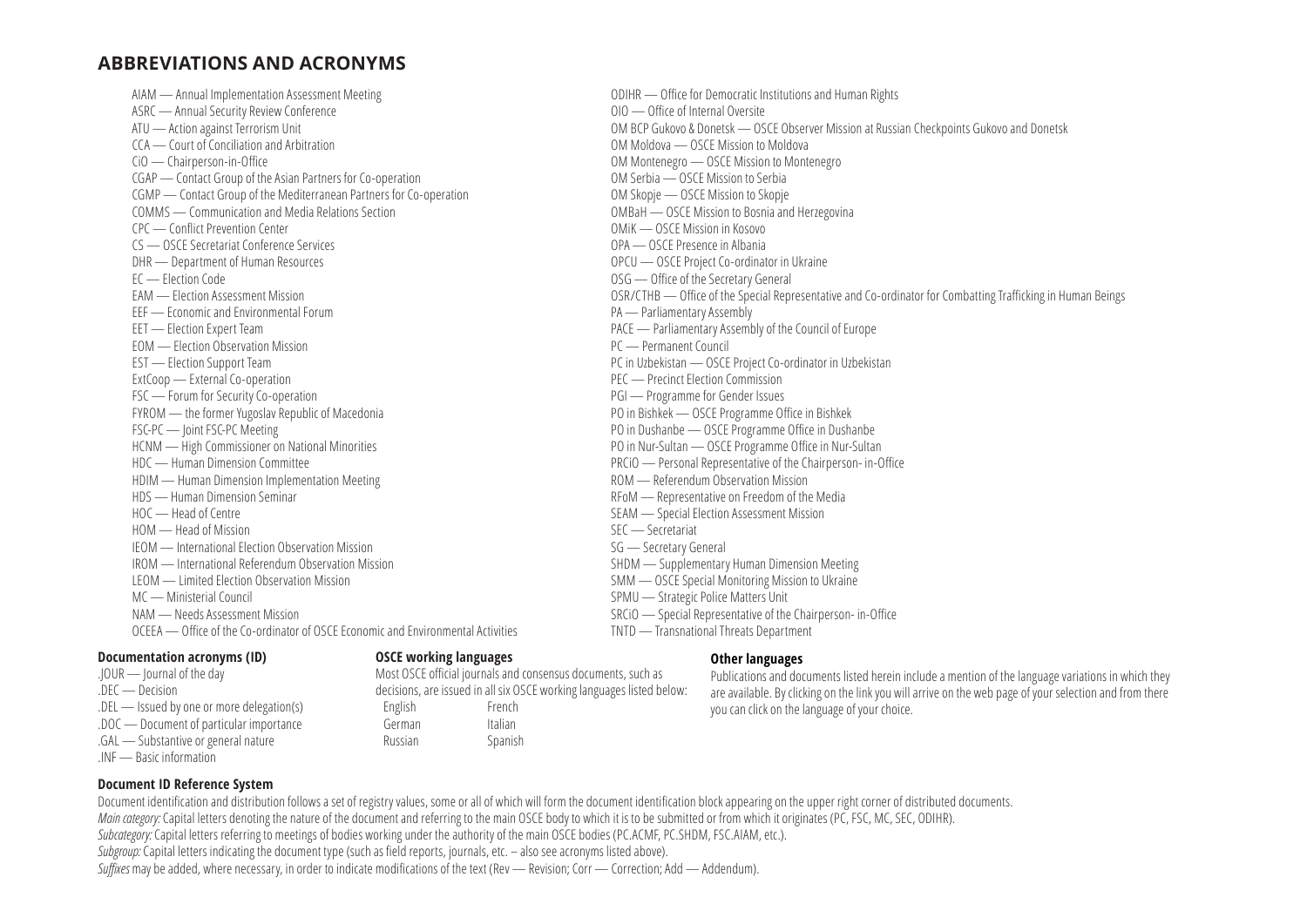## <span id="page-2-0"></span>**I. OSCE PUBLICATIONS AND PERIODICALS**

are digital resources which cover the whole range of issues the OSCE is engaged in. This section includes annual reports, e-books, guidelines, manuals and factsheets.

| No.            | Document type/<br>Originator | <b>Title/Description</b>                                                                                                                                                                                                                                                                                                                                                                                                                                                                                    | <b>OSCE ID or ISBN</b> | Language                                  | <b>URL</b>                                                         |
|----------------|------------------------------|-------------------------------------------------------------------------------------------------------------------------------------------------------------------------------------------------------------------------------------------------------------------------------------------------------------------------------------------------------------------------------------------------------------------------------------------------------------------------------------------------------------|------------------------|-------------------------------------------|--------------------------------------------------------------------|
|                |                              | 2021                                                                                                                                                                                                                                                                                                                                                                                                                                                                                                        |                        |                                           |                                                                    |
|                | Newsletter/010               | EvalNews Edition 22 - Independent Evaluation: Rule of Law and Counter-Terrorism. This<br>edition of OSCEval News is dedicated to the Independent Evaluation of the OSCE Trans-National Threats<br>Department's Rule of Law and Counter-Terrorism Thematic Portfolio on "Strengthening Rule of Law Compliant<br>Criminal Justice Responses to Terrorism".                                                                                                                                                    |                        | English                                   | https://www.osce.org/oio/509933                                    |
|                | Report/SEC/PGI               | <b>Compendium of Resources.</b> Turning commitments into action: Conclusions and recommendations to<br>implement the OSCE commitments on preventing and combating violence against women and girls.                                                                                                                                                                                                                                                                                                         |                        | English<br>Russian                        | https://www.osce.org/<br>secretariat/509483                        |
| 3              | Report/SEC/PGI               | South Eastern Europe. OSCE Sub-Regional Expert Meeting on Eliminating Violence against<br><b>Women and Girls.</b>                                                                                                                                                                                                                                                                                                                                                                                           |                        | English                                   | https://www.osce.org/<br>secretariat/509477                        |
| $\overline{4}$ | Report/SEC/PGI               | Turning Commitments into Action: Conclusions and Recommendations to Implement the<br>OSCE Commitments on Preventing and Combating Violence against Women and Girls.<br><b>OSCE-Wide Report.</b>                                                                                                                                                                                                                                                                                                             |                        | English<br>Russian                        | https://www.osce.org/<br>secretariat/509465                        |
| 5              | Report/SEC/PGI               | Eastern Europe. OSCE Sub-Regional Expert Meeting on Eliminating Violence against<br>Women and Girls. In 2020, the OSCE Gender Issues Programme conducted a series of sub-regional expert<br>meetings, in order to take stock of progress towards fulfilment of OSCE commitments on preventing and<br>combating violence against women and girls.                                                                                                                                                            |                        | English<br>Russian                        | https://www.osce.org/<br>secretariat/509453                        |
| 6              | Report/SEC/PGI               | Central Asia and Mongolia. OSCE Sub-Regional Expert Meeting on Eliminating Violence<br>against Women and Girls. In 2020, the OSCE Gender Issues Programme conducted a series of sub-<br>regional expert meetings, in order to take stock of progress towards fulfilment of OSCE commitments on<br>preventing and combating violence against women and girls.                                                                                                                                                |                        | English<br>Russian                        | https://www.osce.org/<br>secretariat/509441                        |
|                | Report/RFoM                  | Spotlight on Artificial Intelligence and Freedom of Expression: A Policy Manual. This<br>publication is part of the project "Spotlight on Artificial Intelligence and Freedom of Expression" (#SAIFE), 2021.                                                                                                                                                                                                                                                                                                | 978-92-9234-<br>749-9  | English                                   | https://www.osce.org/representative-<br>on-freedom-of-media/510332 |
| 8              | Brochure/OMBaH               | POLICY BRIEF: Towards Education that Creates Changes in Bosnia and Herzegovina - On the<br>Path from Traditional to Contemporary Curricula Based on Student Learning Outcomes.<br>This policy brief has been prepared based on the document Towards Education that Creates Changes: The<br>report on the analysis of documents regulating primary and general secondary education in Bosnia and<br>Herzegovina - on the path from traditional to contemporary curricula based on student learning outcomes. |                        | Bosnian<br>Croatian<br>English<br>Serbian | https://www.osce.org/mission-to-<br>bosnia-and-herzegovina/509627  |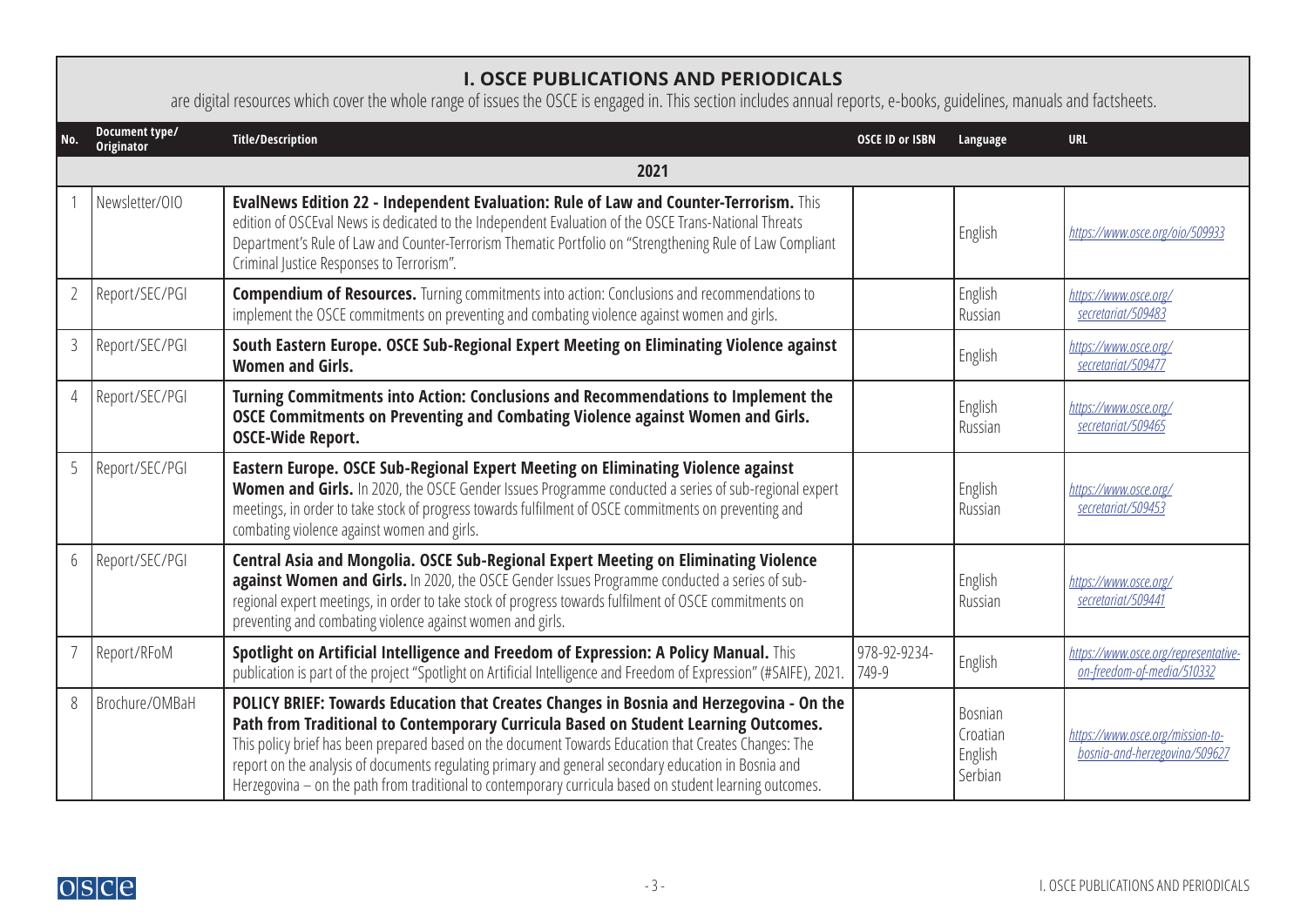| No. | Document type/<br><b>Originator</b> | <b>Title/Description</b>                                                                                                                                                                                                                                                                                                                                                                                   | <b>OSCE ID or ISBN</b>                             | Language                                                                      | <b>URL</b>                                                        |
|-----|-------------------------------------|------------------------------------------------------------------------------------------------------------------------------------------------------------------------------------------------------------------------------------------------------------------------------------------------------------------------------------------------------------------------------------------------------------|----------------------------------------------------|-------------------------------------------------------------------------------|-------------------------------------------------------------------|
|     | Report/OMBaH                        | Ensuring Justice for Victims of Trafficking in Human Beings: Response of the Criminal<br>Justice System in Bosnia and Herzegovina, with Recommendations. This is the second public<br>report by the OSCE Mission to Bosnia and Herzegovina based on the monitoring of human trafficking and<br>related cases completed before courts in Bosnia and Herzegovina.                                            | 978-92-9234-<br>$040 - 7$<br>978-92-9234-<br>039-1 | Bosnian<br>English                                                            | https://www.osce.org/mission-to-<br>bosnia-and-herzegovina/509345 |
| 10  | Report/OMBaH                        | School Names, Symbols and Manifestations at Primary and Secondary Schools in Bosnia<br>and Herzegovina: A Status Update with Recommendations. Findings are based on the Mission's<br>regular monitoring of more than 2,000 central and branch schools located throughout BiH.                                                                                                                              | 978-92-9234-<br>$042-1$                            | Bosnian<br>Croatian<br>English<br>Serbian                                     | https://www.osce.org/mission-to-<br>bosnia-and-herzegovina/509321 |
|     | Factsheet/OMiK                      | Municipal Community Safety Councils (MCSCs) Info Sheet 2021. This info sheet aims to provide<br>relevant institutions with indicators that can assist in identifying gaps and improving compliance.                                                                                                                                                                                                        |                                                    | Albanian<br>English<br>Serbian                                                | https://www.osce.org/mission-in-<br>kosovo/509843                 |
| 12  | Guide/OMiK                          | The Information Guide for Practitioners on Access to Property Rights in Kosovo. The Guide<br>provides information on the main concepts related to property rights; it explains the process of property<br>registration, and offers an updated directory of main stakeholders that can facilitate exercising one's property<br>rights on the municipal level.                                               |                                                    | Albanian<br>English<br>Serbian                                                | https://www.osce.org/mission-in-<br>kosovo/511474                 |
| 13  | Factsheet/OM<br>Montenegro          | Regional Trial Monitoring Project Combatting Organised Crime and Corruption in the<br>Western Balkans. A regional three year project (2021-2023), financed and supported by the European<br>Union, implemented by the field operations in Tirana, Sarajevo, Podgorica, Skopje and Pristina with the guiding<br>support of ODIHR and project coordination from the Secretariat/ Conflict Prevention Centre. |                                                    | Albanian<br><b>Bosnian</b><br>English<br>Macedonian<br>Montenegrin<br>Serbian | https://www.osce.org/mission-to-<br>montenegro/510350             |
| 14  | Analysis/OM Serbia                  | Support to Women Entrepreneurs during the COVID-19 Pandemic. The analysis focuses on<br>assessing the state of women's entrepreneurship and women's economic empowerment based on OSCE<br>commitment (Ministerial Council, 7 December 2011: Decision no. 10/11 promoting equal opportunity for<br>women in the economic sphere) and the results of previous OSCE research in this field.                   |                                                    | Serbian                                                                       | https://www.osce.org/mission-to-<br>serbia/513133                 |
| 15  | Analysis/OM Serbia                  | The Analysis of the Current Situation and Proposals for Improving the System of Collective<br>Management and Individual Exercise of Copyright and Related Rights in the Republic of<br>Serbia. The Analysis by lawyer Dragan Milic was done in order to contribute to support the Media Strategy<br>and Action Plan implementation and offers insights in media-related copyright issues.                  |                                                    | English<br>Serbian                                                            | https://www.osce.org/mission-to-<br>serbia/509726                 |

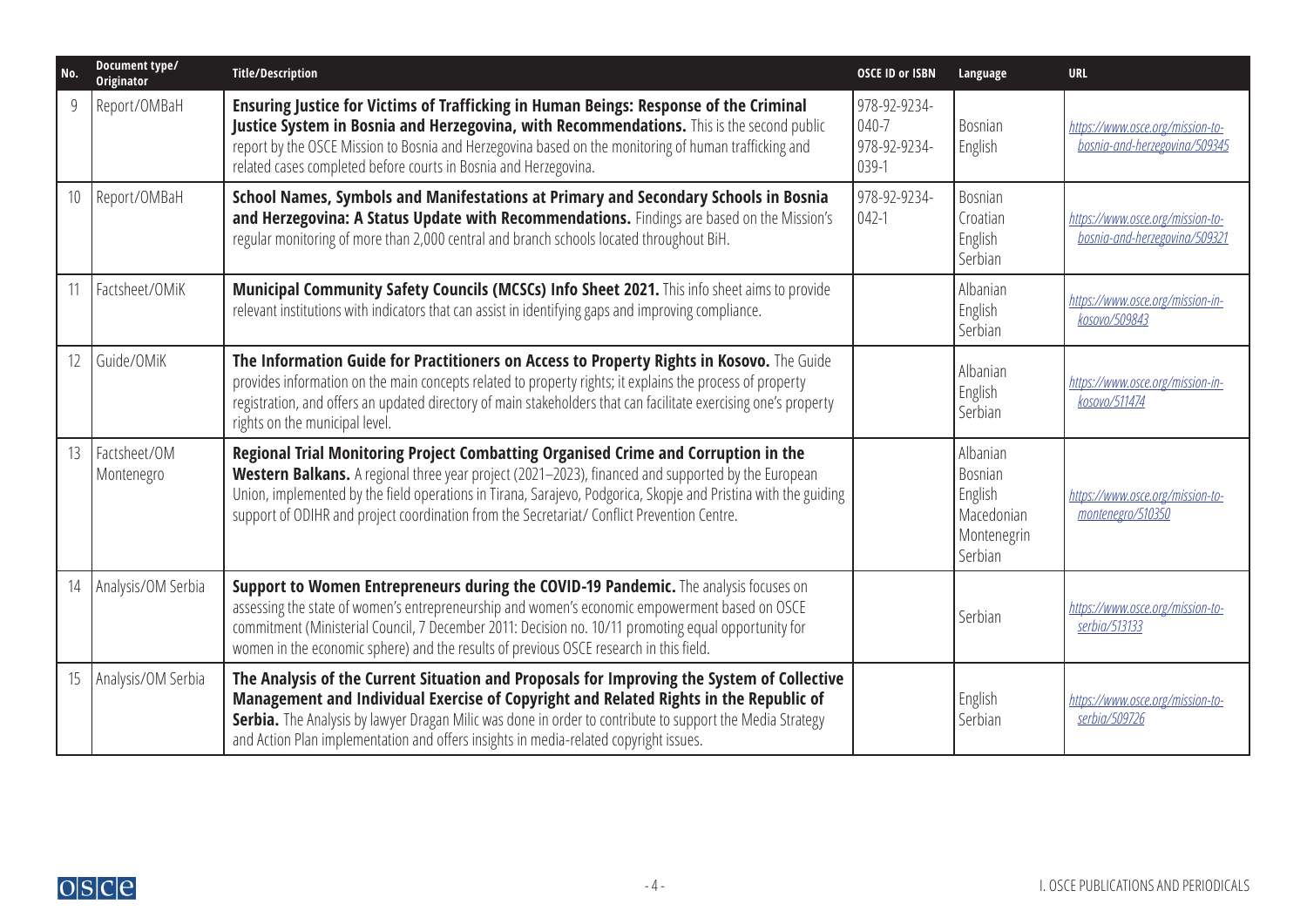| No. | Document type/<br>Originator | <b>Title/Description</b>                                                                                                                                                                                                                                                                                                                                                                                                            | <b>OSCE ID or ISBN</b>          | Language           | <b>URL</b>                                          |
|-----|------------------------------|-------------------------------------------------------------------------------------------------------------------------------------------------------------------------------------------------------------------------------------------------------------------------------------------------------------------------------------------------------------------------------------------------------------------------------------|---------------------------------|--------------------|-----------------------------------------------------|
| 16  | Analysis/OM Serbia           | Analysis of the Labour Legal Status of Journalists and Media Workers in Serbia with<br>Recommendations for Improvement. The Analysis by Mario Reljanovic, research associate at the<br>Institute for Comparative Law in Belgrade was completed in order to provide an overview of the situation<br>concerning labour rights of journalists and media workers, and offers a base for further discussions on this<br>important topic. |                                 | English<br>Serbian | https://www.osce.org/mission-to-<br>serbia/509714   |
| 17  | Book/OM Serbia               | Research Study on Position of Women in Trade Unions in Serbia. The research study is prepared<br>by CSO Women Association FemPlatz, in 2020, with the OSCE Mission's support.                                                                                                                                                                                                                                                       | 978-86-81614-<br>17-4 (Serbian) | English<br>Serbian | https://www.osce.org/mission-to-<br>serbia/513916   |
| 18  | Brochure/OM Serbia           | How to Prevent Risky Behavior among Students: Guidebook on Application of Interactive<br>Learning in Workshops. The publication guides you through the process of creating highly interactive<br>workshops, with special reference to the implementation in the changed circumstances of educational work.                                                                                                                          | 978-86-900135-<br>$7 - 9$       | Serbian            | https://www.osce.org/mission-to-<br>serbia/510515   |
| 19  | Guide/OM Serbia              | Guidebook for Teachers on Managing Online Tools. Based on results of the Assessment Report:<br>Needs of primary schools in Serbia during COVID-19 pandemic in the context of prevention of risky behaviours<br>among students: teachers' perspective, this guide was produced to support teachers in their work and efforts<br>to respond to new challenges in the best possible way.                                               | 978-86-900135-<br>$6-2$         | Serbian            | https://www.osce.org/mission-to-<br>serbia/510506   |
| 20  | Manual/OM Serbia             | Standards of the European Court of Human Rights Important for Administrative Court.<br>This manual available in Serbian language was designed to assist judges/trainers in teaching the standardized<br>course "Application of the European Convention on Human Rights and the Case Law of the European Court of<br>Human Rights in Administrative Justice".                                                                        | 978-86-901466-<br>$1 - 1$       | Serbian            | https://www.osce.org/mission-to-<br>serbia/509654   |
| 21  | Report/OM Serbia             | Assessment Report: Needs of Primary Schools in Serbia during COVID-19 Pandemic in the<br>Context of Prevention of Risky Behavior among Students: Teachers' Perspective. Based on<br>the research results, recommendations were created to support teachers and schools in their work on the<br>prevention of risky behaviors in COVID and post-COVID time.                                                                          | 978-86-900135-<br>$5 - 5$       | Serbian            | https://www.osce.org/mission-to-<br>serbia/510494   |
| 22  | Report/OM Serbia             | Production and Distribution of Youth Oriented Content in Serbia. The research and analysis on<br>the Professional and Ethical Standards in Production and Distribution of Youth oriented content in Serbia was<br>developed in 2021 by the Media Diversity Institute and commissioned by the OSCE Mission to Serbia.                                                                                                                |                                 | English            | https://www.osce.org/mission-to-<br>serbia/511315   |
| 23  | Handbook/OPA                 | Trafficking of Human Beings - a Handbook for Police Officers. Published by the OSCE Presence<br>in Albania as part of the "Transforming the National Response to Human Trafficking in and from Albania"<br>programme, implemented by several international and local organizations led by UNICEF Albania, and<br>supported by the United Kingdom.                                                                                   | 978-9928-294-<br>$70 - 8$       | Albanian           | https://www.osce.org/presence-in-<br>albania/513298 |
| 24  | Handbook/OPA                 | Trafficking of Human Beings - a Handbook for Judges, Prosecutors and Other Legal<br>Professionals. Published by the OSCE Presence in Albania as part of the "Transforming the National<br>Response to Human Trafficking in and from Albania" programme, implemented by several international and<br>local organizations led by UNICEF Albania, and supported by the United Kingdom.                                                 | 978-9928-294-<br>$71-5$         | Albanian           | https://www.osce.org/presence-in-<br>albania/512641 |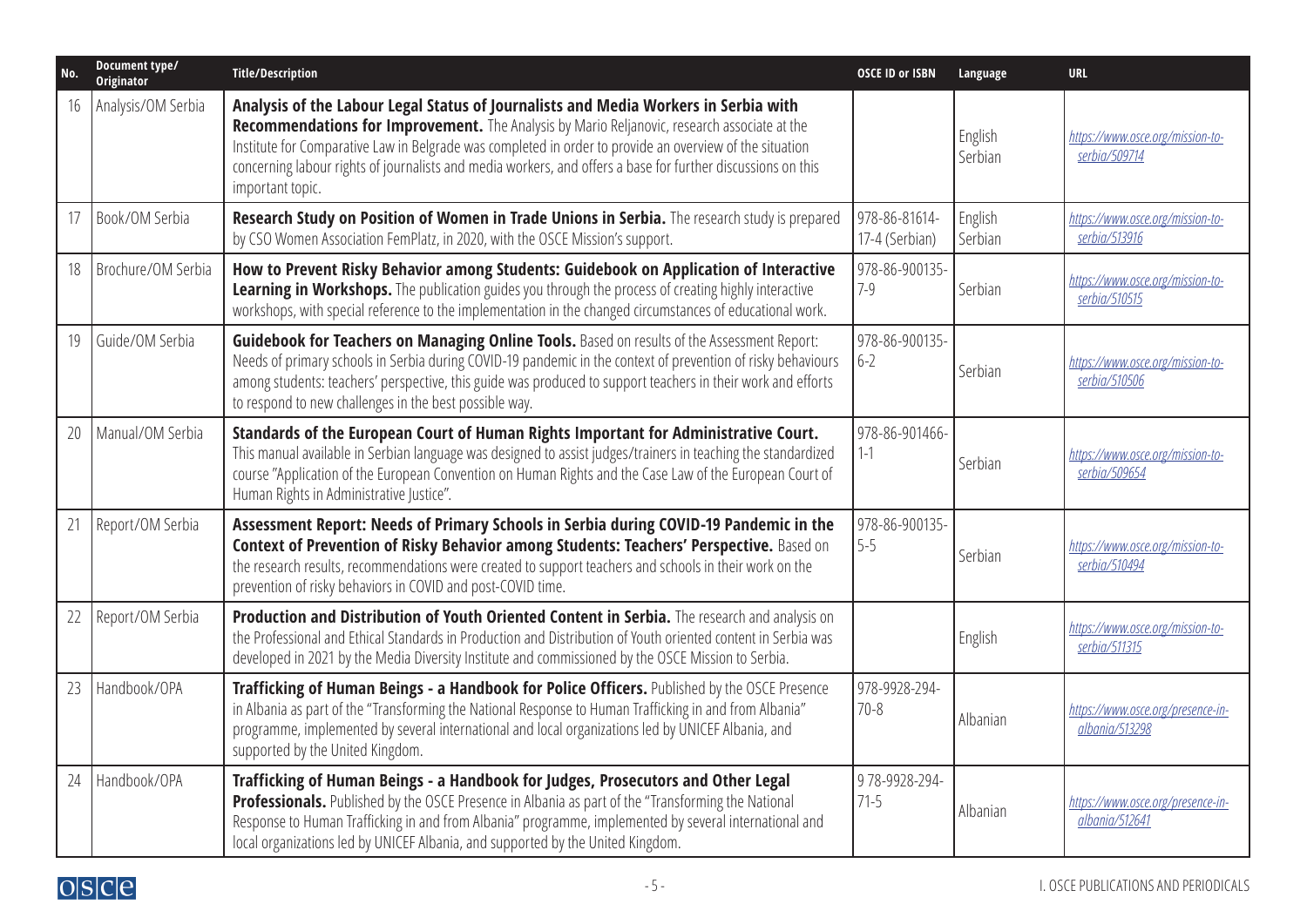| No. | Document type/<br>Originator | <b>Title/Description</b>                                                                                                                                                                                                                                                                                                                                                                                                                                                                                                                                                                              | <b>OSCE ID or ISBN</b> | Language             | <b>URL</b>                                                     |
|-----|------------------------------|-------------------------------------------------------------------------------------------------------------------------------------------------------------------------------------------------------------------------------------------------------------------------------------------------------------------------------------------------------------------------------------------------------------------------------------------------------------------------------------------------------------------------------------------------------------------------------------------------------|------------------------|----------------------|----------------------------------------------------------------|
| 25  | Report/OPA                   | Toolkit on Monitoring Hate Speech and Gender-Based Discrimination in Albania.                                                                                                                                                                                                                                                                                                                                                                                                                                                                                                                         |                        | English              | https://www.osce.org/presence-in-<br>albania/511744            |
| 26  | Study/OPA                    | The Gendered Impact of Corruption in the Albanian Health Care and Tertiary Education<br>Sectors. The preliminary research is commissioned by the OSCE Presence in Albania under the project<br>framework "Consolidated Action against Corruption in Albania" (2020).                                                                                                                                                                                                                                                                                                                                  |                        | English              | https://www.osce.org/presence-in-<br>albania/513448            |
| 27  | Brochure/OPCU                | International Experience and Good Practices in API/PNR. This brochure, prepared with the<br>support of the OSCE Project Co-ordinator, provides analysis of gathered international experiences and good<br>practices in API/PNR, it also suggests a Concept Roadmap for API/PNR introduction.                                                                                                                                                                                                                                                                                                          |                        | English<br>Ukrainian | https://www.osce.org/project-<br>coordinator-in-ukraine/510575 |
| 28  | Guide/OPCU                   | Radiological Emergency Response. Reference Guidebook. The OSCE Project Co-ordinator in<br>Ukraine together with the State Emergency Service of Ukraine developed this set of training materials to<br>supplement the "Recommendations on the development of modular training programme for junior, middle<br>and senior management staff of the State Emergency Service of Ukraine involved in responding to emergencies<br>with hazardous chemical, radioactive and biological substances".                                                                                                          |                        | Ukrainian            | https://www.osce.org/project-<br>coordinator-in-ukraine/511657 |
| 29  | Guide/OPCU                   | <b>Chemical Emergency Response. Reference Guidebook.</b> The OSCE Project Co-ordinator in Ukraine<br>together with the State Emergency Service of Ukraine developed a set of training materials to supplement<br>the "Recommendations on the development of a modular training programme for junior, middle and senior<br>management staff of the SES of Ukraine involved in responding to emergencies with hazardous chemical,<br>radioactive and biological substances".                                                                                                                            |                        | Ukrainian            | https://www.osce.org/project-<br>coordinator-in-ukraine/511636 |
| 30  | Guide/OPCU                   | Biological Emergency Response. Reference Guidebook. The OSCE Project Co-ordinator in Ukraine<br>together with the State Emergency Service of Ukraine developed this set of training materials to supplement<br>the "Recommendations on the development of modular training programme for junior, middle and senior<br>management staff of the State Emergency Service of Ukraine involved in responding to emergencies with<br>hazardous chemical, radioactive and biological substances".                                                                                                            |                        | Ukrainian            | https://www.osce.org/project-<br>coordinator-in-ukraine/511618 |
| 31  | Guide/OPCU                   | Recommendations on the Development of Modular Training Programme for Junior,<br>Middle and Senior Management Staff of the State Emergency Service of Ukraine Involved<br>in Responding to Emergencies with Hazardous Chemical, Radioactive and Biological<br><b>Substances.</b> This publication provides recommendations on the structure and thematic content of a modular<br>chemical, biological, nuclear and radiological (CBRN) training curriculum for first-responders, CBRN glossary,<br>how-to's on the preparation of theoretical and practical trainings, progress evaluation techniques. |                        | Ukrainian            | https://www.osce.org/project-<br>coordinator-in-ukraine/511597 |
| 32  | Guide/OPCU                   | Guidebook on Interaction of the Ukrainian Armed Forces with Civil Society. The Guidebook is<br>developed in 2021 within the project "Strengthening Democratic Control of the Ukrainian Armed Forces in the<br>Area of Interaction with Civil Society".                                                                                                                                                                                                                                                                                                                                                |                        | Ukrainian            | https://www.osce.org/project-<br>coordinator-in-ukraine/510527 |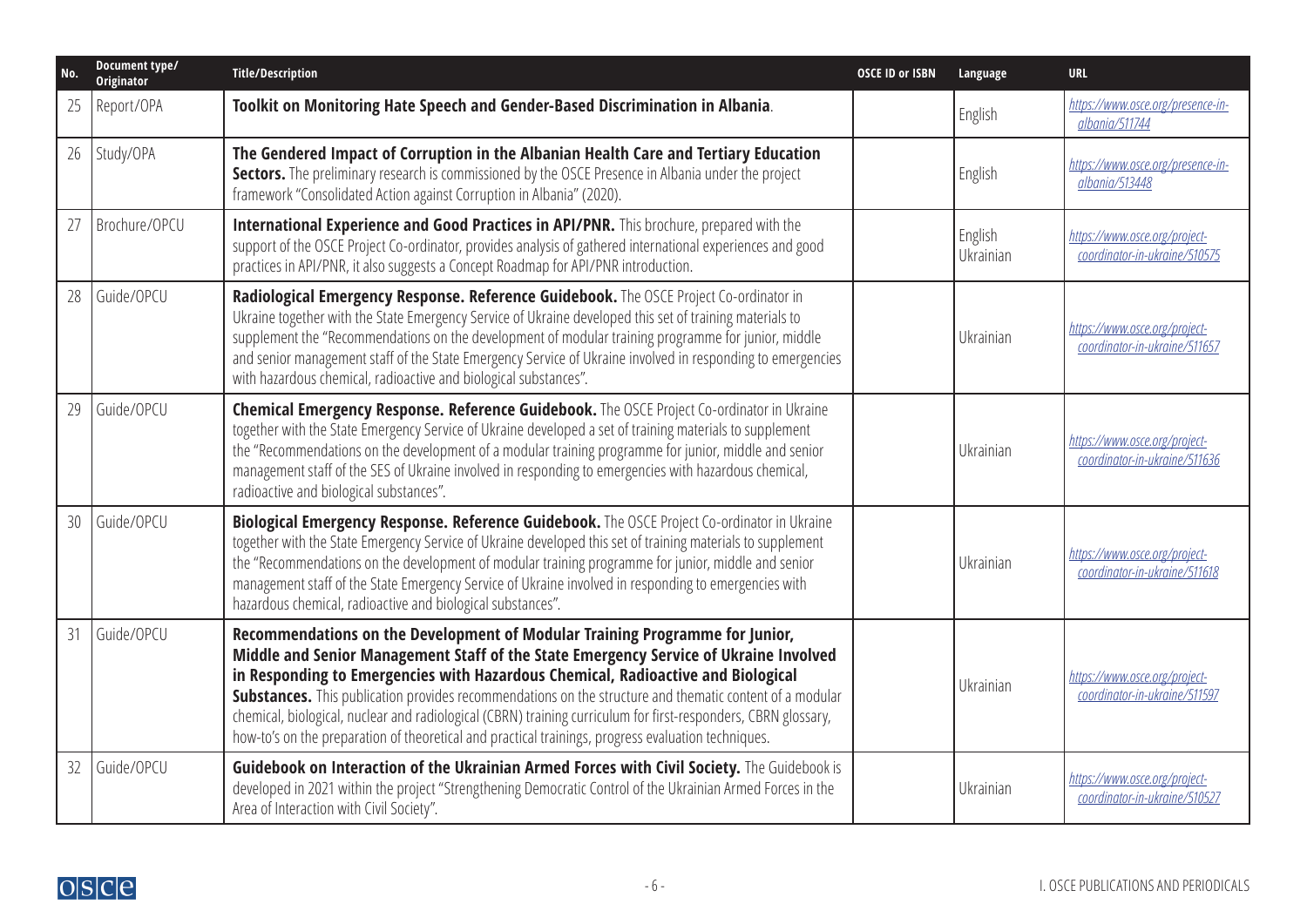| No. | Document type/<br>Originator  | <b>Title/Description</b>                                                                                                                                                                                                                                                                                                                                                      | <b>OSCE ID or ISBN</b>    | Language                        | <b>URL</b>                                                                |
|-----|-------------------------------|-------------------------------------------------------------------------------------------------------------------------------------------------------------------------------------------------------------------------------------------------------------------------------------------------------------------------------------------------------------------------------|---------------------------|---------------------------------|---------------------------------------------------------------------------|
| 33  | Report/OPCU                   | The Artery of Eastern Ukraine. The report is an adapted summary of materials prepared within<br>the programme of measures for the Don river basin. The publication is prepared within the framework of<br>"Supporting Water Resources Planning and Management in Eastern Ukraine" project implemented by the OSCE<br>Project Co-ordinator in Ukraine.                         |                           | English<br>Ukrainian            | https://www.osce.org/project-<br>coordinator-in-ukraine/509501            |
| 34  | Study/OPCU                    | Unified Entrance Exam: Regulatory Impact Analysis and Effectiveness of Educational<br>Services. The research was developed under the request of the Ministry of Education and Science of Ukraine<br>and with the support of the OSCE Project Co-ordinator in Ukraine within the project "Supporting Legal<br>Education Reform and Sustainable Human Rights School Education". | 978-617-7627-<br>$65-3$   | Ukrainian                       | https://www.osce.org/project-<br>coordinator-in-ukraine/509042            |
| 35  | Report/SMM                    | Restrictions to the SMM's Freedom of Movement and Other Impediments to the<br><b>Fulfilment of its Mandate.</b>                                                                                                                                                                                                                                                               |                           | English<br>Russian<br>Ukrainian | https://www.osce.org/special-<br>monitoring-mission-to-<br>ukraine/508991 |
| 36  | Report/SMM                    | SMM facilitation of repair and maintenance of civilian infrastructure along the contact<br>line in Donetsk and Luhansk regions. The report covers the period between 1 July 2019 and 31<br>October 2021.                                                                                                                                                                      |                           | English<br>Russian<br>Ukrainian | https://www.osce.org/special-<br>monitoring-mission-to-<br>ukraine/509519 |
|     |                               | 2022                                                                                                                                                                                                                                                                                                                                                                          |                           |                                 |                                                                           |
| 37  | Brochure/OSCE<br>Chairmanship | Programme of the Polish OSCE Chairmanship 2022.                                                                                                                                                                                                                                                                                                                               |                           | <b>English</b>                  | https://www.osce.org/<br>chairmanship/509951                              |
| 38  | Report/CCA                    | Court of Conciliation and Arbitration - Annual Report 2021. The report gives an overview of<br>institutional matters and the activities undertaken throughout the year, with a glimpse on financial and<br>administrative matters.                                                                                                                                            |                           | English                         | https://www.osce.org/court-of-<br>conciliation-and-arbitration/514396     |
| 39  | Guidelines/SEC/CPC            | Security Sector Governance and Reform: Guidelines for OSCE Staff. This updated edition of the<br>Guidelines provides tools for OSCE executive structures and their staff to pursue a coherent and co-ordinated<br>approach to supporting nationally-led Security Sector Governance and Reform processes. The first edition of<br>the Guidelines was published in 2016.        | 978-3-903128-<br>$92 - 7$ | English                         | https://www.osce.org/<br>secretariat/512470                               |
| 40  | Brochure/OSR/CTHB             | Three Action Areas for Parliaments to Combat Trafficking in Human Beings. This handout<br>identifies three areas where parliaments can take decisive action to improve their legislative response to<br>trafficking in human beings.                                                                                                                                          |                           | English                         | https://www.osce.org/cthb/513025                                          |
| 41  | Report/OSR/CTHB               | Policy Responses to Technology-Facilitated Trafficking in Human Beings: Analysis of<br>Current Approaches and Considerations for Moving Forward. The report provides an analysis of<br>how technology-facilitated trafficking in human beings has been approached from the perspective of policy<br>and legislation across the OSCE participating States.                     | 978-3-903128-<br>$80 - 4$ | English                         | https://www.osce.org/cthb/514141                                          |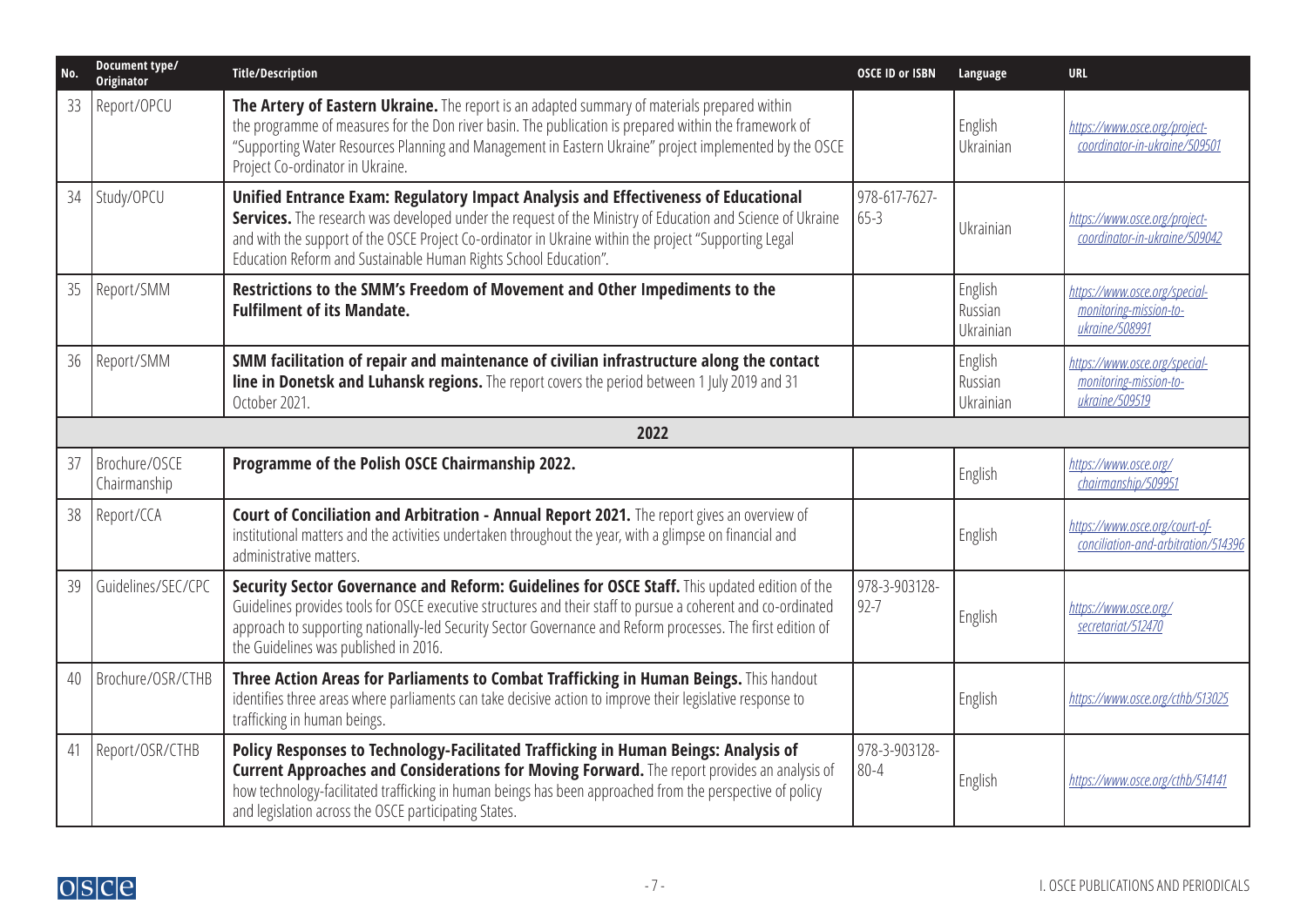| No. | Document type/<br><b>Originator</b> | <b>Title/Description</b>                                                                                                                                                                                                                                                                                                                                                                                                                                                                                                         | <b>OSCE ID or ISBN</b>    | Language           | <b>URL</b>                                        |
|-----|-------------------------------------|----------------------------------------------------------------------------------------------------------------------------------------------------------------------------------------------------------------------------------------------------------------------------------------------------------------------------------------------------------------------------------------------------------------------------------------------------------------------------------------------------------------------------------|---------------------------|--------------------|---------------------------------------------------|
| 42  | Study/OSR/CTHB                      | Discouraging the Demand that Fosters Trafficking for the Purpose of Sexual Exploitation.<br>This Brief summarizes the findings of Occasional Paper No. 11, which draws attention to the reasons why States<br>should discourage demand; outlines the international legal obligations and political commitments; discusses<br>the criminal justice and prevention policy options; and makes recommendations on how countries can better<br>incorporate demand-side interventions into their existing anti-trafficking strategies. |                           | English            | https://www.osce.org/cthb/510278                  |
| 43  | Factsheet/SEC/PGI                   | WIN Project Update - January 2022.                                                                                                                                                                                                                                                                                                                                                                                                                                                                                               |                           | English            | https://www.osce.org/<br>secretariat/510926       |
| 44  | Brochure/SEC/OCEEA                  | <b>Project Brief YDEAS.</b>                                                                                                                                                                                                                                                                                                                                                                                                                                                                                                      |                           | English            | https://www.osce.org/oceea/511255                 |
| 45  | Study/SEC/OCEEA                     | Advancing Energy Security in Central Asia. The Study highlights progress Central Asian participating<br>States have made in guaranteeing reliable and secure energy, assesses the region's renewable energy<br>potential, and provides advice for the development of a complementary and co-operative strategy for achieving<br>energy security and decarbonisation in the region.                                                                                                                                               |                           | English<br>Russian | https://www.osce.org/oceea/513787                 |
| 46  | Annual Report/ODIHR                 | Democracy and Human Rights in the OSCE: The ODIHR Annual Report 2021. This report<br>highlights the impact of activities carried out by the OSCE Office for Democratic Institutions and Human Rights<br>(ODIHR) in 2021, the year that marked the Office's 30 <sup>th</sup> anniversary.                                                                                                                                                                                                                                         | 978-83-66690-<br>$51-6$   | English            | https://www.osce.org/odihr/annual-<br>report/2021 |
| 47  | Compendium/ODIHR                    | Practices of Civil Society and Government Collaboration for Effective Hate Crime Victim<br><b>Support.</b> The compendium illustrates where co-operation between state and civil society actors is essential<br>for robust hate crime victim protection and support systems and processes.                                                                                                                                                                                                                                       |                           | English            | https://www.osce.org/odihr/514165                 |
| 48  | Curriculum/ODIHR                    | Sensitive and Respectful Treatment of Hate Crime Victims: Training Course for Criminal<br>Justice Professionals. The curriculum provides a step-by-step description of how to conduct training for<br>police, prosecutors and judges on the sensitive and respectful treatment of hate crime victims.                                                                                                                                                                                                                            |                           | English            | https://www.osce.org/odihr/512437                 |
| 49  | Handbook/ODIHR                      | National Referral Mechanisms - Joining Efforts to Protect the Rights of Trafficked Persons:<br>A Practical Handbook - Second Edition. The Handbook provides an overview of the working methods,<br>procedures and services that are required across the four NRM 'pillars': identification and protection;<br>individual support and access to services; social inclusion; and criminal justice and redress.                                                                                                                     | 978-83-66690-<br>$49 - 3$ | English            | https://www.osce.org/odihr/510551                 |
| 50  | Policy brief/ODIHR                  | Specialist Support for Hate Crime Victims. This policy brief draws attention to the worrying situation<br>in many participating States of the OSCE, where current responses to hate crime victims' needs fall short of<br>agreed international commitments and obligations.                                                                                                                                                                                                                                                      |                           | English            | https://www.osce.org/odihr/513127                 |
| 51  | Policy brief/ODIHR                  | Structural Arrangements for Hate Crime Victim Support. This policy brief provides an overview of<br>the concrete steps and measures governments can take to establish or strengthen structural arrangements to<br>make a comprehensive and needs-based hate crime victim support system a reality.                                                                                                                                                                                                                               |                           | English            | https://www.osce.org/odihr/510857                 |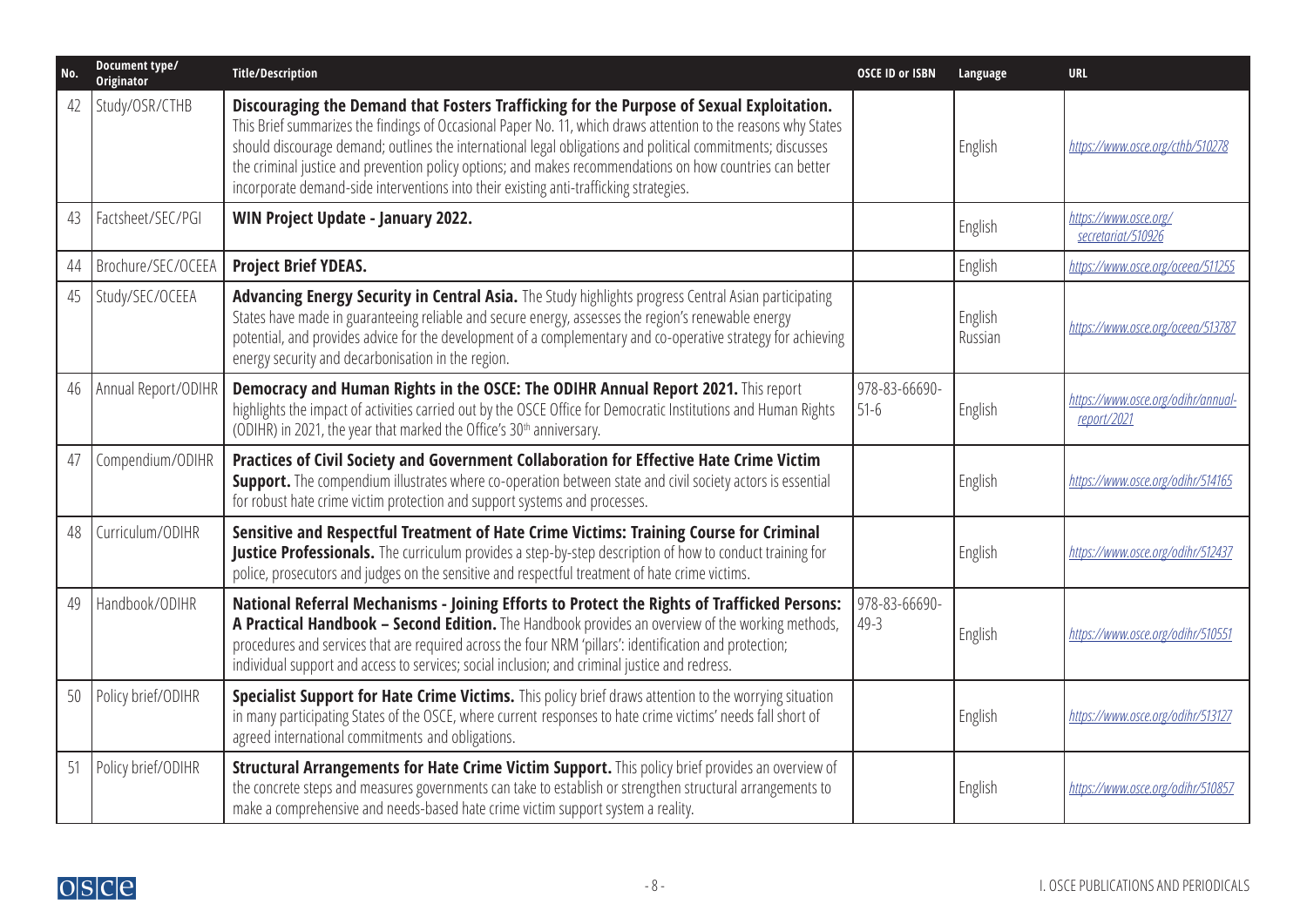| No. | Document type/<br>Originator | <b>Title/Description</b>                                                                                                                                                                                                                                                                                                                                                                                  | <b>OSCE ID or ISBN</b>                                                          | Language                          | <b>URL</b>                                                        |
|-----|------------------------------|-----------------------------------------------------------------------------------------------------------------------------------------------------------------------------------------------------------------------------------------------------------------------------------------------------------------------------------------------------------------------------------------------------------|---------------------------------------------------------------------------------|-----------------------------------|-------------------------------------------------------------------|
| 52  | Report/ODIHR                 | Holocaust Memorial Days: An Overview of Remembrance and Education in the OSCE<br>Region. This publication provides information on when, where and how OSCE participating States promote<br>the commemoration and study of the Holocaust, including the genocide of Roma and Sinti, in line with their<br>OSCE commitments.                                                                                |                                                                                 | English                           | https://www.osce.org/odihr/510323                                 |
| 53  | Study/ODIHR                  | Parliamentary Integrity: A Resource for Reformers. This resource updates the Background<br>Study: Professional and Ethical Standards for Parliamentarians, published by the OSCE Office for Democratic<br>Institutions and Human Rights (ODIHR) in 2012.                                                                                                                                                  | 978-83-66690-<br>$46 - 2$                                                       | English                           | https://www.osce.org/odihr/511576                                 |
| 54  | Book/OM Serbia               | The Analysis of the Current Situation and Proposals for Improving the System of Collective<br>Management and Individual Exercise of Copyright and Related Rights in the Republic of<br>Serbia. The publication of this analysis was supported by the Embassy of the Kingdom of Norway and the<br>OSCE Mission to Serbia.                                                                                  |                                                                                 | English<br>Serbian                | https://www.osce.org/mission-to-<br>serbia/512665                 |
| 55  | Report/OM Skopje             | Preventing Gender-Based Violence Against Women and Girls with Disabilities<br>-Investigative Report. The report aims to show the problems which women and girls with disabilities face,<br>and to offer specific recommendations on how to overcome them.                                                                                                                                                 | 978-608-4788-<br>$76 - 8$<br>978-608-4788-<br>$75-1$<br>978-608-4788-<br>$77-5$ | Albanian<br>English<br>Macedonian | https://www.osce.org/mission-to-<br>skopje/513250                 |
| 56  | Factsheet/OPA                | <b>OSCE Presence in Albania.</b> The mandate of the OSCE Presence in Albania is to promote democratization,<br>the rule of law, and human rights as well as to consolidate democratic institutions in line with OSCE principles,<br>standards and commitments.                                                                                                                                            |                                                                                 | English                           | https://www.osce.org/resources/<br>factsheets/presence-in-albania |
| 57  | Factsheet/OPA                | Simulation-based Training on Combatting Human Trafficking Factsheet.                                                                                                                                                                                                                                                                                                                                      |                                                                                 | Albanian<br>English               | https://www.osce.org/presence-in-<br>albania/513901               |
| 58  | Handbook/OPA                 | Simulation-based Training on Combatting Human Trafficking Handbook.                                                                                                                                                                                                                                                                                                                                       |                                                                                 | Albanian                          | https://www.osce.org/presence-in-<br>albania/513895               |
| 59  | Report/OPA                   | The Proceedings of the International Conference "Raising Awareness on Gender<br>Inequalities and Corruption". The International Conference was organized by OSCE Presence in Albania,<br>Governance in Economic and Environmental Issues Department.                                                                                                                                                      |                                                                                 | English                           | https://www.osce.org/presence-in-<br>albania/513490               |
| 60  | Report/OPA                   | Enforced and Involuntary Disappearances in Dictatorship and Authoritarian Past and<br>Contemporary Settings: A Social, Legal, and Historical Appraisal of Transitional and<br>Transformation Polices and Mechanisms. Materials of international conference organized on 13-15<br>December 2021 in Tirana by OSCE Presence in Albania and University of Tirana's Centre for Justice and<br>Transformation. |                                                                                 | English                           | https://www.osce.org/presence-in-<br>albania/512089               |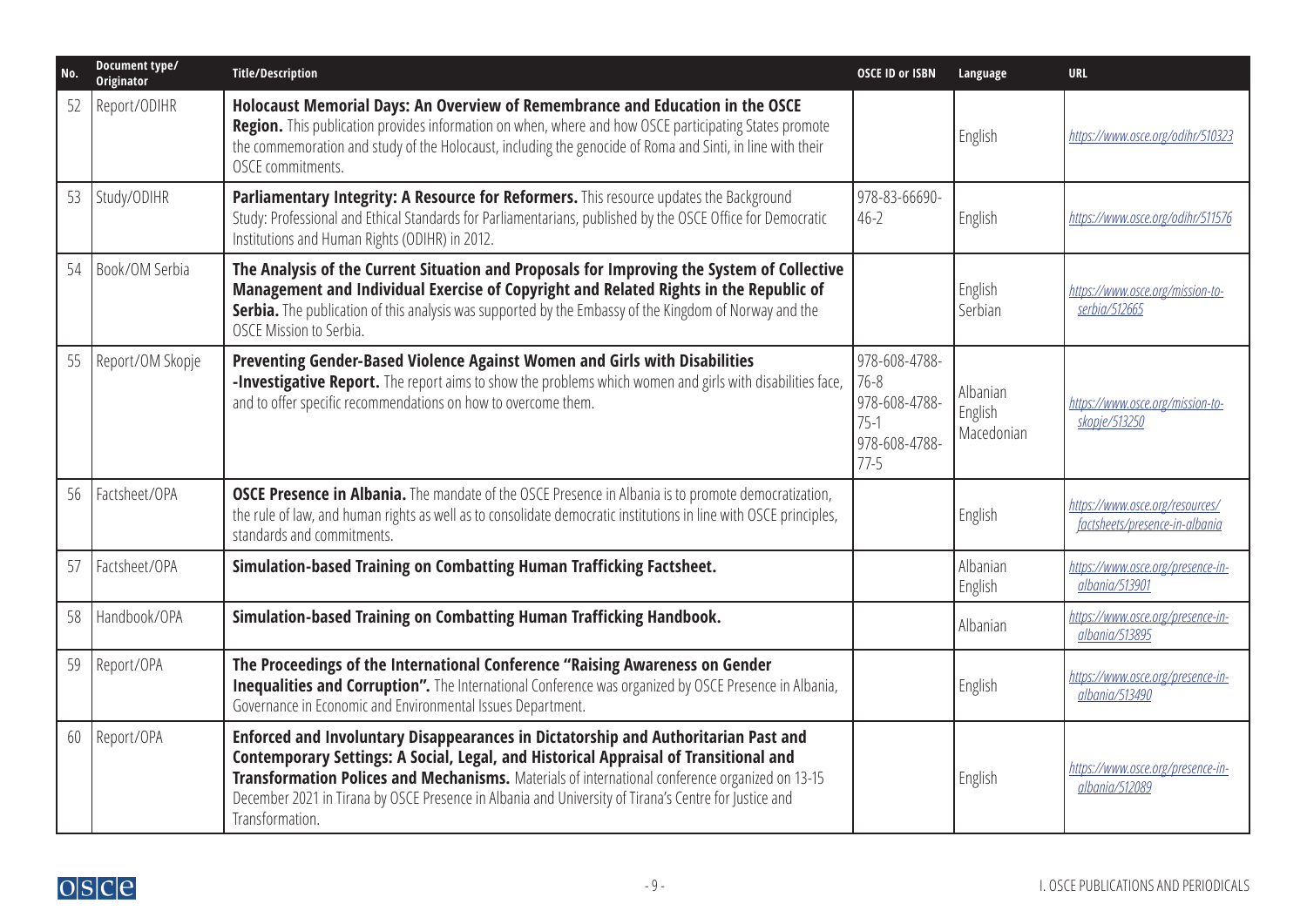| No. | Document type/<br>Originator | <b>Title/Description</b>                                                     | <b>OSCE ID or ISBN</b> | Language                        | <b>URL</b>                                                                |
|-----|------------------------------|------------------------------------------------------------------------------|------------------------|---------------------------------|---------------------------------------------------------------------------|
|     | 61 Study/OPA                 | Disappearance of Persons under the Communist Regime.                         |                        | Albanian<br>English             | https://www.osce.org/presence-in-<br><u>albania/510964</u>                |
|     | 62   Poster/SMM              | 2021 Trends and Observations from the Special Monitoring Mission to Ukraine. |                        | English<br>Russian<br>Ukrainian | https://www.osce.org/special-<br>monitoring-mission-to-<br>ukraine/511327 |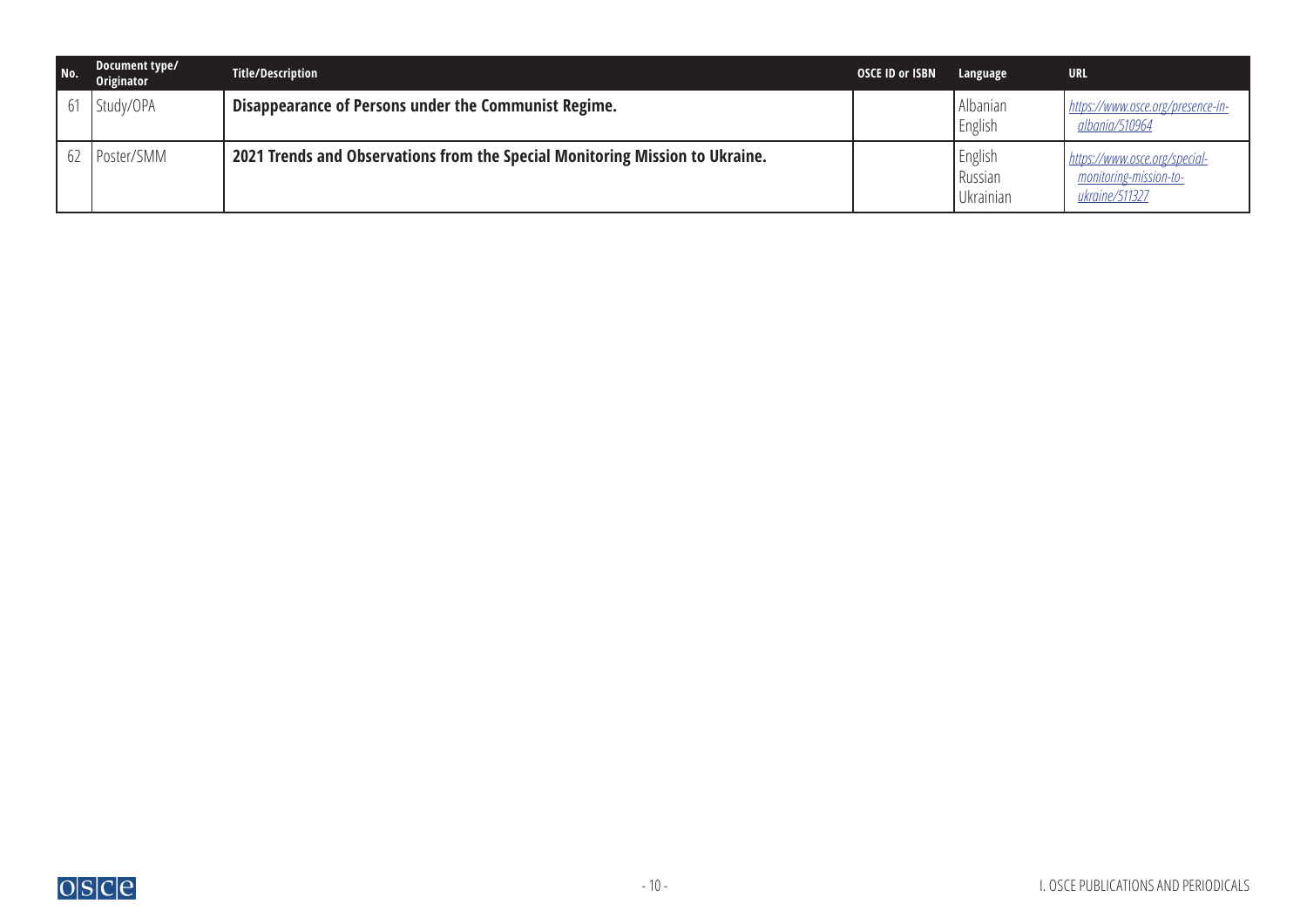<span id="page-10-0"></span>

|    |                     |                   |                   | <b>II. DECISIONS AND OTHER CONSENSUS DOCUMENTS &amp; JOURNALS</b>                                                                                                                                                                                                                                                                                                                                                                                                                                                                                                                                                                                                                                                                                                                                                                                                                                                                                                                                                                                                                                                                                                                                                                                                                                                                                                                                                                                                                                                                                                                                                                 |                                                     |                                                   |
|----|---------------------|-------------------|-------------------|-----------------------------------------------------------------------------------------------------------------------------------------------------------------------------------------------------------------------------------------------------------------------------------------------------------------------------------------------------------------------------------------------------------------------------------------------------------------------------------------------------------------------------------------------------------------------------------------------------------------------------------------------------------------------------------------------------------------------------------------------------------------------------------------------------------------------------------------------------------------------------------------------------------------------------------------------------------------------------------------------------------------------------------------------------------------------------------------------------------------------------------------------------------------------------------------------------------------------------------------------------------------------------------------------------------------------------------------------------------------------------------------------------------------------------------------------------------------------------------------------------------------------------------------------------------------------------------------------------------------------------------|-----------------------------------------------------|---------------------------------------------------|
|    | No. Date            | Venue/Place       | <b>Originator</b> | Document type - Title (Description)                                                                                                                                                                                                                                                                                                                                                                                                                                                                                                                                                                                                                                                                                                                                                                                                                                                                                                                                                                                                                                                                                                                                                                                                                                                                                                                                                                                                                                                                                                                                                                                               | Language                                            | <b>URL</b>                                        |
|    |                     |                   |                   | 2021                                                                                                                                                                                                                                                                                                                                                                                                                                                                                                                                                                                                                                                                                                                                                                                                                                                                                                                                                                                                                                                                                                                                                                                                                                                                                                                                                                                                                                                                                                                                                                                                                              |                                                     |                                                   |
| 63 | 16 December<br>2021 | online            | PC                | JOURNAL of the 1349 <sup>th</sup> Plenary Meeting of the Permanent Council; Report Mr. Matteo Mecacci, Director<br>of the OSCE Office for Democratic Institutions and Human Rights (ODIHR). Address Mr. Peter Maurer, the<br>President of the International Committee of the Red Cross. Russia's ongoing aggression against Ukraine<br>and illegal occupation of Crimea. Deteriorating situation in Ukraine and continued non-implementation<br>by the Ukrainian authorities of the Minsk agreements. International Human Rights Day, observed on 10<br>December. Execution of Mr. Bigler Stouffer in Oklahoma, United States of America. 55 <sup>th</sup> round of the Geneva<br>International Discussions, held on 7 and 8 December 2021. Latest political developments in Bosnia and<br>Herzegovina. Sentencing of Mr. Siarhei Tsikhanouski and five other prominent political prisoners in Belarus.<br>Recommendations from the international conference on "Torture prevention in the criminal justice system:<br>Roles and responsibilities of police and other law enforcement", held via video teleconference on 2 June<br>2021. Trilateral meeting between the President of the European Council, Mr. C. Michel, the President of<br>Azerbaijan, Mr. I. Aliyev, and the Prime Minister of Armenia, Mr. N. Pashinyan, held on 14 December 2021.<br>- DECISION No. 1434 on the extension of the mandate of the OSCE Mission to Bosnia and Herzegovina.<br>- DECISION No. 1435 on the extension of the mandate of the OSCE Programme Office in Dushanbe.<br>- DECISION No. 1436 on the revision of the 2021 Unified Budget. | English French<br>German Italian<br>Russian Spanish | https://www.osce.org/permanent-<br>council/509978 |
|    |                     |                   |                   | 2022                                                                                                                                                                                                                                                                                                                                                                                                                                                                                                                                                                                                                                                                                                                                                                                                                                                                                                                                                                                                                                                                                                                                                                                                                                                                                                                                                                                                                                                                                                                                                                                                                              |                                                     |                                                   |
| 64 | 13 January          | Vienna/<br>online | PC                | JOURNAL of the 1350 <sup>th</sup> Special Plenary Meeting of the Permanent Council; Address H.E. Mr. Zbigniew<br>Rau, Chairman-in-Office of the OSCE, Minister for Foreign Affairs of Poland.<br>- STATEMENT by the delegation of Armenia in response to the address H.E. Mr. Zbigniew Rau,<br>Chairman-in-Office of the OSCE, Minister for Foreign Affairs of Poland.<br>- <b>STATEMENT</b> by the delegation of Azerbaijan in response to the address above.<br>- STATEMENT by the delegation of Kazakhstan in response to the address above.<br>- STATEMENT by the delegation of Finland, also on behalf of Sweden, in response to the address<br>above.<br>- <b>STATEMENT</b> by the delegation of Romania in response to the address above.<br>- <b>STATEMENT</b> by the delegation of Moldova in response to the address above.                                                                                                                                                                                                                                                                                                                                                                                                                                                                                                                                                                                                                                                                                                                                                                                             | English French<br>German Italian<br>Russian Spanish | https://www.osce.org/permanent-<br>council/509963 |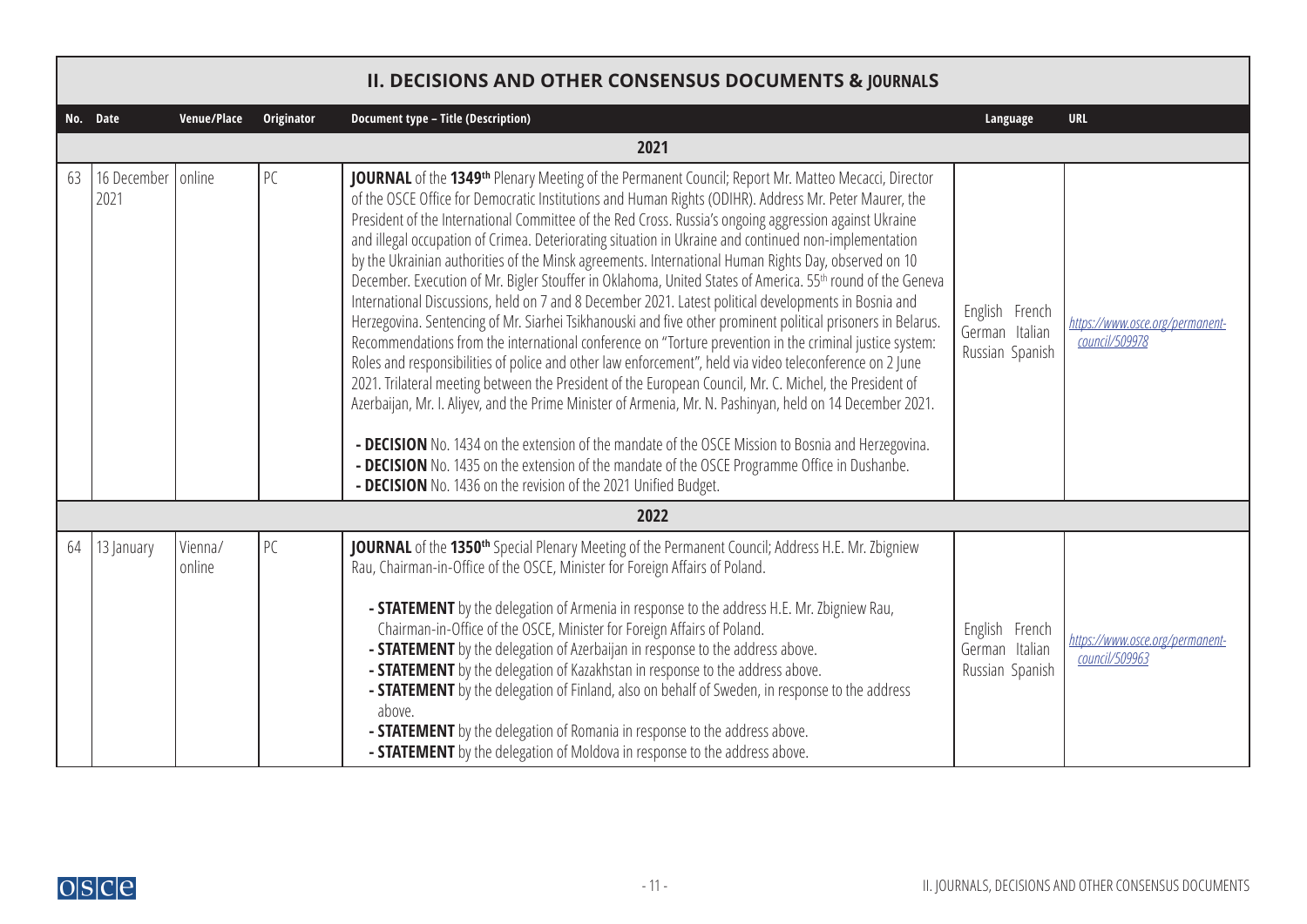| No. | <b>Date</b> | Venue/Place       | Originator | Document type - Title (Description)                                                                                                                                                                                                                                                                                                                                                                                                                                                                                                                                                                                                                                                                                                                                                                                                        | <b>OSCE ID</b>                                      | Language                                                       |
|-----|-------------|-------------------|------------|--------------------------------------------------------------------------------------------------------------------------------------------------------------------------------------------------------------------------------------------------------------------------------------------------------------------------------------------------------------------------------------------------------------------------------------------------------------------------------------------------------------------------------------------------------------------------------------------------------------------------------------------------------------------------------------------------------------------------------------------------------------------------------------------------------------------------------------------|-----------------------------------------------------|----------------------------------------------------------------|
| 65  | 19 January  | Vienna/<br>online | FSC        | <b>JOURNAL</b> of the 997 <sup>th</sup> Plenary Meeting of the Forum for Security Co-operation; Opening statement by<br>H.E. Mr. Jeyhun Bayramov, Minister of Foreign Affairs of the Republic of Azerbaijan (Annex 1) (United States<br>of America, Annex 2; Russian Federation, Annex 3; Armenia, Annex 4).                                                                                                                                                                                                                                                                                                                                                                                                                                                                                                                               |                                                     |                                                                |
|     |             |                   |            | - OPENING STATEMENT by H.E. Mr. Jeyhun Bayramov, Minister of Foreign Affairs of the Republic of<br>Azerbaijan.<br>- <b>STATEMENT</b> by the delegation of the United States of America in response to the opening statement<br>above.<br>- <b>STATEMENT</b> by the delegation of the Russian Federation in response to the opening statement above.                                                                                                                                                                                                                                                                                                                                                                                                                                                                                        | English French<br>German Italian<br>Russian Spanish | https://www.osce.org/forum-for-<br>security-cooperation/510674 |
|     |             |                   |            | - <b>STATEMENT</b> by the delegation of Armenia in response to the opening statement above.                                                                                                                                                                                                                                                                                                                                                                                                                                                                                                                                                                                                                                                                                                                                                |                                                     |                                                                |
| 66  | 20 January  | Vienna/<br>online | PC         | JOURNAL of the 1351 <sup>st</sup> Plenary Meeting of the Permanent Council; Presentation by Ms. Margareta<br>Cederfelt, President of the OSCE Parliamentary Assembly. Address by H.E. Mr. Mukhtar Tileuberdi, Deputy<br>Prime Minister and Minister of Foreign Affairs of Kazakhstan. Russia's ongoing aggression against Ukraine<br>and illegal occupation of Crimea. Deteriorating situation in Ukraine and continued non-implementation by<br>the Ukrainian authorities of the Minsk agreements. Ongoing violations of human rights in Estonia. Court<br>decisions on liquidation of Memorial International and the Memorial Human Rights Center in the Russian<br>Federation. Referendum on constitutional amendments in Serbia and Priština's prevention of the OSCE<br>Mission in Kosovo's (OMiK) assistance in conducting the vote. | English French<br>German Italian<br>Russian Spanish | https://www.osce.org/permanent-<br>council/511348              |
|     |             |                   |            | - <b>STATEMENT</b> by the delegation of Norway on Russia's ongoing aggression against Ukraine and illegal<br>occupation of Crimea.<br>- STATEMENT by the delegation of Canada on the deteriorating situation in Ukraine and continued<br>non-implementation by the Ukrainian authorities of the Minsk agreements.<br>- <b>STATEMENT</b> by the delegation of Serbia on the referendum on constitutional amendments in Serbia<br>and Priština's prevention of the OSCE Mission in Kosovo's (OMiK) assistance in conducting the vote.                                                                                                                                                                                                                                                                                                        |                                                     |                                                                |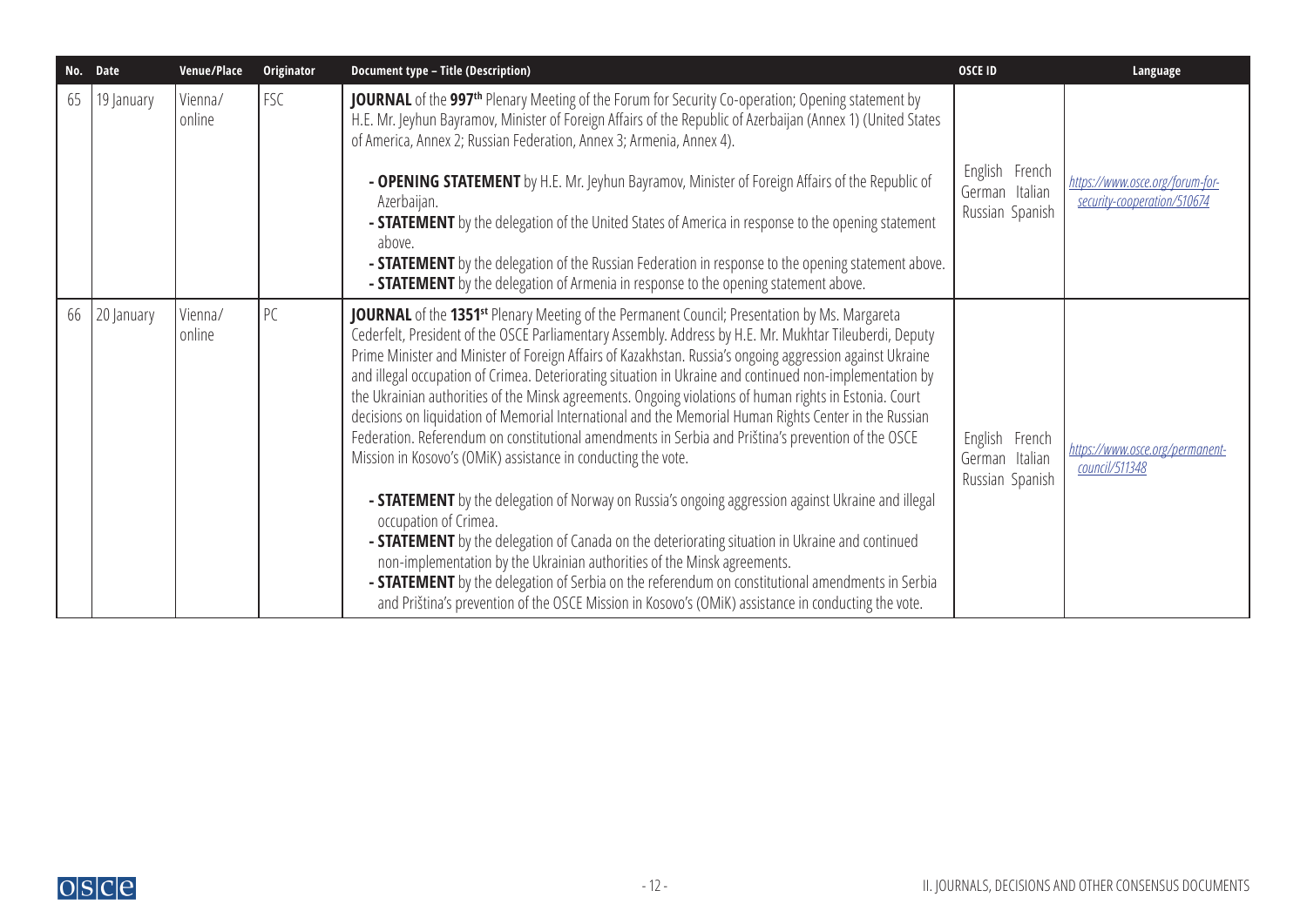| No. Date |            | Venue/Place       | Originator | <b>Document type - Title (Description)</b>                                                                                                                                                                                                                                                                                                                                                                                                                                                                                                                                                                                                                                                                                                                                                                                                                                                                                                                                                                                                                                                                                                                                                                                                                                                                                        | <b>OSCE ID</b>                                      | Language                                                       |
|----------|------------|-------------------|------------|-----------------------------------------------------------------------------------------------------------------------------------------------------------------------------------------------------------------------------------------------------------------------------------------------------------------------------------------------------------------------------------------------------------------------------------------------------------------------------------------------------------------------------------------------------------------------------------------------------------------------------------------------------------------------------------------------------------------------------------------------------------------------------------------------------------------------------------------------------------------------------------------------------------------------------------------------------------------------------------------------------------------------------------------------------------------------------------------------------------------------------------------------------------------------------------------------------------------------------------------------------------------------------------------------------------------------------------|-----------------------------------------------------|----------------------------------------------------------------|
| 67       | 26 January | Vienna/<br>online | FSC        | JOURNAL of the 998 <sup>th</sup> Plenary Meeting of the Forum for Security Co-operation; Security Dialogue:<br>"Compliance with International Humanitarian Law and Protection of Civilians": - Presentation by Ms. S.<br>Aliyeva, Commissioner for Human Rights (Ombudswoman) of the Republic of Azerbaijan; - Presentation<br>by Ms. U. Hann, Head of Section "United Nations and International Co-operation"/Military Policy Division,<br>Federal Ministry of Defence of Austria; - Presentation by Ms. C. Droege, Chief Legal Officer and Head of<br>the Legal Division at the International Committee of the Red Cross; - Presentation by Colonel E. Azimzada,<br>Director of the Legal Department, Ministry of Defence of the Republic of Azerbaijan. Situation in and<br>around Ukraine. Briefing on the joint military exercise "Union Resolve 2022", to be conducted from 10 to 20<br>February 2022.<br>- <b>STATEMENT</b> by the delegation of the Russian Federation on the Security Dialogue: "Compliance with<br>International Humanitarian Law and Protection of Civilians".<br>- <b>STATEMENT</b> by the delegation of Armenia on the above.<br>- <b>STATEMENT</b> by the delegation of the Russian Federation on the joint military exercise "Union Resolve<br>2022", to be conducted from 10 to 20 February 2022. | English French<br>German Italian<br>Russian Spanish | https://www.osce.org/forum-for-<br>security-cooperation/511267 |
| 68       | 27 January | Vienna/<br>online | PC         | JOURNAL of the 1352 <sup>nd</sup> Plenary Meeting of the Permanent Council; Address by Dr. Kathrin Meyer,<br>Secretary General of the International Holocaust Remembrance Alliance, on the Occasion of the<br>Commemoration of International Holocaust Remembrance Day. Russia's ongoing aggression against Ukraine<br>and illegal occupation of Crimea. Deteriorating situation in Ukraine and continued non-implementation by<br>the Ukrainian authorities of the Minsk agreements. Aggression of Azerbaijan against Artsakh and Armenia<br>with the direct involvement of Turkey and foreign terrorist fighters. Constitutional referendum in Belarus,<br>to be held in February 2022. Outcome of the parliamentary elections in Kyrgyzstan held on 28 November<br>2021.<br>- STATEMENT by the delegation of Germany in response to the address by Dr. Kathrin Meyer, Secretary<br>General of the International Holocaust Remembrance Alliance, on the Occasion of the Commemoration<br>of International Holocaust Remembrance Day.<br>- STATEMENT by the delegation of Armenia on the aggression of Azerbaijan against Artsakh and<br>Armenia with the direct involvement of Turkey and foreign terrorist fighters.                                                                                                           | English French<br>German Italian<br>Russian Spanish | https://www.osce.org/permanent-<br>council/511360              |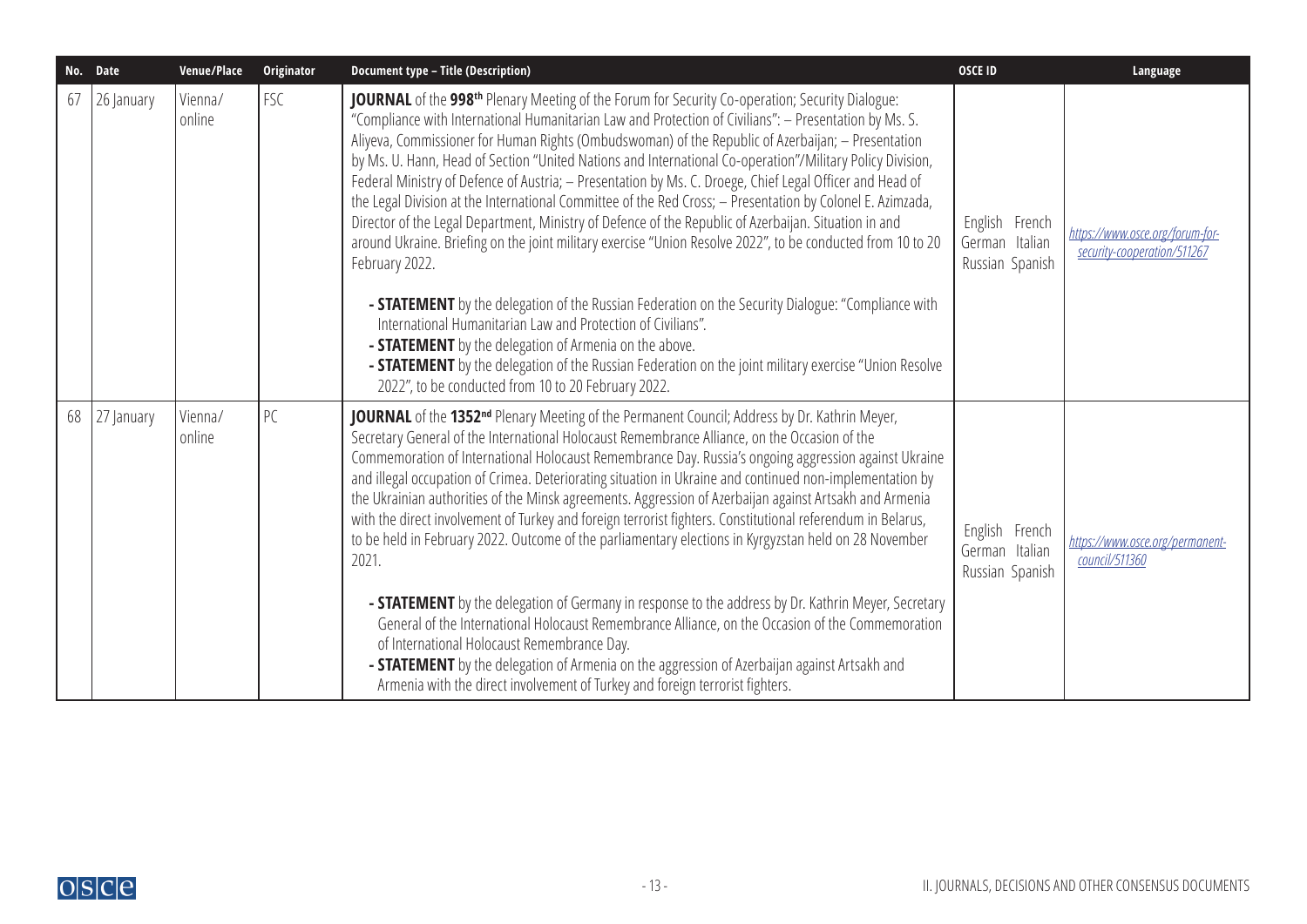|    | No. Date      | Venue/Place       | Originator | <b>Document type - Title (Description)</b>                                                                                                                                                                                                                                                                                                                                                                                                                                                                                                                                                                                                                                                                                                                                                                                                                                                                                                                                                                                                                                                                                                                                                                                                                                                                                                                            | <b>OSCE ID</b>                                      | Language                                                       |
|----|---------------|-------------------|------------|-----------------------------------------------------------------------------------------------------------------------------------------------------------------------------------------------------------------------------------------------------------------------------------------------------------------------------------------------------------------------------------------------------------------------------------------------------------------------------------------------------------------------------------------------------------------------------------------------------------------------------------------------------------------------------------------------------------------------------------------------------------------------------------------------------------------------------------------------------------------------------------------------------------------------------------------------------------------------------------------------------------------------------------------------------------------------------------------------------------------------------------------------------------------------------------------------------------------------------------------------------------------------------------------------------------------------------------------------------------------------|-----------------------------------------------------|----------------------------------------------------------------|
| 69 | 2 February    | Vienna/<br>online | <b>FSC</b> | JOURNAL of the 999th Plenary Meeting of the Forum for Security Co-operation; Security Dialogue: "Mine<br>action with the focus on UNSCR 2365": - Presentation by Mr. S. Poladov, Deputy Chairman of the Board<br>of the Mine Action Agency of the Republic of Azerbaijan (ANAMA); - Presentation by Mr. S. Essén, Global<br>Mine Action and Development Adviser, Recovery Solution and Human Mobility Team, Crisis Bureau, UNDP;<br>- Presentation by Mr. Ö. Buğra Gönen, Planning Expert, Turkish Mine Action Centre (TURMAC), Ministry of<br>National Defence of the Republic of Turkey; - Presentation by Ms. E. Becker, Executive Director, Marshall<br>Legacy Institute. Situation in and around Ukraine.<br>- <b>STATEMENT</b> by the delegation of Latvia, Chairperson of the Informal Group of Friends on Small Arms<br>and Light Weapons and Stockpiles of Conventional Ammunition, on the Security Dialogue: "Mine action<br>with the focus on UNSCR 2365".<br>- <b>STATEMENT</b> by the delegation of the Russian Federation on the above.<br>- <b>STATEMENT</b> by the delegation of Armenia on the above.<br>- <b>STATEMENT</b> by the delegation of Armenia on the above.<br>- <b>STATEMENT</b> by the delegation of Azerbaijan on the above.<br>- <b>STATEMENT</b> by the delegation of the Russian Federation on the situation in and around Ukraine. | English French<br>German Italian<br>Russian Spanish | https://www.osce.org/forum-for-<br>security-cooperation/511768 |
|    | 70 3 February | Vienna/<br>online | PC         | JOURNAL of the 1353rd Plenary Meeting of the Permanent Council; Address by H.E. Mr. Benedetto Della<br>Vedova, Chair of the Committee of the Ministers of the Council of Europe, Deputy Minister of Foreign Affairs<br>of Italy. Russia's ongoing aggression against Ukraine and illegal occupation of Crimea. Deteriorating situation<br>in Ukraine and continued non-implementation by the Ukrainian authorities of the Minsk agreements.<br>Political prisoners in Belarus. Execution of Mr. M. Reeves in the state of Alabama, United States of America.<br>Broadcasting ban imposed on the television channel RT DE.<br>- <b>STATEMENT</b> by the delegation of the United Kingdom, also on behalf of delegations, on political<br>prisoners in Belarus.<br>- <b>STATEMENT</b> by the delegation of Germany on the broadcasting ban imposed on the television<br>channel RT DE.                                                                                                                                                                                                                                                                                                                                                                                                                                                                                  | English French<br>German Italian<br>Russian Spanish | https://www.osce.org/permanent-<br>council/511756              |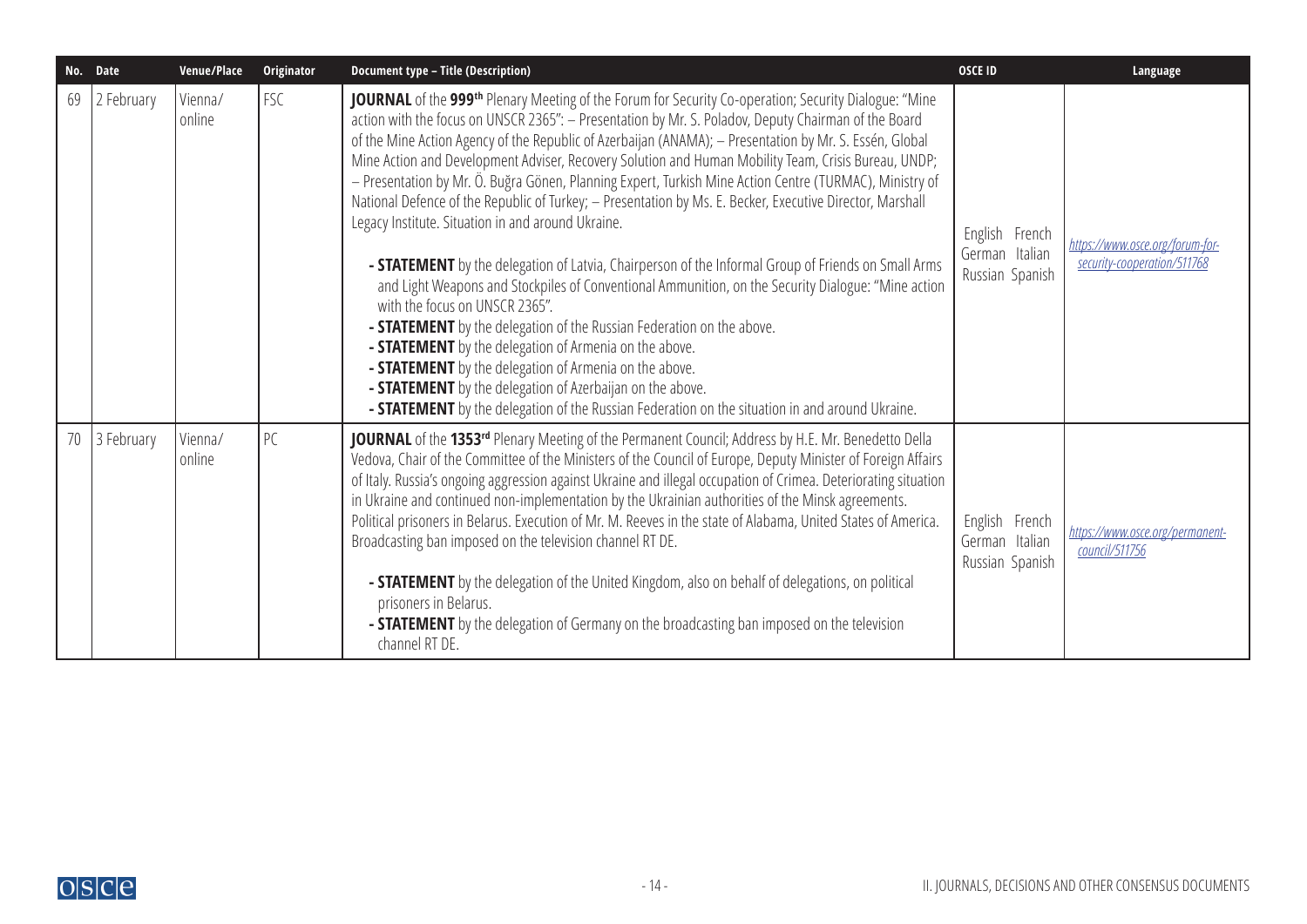| No. Date |             | Venue/Place       | Originator | <b>Document type - Title (Description)</b>                                                                                                                                                                                                                                                                                                                                                                                                                                                                                                                                                                                                                                                                                                                                                                                                                                                                                                                                                                                                                                                                                                                                                                                                                                                                                                                                                                                                                                                                                                                                                                                                                                                                   | <b>OSCE ID</b>                                      | Language                                                       |
|----------|-------------|-------------------|------------|--------------------------------------------------------------------------------------------------------------------------------------------------------------------------------------------------------------------------------------------------------------------------------------------------------------------------------------------------------------------------------------------------------------------------------------------------------------------------------------------------------------------------------------------------------------------------------------------------------------------------------------------------------------------------------------------------------------------------------------------------------------------------------------------------------------------------------------------------------------------------------------------------------------------------------------------------------------------------------------------------------------------------------------------------------------------------------------------------------------------------------------------------------------------------------------------------------------------------------------------------------------------------------------------------------------------------------------------------------------------------------------------------------------------------------------------------------------------------------------------------------------------------------------------------------------------------------------------------------------------------------------------------------------------------------------------------------------|-----------------------------------------------------|----------------------------------------------------------------|
|          | 9 February  | Vienna/<br>online | <b>FSC</b> | JOURNAL of the 1000 <sup>th</sup> Plenary Meeting of the Forum for Security Co-operation; Security Dialogue: "Small<br>Arms and Light Weapons and Stockpiles of Conventional Ammunition - OSCE Commitments And Lessons<br>Learned": - Presentation by Mr. M. Bleinroth, Deputy Permanent Representative of Germany to the OSCE;<br>- Presentation by Ms. A. Gruber, Ministerial Councillor, Ministry of Defence of Austria; - Presentation<br>by Mr. M. Nikolić, Director of the Directorate for the OSCE and the Council of Europe, Ministry of Foreign<br>Affairs of Montenegro; - Presentation by Ambassador J.-C. Brunet, Ambassador-at-large on transnational<br>criminal threats and the fight against the illicit trafficking of small arms and light weapons, Ministry for<br>Europe and Foreign Affairs of France. Situation in and around Ukraine. Millennium Plenary Meeting of the<br>Forum for Security Co-Operation.<br>- <b>STATEMENT</b> by the delegation of Germany on the Security Dialogue: "Small Arms and Light Weapons<br>and Stockpiles of Conventional Ammunition - OSCE Commitments And Lessons Learned".<br>- <b>STATEMENT</b> by the delegation of Bosnia and Herzegovina on the above.<br>- <b>STATEMENT</b> by the delegation of the Russian Federation on the above.<br>- <b>STATEMENT</b> by the delegation of Latvia, Chairperson of the Informal Group of Friends on Small Arms<br>and Light Weapons and Stockpiles of Conventional Ammunition, on the above.<br>- STATEMENT by the delegation of Switzerland on the Millennium Plenary Meeting of the Forum for<br>Security Co-Operation.<br>- <b>STATEMENT</b> by the delegation of the Russian Federation on the above. | English French<br>German Italian<br>Russian Spanish | https://www.osce.org/forum-for-<br>security-cooperation/512575 |
| 72       | 10 February | Vienna/<br>online | PC         | JOURNAL of the 1354 <sup>th</sup> Plenary Meeting of the Permanent Council; Presentation by the Chairs of the<br>Three Committees: the Security Committee, the Economic and Environmental Committee and the Human<br>Dimension Committee. Russia's ongoing aggression against Ukraine and illegal occupation of Crimea.<br>Deteriorating situation in Ukraine and continued non-implementation by the Ukrainian authorities of the<br>Minsk agreements. Aggression of Azerbaijan against Artsakh and Armenia with the direct involvement of<br>Turkey and foreign terrorist fighters. Deteriorating human rights situation in the Russian Federation. High-<br>level meeting held via video teleconference on 4 February and the release of eight Armenian prisoners of<br>war on 7 February 2. Sami People's Day, celebrated on 6 February 2022.<br>- <b>STATEMENT</b> by the delegation of Armenia on the Aggression of Azerbaijan against Artsakh and<br>Armenia with the direct involvement of Turkey and foreign terrorist fighters.<br>- <b>STATEMENT</b> by the delegation of Germany on the deteriorating human rights situation in the Russian<br>Federation.                                                                                                                                                                                                                                                                                                                                                                                                                                                                                                                                       | English French<br>German Italian<br>Russian Spanish | https://www.osce.org/permanent-<br>council/512587              |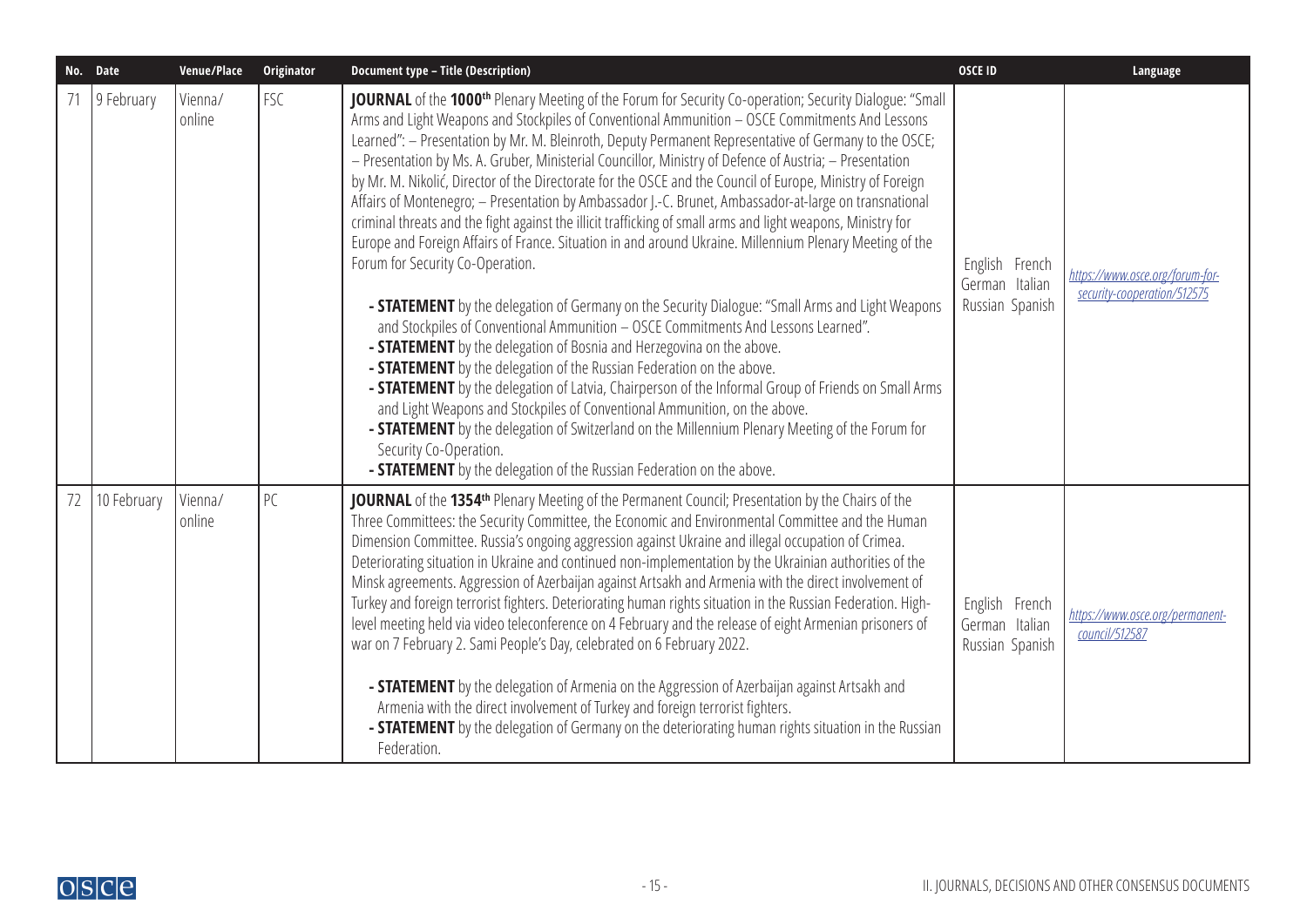|    | No. Date    | Venue/Place       | Originator | <b>Document type - Title (Description)</b>                                                                                                                                                                                                                                                                                                                                                                                                                                                                                                                                                                                                                                                                                                                                                                                                                                                                                                                                                                                                                                                                                                                                                                                                                                                                                                                                                                                                                                                                                                              | <b>OSCE ID</b>                                      | Language                                                       |
|----|-------------|-------------------|------------|---------------------------------------------------------------------------------------------------------------------------------------------------------------------------------------------------------------------------------------------------------------------------------------------------------------------------------------------------------------------------------------------------------------------------------------------------------------------------------------------------------------------------------------------------------------------------------------------------------------------------------------------------------------------------------------------------------------------------------------------------------------------------------------------------------------------------------------------------------------------------------------------------------------------------------------------------------------------------------------------------------------------------------------------------------------------------------------------------------------------------------------------------------------------------------------------------------------------------------------------------------------------------------------------------------------------------------------------------------------------------------------------------------------------------------------------------------------------------------------------------------------------------------------------------------|-----------------------------------------------------|----------------------------------------------------------------|
| 73 | 16 February | Vienna/<br>online | FSC        | JOURNAL of the 1001 <sup>st</sup> Plenary Meeting of the Forum for Security Co-operation; Security Dialogue:<br>"European Security Architecture: The Role Of Non-Aligned Countries": - Presentation by H.E. Mr. A. Azimov,<br>Deputy Minister of Foreign Affairs of the Republic of Azerbaijan; - Presentation by H.E. Ms. A. Ifkovits<br>Horner, Assistant State Secretary, Head of the Eurasia Division, Swiss Federal Department of Foreign<br>Affairs; - Presentation by Brigadier General S. Nurmi, Director of the National Defence Unit, Defence Policy<br>Department, Ministry of Defence of Finland. Situation in and around Ukraine.<br>- DECISION No. 1/22 on the updated Best Practice Guide on Ammunition Marking, Registration and<br>Record-Keeping<br>- INTERPRETATIVE STATEMENT by the delegation of the Russian Federation.<br>- <b>STATEMENT</b> by the delegation of Latvia, Chairperson of the Informal Group of Friends on Small Arms<br>and Light Weapons and Stockpiles of Conventional Ammunition.<br>- <b>STATEMENT</b> by the delegation of the Russian Federation on Security Dialogue: "European Security<br>Architecture: The Role Of Non-Aligned Countries".<br>- STATEMENT by the delegation of Armenia on the above.<br>- <b>STATEMENT</b> by the delegation of the Russian Federation on the situation in and around Ukraine.                                                                                                                                                                                         | English French<br>German Italian<br>Russian Spanish | https://www.osce.org/forum-for-<br>security-cooperation/513769 |
| 74 | 16 February | Vienna/<br>online | FSC-PC     | <b>JOURNAL</b> of the 84 <sup>th</sup> (Special) Joint Meeting of the Forum for Security Co-operation and the Permanent<br>Council; Opening remarks of the Chairperson of the Permanent Council and the Chairperson of the Forum<br>for Security Co-operation. Activation of Paragraph 16.3 of the Vienna Document 2011 on Confidence- and<br>Security-Building Measures, Chapter III "Mechanism for Consultation and Co-operation as Regards Unusual<br>Military Activities", Paragraph 16.3 "Meeting of All Participating States Regarding Unusual Military Activities".<br>- <b>STATEMENT</b> by the delegation of Lithuania on the activation of Paragraph 16.3 of the Vienna<br>Document 2011 on Confidence- and Security-Building Measures, Chapter III "Mechanism for<br>Consultation and Co-operation as Regards Unusual Military Activities", Paragraph 16.3 "Meeting of All<br>Participating States Regarding Unusual Military Activities".<br>- STATEMENT by the delegation of Latvia on the above.<br>- STATEMENT by the delegation of Latvia on the above.<br>- STATEMENT by the delegation of Estonia on the above.<br>- STATEMENT by the French EU Presidency on the above.<br>- <b>STATEMENT</b> by the delegation of the United States of America on the above.<br>- <b>STATEMENT</b> by the delegation of Canada on the above.<br>- <b>STATEMENT</b> by the delegation of Ukraine on the above.<br>- STATEMENT by the delegation of Germany on the above.<br>- <b>STATEMENT</b> by the delegation of the United Kingdom on the above. | English French<br>German Italian<br>Russian Spanish | https://www.osce.org/node/513847                               |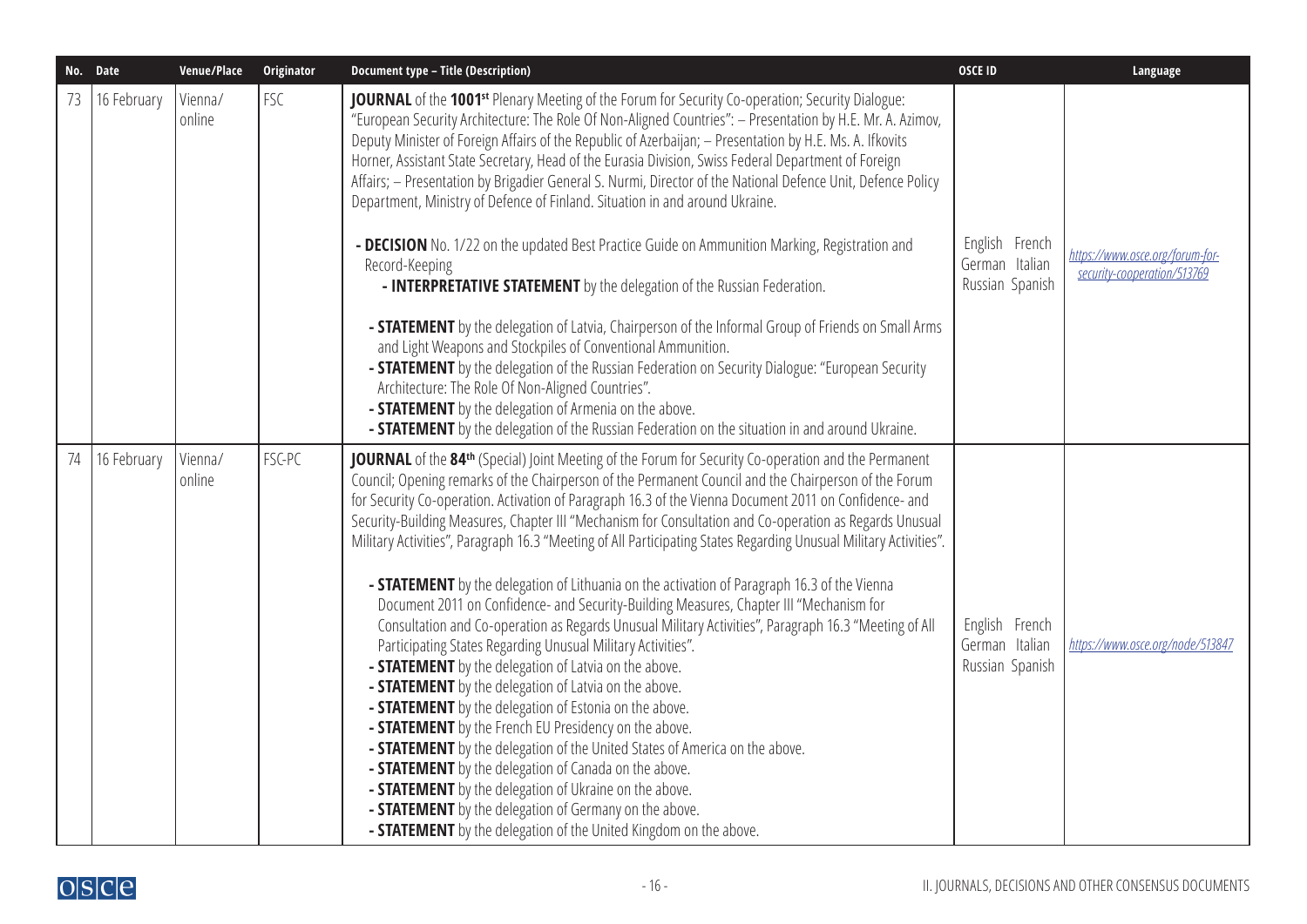| No. Date    | Venue/Place       | Originator | <b>Document type - Title (Description)</b>                                                                                                                                                                                                                                                                                                                                                                                                                                                                                                                                                                                                                                                                                                                                                                                                                                                                                                                                                                                                                                                                                                                                                                                                                                                                                                                                                                                                                                                                                                                                                                                                                                                                                                                                                                                                                                          | <b>OSCE ID</b>                                      | Language                                          |
|-------------|-------------------|------------|-------------------------------------------------------------------------------------------------------------------------------------------------------------------------------------------------------------------------------------------------------------------------------------------------------------------------------------------------------------------------------------------------------------------------------------------------------------------------------------------------------------------------------------------------------------------------------------------------------------------------------------------------------------------------------------------------------------------------------------------------------------------------------------------------------------------------------------------------------------------------------------------------------------------------------------------------------------------------------------------------------------------------------------------------------------------------------------------------------------------------------------------------------------------------------------------------------------------------------------------------------------------------------------------------------------------------------------------------------------------------------------------------------------------------------------------------------------------------------------------------------------------------------------------------------------------------------------------------------------------------------------------------------------------------------------------------------------------------------------------------------------------------------------------------------------------------------------------------------------------------------------|-----------------------------------------------------|---------------------------------------------------|
| 17 February | Vienna/<br>online | PC         | JOURNAL of the 1355 <sup>th</sup> Plenary Meeting of the Permanent Council; Update by the Special Representative<br>of the OSCE Chairman-in-Office in Ukraine and in the Trilateral Contact Group, Ambassador Mikko<br>Kinnunen; Report by the Chief Monitor of the OSCE Special Monitoring Mission to Ukraine, Ambassador<br>Yaşar Halit Çevik. Thematic report of the Secretary General, Helga Maria Schmid, "Stepping Up the OSCE's<br>Efforts to Address Challenges Caused by Climate Change". Ongoing violations of human rights in Latvia.<br>Letter from the Secretary General concerning early warning with regard to the situation in and around<br>Ukraine and the wider region.<br>- <b>STATEMENT</b> by the delegation of the Russian Federation in response to the update by the Special<br>Representative of the OSCE Chairman-in-Office in Ukraine and in the Trilateral Contact Group,<br>Ambassador Mikko Kinnunen, and to the report by the Chief Monitor of the OSCE Special Monitoring<br>Mission to Ukraine, Ambassador Yaşar Halit Çevik<br>- STATEMENT by the delegation of Germany in response to the thematic report of the Secretary<br>General, Helga Maria Schmid, "Stepping Up the OSCE's Efforts to Address Challenges Caused by<br>Climate Change".<br>- <b>STATEMENT</b> by the delegation of Latvia on the ongoing violations of human rights in Latvia.<br>- STATEMENT by the French EU Presidency in response to the letter from the Secretary General<br>concerning early warning with regard to the situation in and around Ukraine and the wider region.<br>- <b>STATEMENT</b> by the Delegation of Canada in response to the letter above.<br>- <b>STATEMENT</b> by the Delegation of the United Kingdom in response to the letter above.<br><b>- STATEMENT</b> by the Delegation of the Russian Federation in response to the letter above. | English French<br>German Italian<br>Russian Spanish | https://www.osce.org/permanent-<br>council/513493 |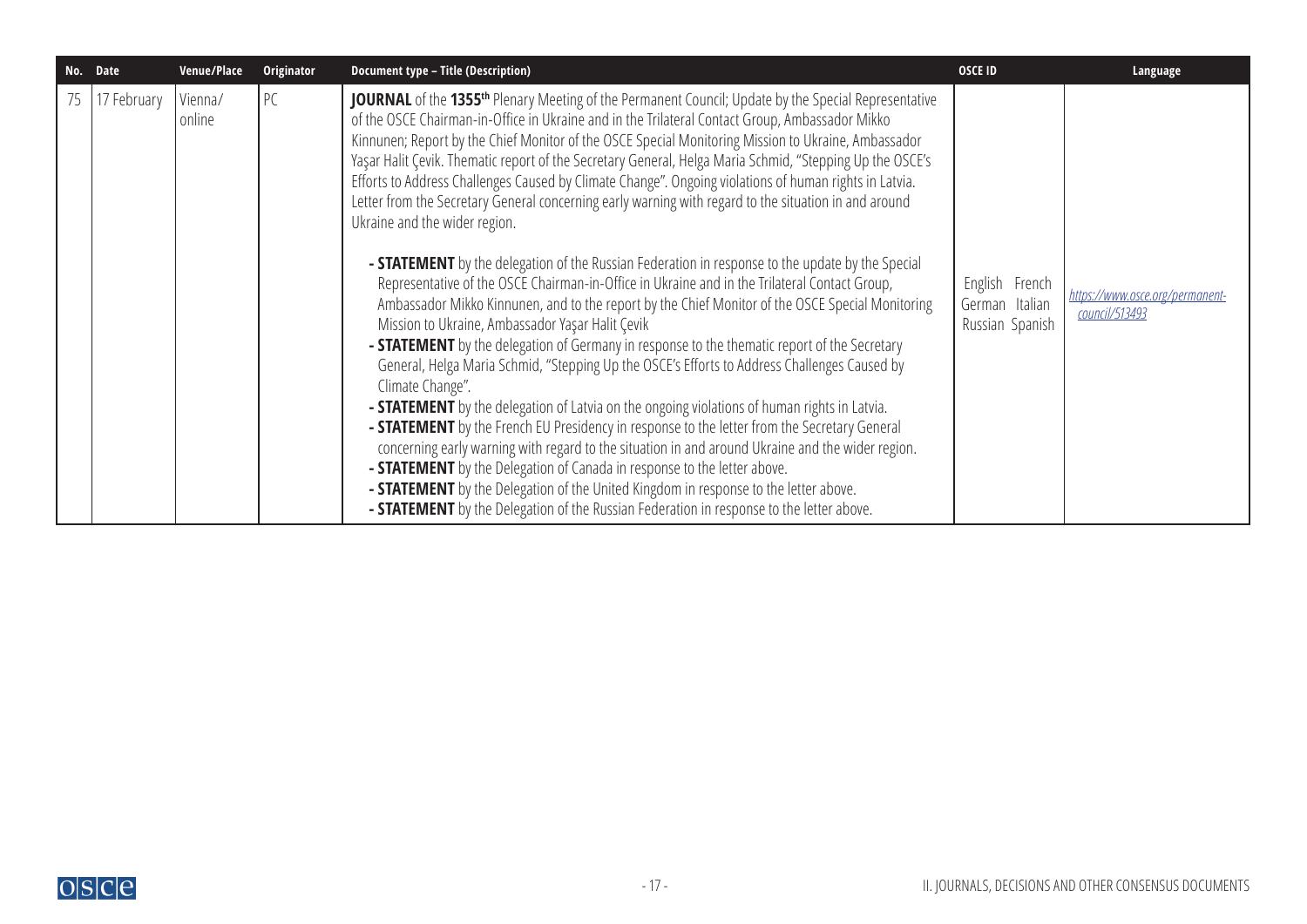|    | No. Date    | Venue/Place       | Originator | <b>Document type - Title (Description)</b>                                                                                                                                                                                                                                                                                                                                                                                                                                                                                                                                                                                                                                                                                                                                                                                                                                                                                                                                                                                                                                                                                                                                                                                                                                                                                                                                                                                                                                                                                                                                                                                                                                                                                                                                                                                                                                                                                                                                                                                                                                                                                                                                                                                                                                                                                                          | <b>OSCE ID</b>                                      | Language                         |
|----|-------------|-------------------|------------|-----------------------------------------------------------------------------------------------------------------------------------------------------------------------------------------------------------------------------------------------------------------------------------------------------------------------------------------------------------------------------------------------------------------------------------------------------------------------------------------------------------------------------------------------------------------------------------------------------------------------------------------------------------------------------------------------------------------------------------------------------------------------------------------------------------------------------------------------------------------------------------------------------------------------------------------------------------------------------------------------------------------------------------------------------------------------------------------------------------------------------------------------------------------------------------------------------------------------------------------------------------------------------------------------------------------------------------------------------------------------------------------------------------------------------------------------------------------------------------------------------------------------------------------------------------------------------------------------------------------------------------------------------------------------------------------------------------------------------------------------------------------------------------------------------------------------------------------------------------------------------------------------------------------------------------------------------------------------------------------------------------------------------------------------------------------------------------------------------------------------------------------------------------------------------------------------------------------------------------------------------------------------------------------------------------------------------------------------------|-----------------------------------------------------|----------------------------------|
| 76 | 18 February | Vienna/<br>online | FSC-PC     | JOURNAL of the 85 <sup>th</sup> (Special) Joint Meeting of the Forum for Security Co-operation and the Permanent<br>Council; Opening remarks of the Chairperson of the Permanent Council and the Chairperson of the Forum<br>for Security Co-operation. Activation of Paragraph 16.3 of the Vienna Document 2011 on Confidence- and<br>SecurityBuilding Measures, Chapter III "Mechanism for Consultation and Cooperation as Regards Unusual<br>Military Activities", Paragraph 16.3 "Meeting of All Participating States Regarding Unusual Military Activities".<br>- <b>STATEMENT</b> by the delegation of Ukraine on the activation of Paragraph 16.3 of the Vienna Document<br>2011 on Confidence- and SecurityBuilding Measures, Chapter III "Mechanism for Consultation and<br>Cooperation as Regards Unusual Military Activities", Paragraph 16.3 "Meeting of All Participating States<br>Regarding Unusual Military Activities".<br>- <b>STATEMENT</b> by the delegation of Canada on the above.<br>- <b>STATEMENT</b> by the French EU Presidency on the above.<br>- <b>STATEMENT</b> by the delegation of Iceland on the above.<br>- <b>STATEMENT</b> by the delegation of Germany, also on behalf of France, on the above.<br>- <b>STATEMENT</b> by the delegation of Lithuania on the above.<br>- <b>STATEMENT</b> by the delegation of Romania on the above.<br>- <b>STATEMENT</b> by the delegation of the United States of America on the above.<br>- <b>STATEMENT</b> by the delegation of Albania on the above.<br>- <b>STATEMENT</b> by the delegation of Sweden on the above.<br>- <b>STATEMENT</b> by the delegation of Bulgaria on the above.<br>- <b>STATEMENT</b> by the delegation of Denmark on the above.<br>- <b>STATEMENT</b> by the delegation of the Netherlands on the above.<br>- <b>STATEMENT</b> by the delegation of Latvia on the above.<br>- <b>STATEMENT</b> by the delegation of Italy on the above.<br>- <b>STATEMENT</b> by the delegation of Ireland on the above.<br>- STATEMENT by the delegation of Georgia on the above.<br>- <b>STATEMENT</b> by the delegation of the United Kingdom on the above.<br>- <b>STATEMENT</b> by the delegation of Norway on the above.<br>- <b>STATEMENT</b> by the delegation of Turkey on the above.<br>- <b>STATEMENT</b> by the delegation of Estonia on the above. | English French<br>German Italian<br>Russian Spanish | https://www.osce.org/node/514516 |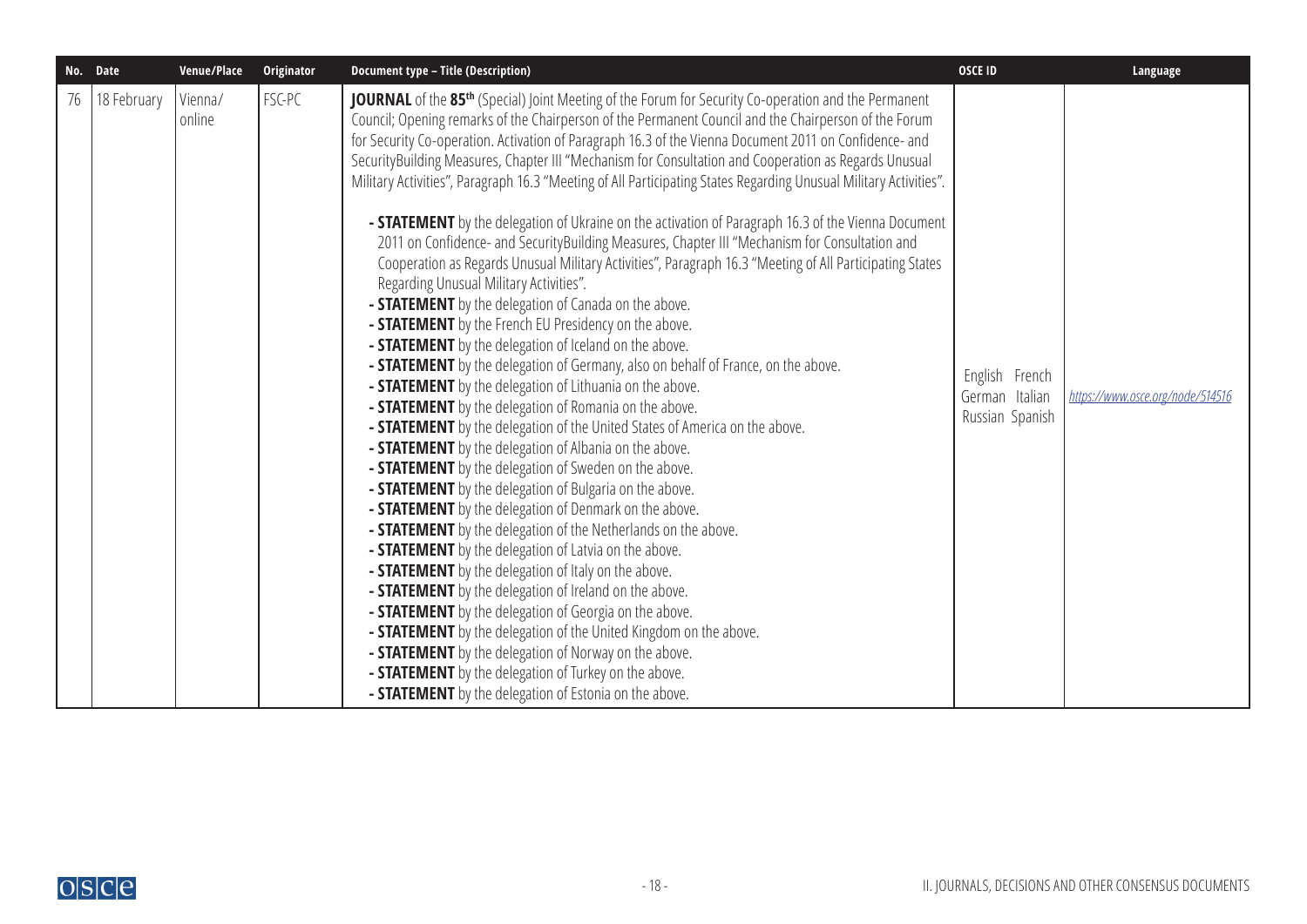|    | No. Date    | Venue/Place       | Originator | <b>Document type - Title (Description)</b>                                                                                                                                                                                                                                                                                                                                                                                                                                                                                                                                                                                                                                                                                                                                                                                                                                                                                                                                                                                                                                                                                                                                                                            | <b>OSCE ID</b>                                      | Language                                          |
|----|-------------|-------------------|------------|-----------------------------------------------------------------------------------------------------------------------------------------------------------------------------------------------------------------------------------------------------------------------------------------------------------------------------------------------------------------------------------------------------------------------------------------------------------------------------------------------------------------------------------------------------------------------------------------------------------------------------------------------------------------------------------------------------------------------------------------------------------------------------------------------------------------------------------------------------------------------------------------------------------------------------------------------------------------------------------------------------------------------------------------------------------------------------------------------------------------------------------------------------------------------------------------------------------------------|-----------------------------------------------------|---------------------------------------------------|
|    | 21 February | Vienna/<br>online | PC         | JOURNAL of the 1356 <sup>th</sup> Special Plenary Meeting of the Permanent Council; Procedural comments by<br>the delegation of the Russian Federation. The situation in and around Ukraine, including the deteriorating<br>situation in eastern Ukraine.<br>- PROCEDURAL COMMENTS by the delegation of the Russian Federation.<br>- <b>STATEMENT</b> by the delegation of Ukraine on the situation in and around Ukraine, including the<br>deteriorating situation in eastern Ukraine.<br>- <b>STATEMENT</b> by the delegation of Austria on the above.<br>- <b>STATEMENT</b> by the delegation of Canada on the above.<br>- <b>STATEMENT</b> by the delegation of the Russian Federation on the above.<br>- <b>STATEMENT</b> by the delegation of the United States of America on the above.<br>- <b>STATEMENT</b> by the delegation of the United Kingdom on the above.<br>- STATEMENT by the delegation of Turkey on the above.<br>- STATEMENT by the delegation of Iceland on the above.<br>- <b>STATEMENT</b> by the delegation of France, also on behalf of Germany, on the above.<br>- <b>STATEMENT</b> by the delegation of Latvia on the above.<br>- STATEMENT by the delegation of Lithuania on the above. | English French<br>German Italian<br>Russian Spanish | https://www.osce.org/permanent-<br>council/513673 |
| 78 | 22 February | Vienna/<br>online | PC         | JOURNAL of the 1357 <sup>th</sup> Reinforced Plenary Meeting of the Permanent Council; Procedural comments<br>by the delegation of the Russian Federation. The situation in and around Ukraine, including the recent<br>non-compliance with OSCE commitments. Total failure by Ukraine to implement the Minsk agreements and<br>consequent developments.<br>- PROCEDURAL COMMENTS by the delegation of the Russian Federation.<br>- <b>STATEMENT</b> by the delegation of Ukraine on the situation in and around Ukraine, including the recent<br>non-compliance with OSCE commitments.<br>- <b>STATEMENT</b> by the delegation of Poland on the above.<br>- <b>STATEMENT</b> by the French EU Presidency on the above.<br>- <b>STATEMENT</b> by the delegation of Austria on the above.<br>- STATEMENT by the delegation of France on the above.<br>- STATEMENT by the delegation of the United States of America on the above.<br>- STATEMENT by the delegation of Canada on the above.<br>- <b>STATEMENT</b> by the delegation of the United Kingdom on the above.<br>(continued on next page)                                                                                                                     | English French<br>German Italian<br>Russian Spanish | https://www.osce.org/permanent-<br>council/513685 |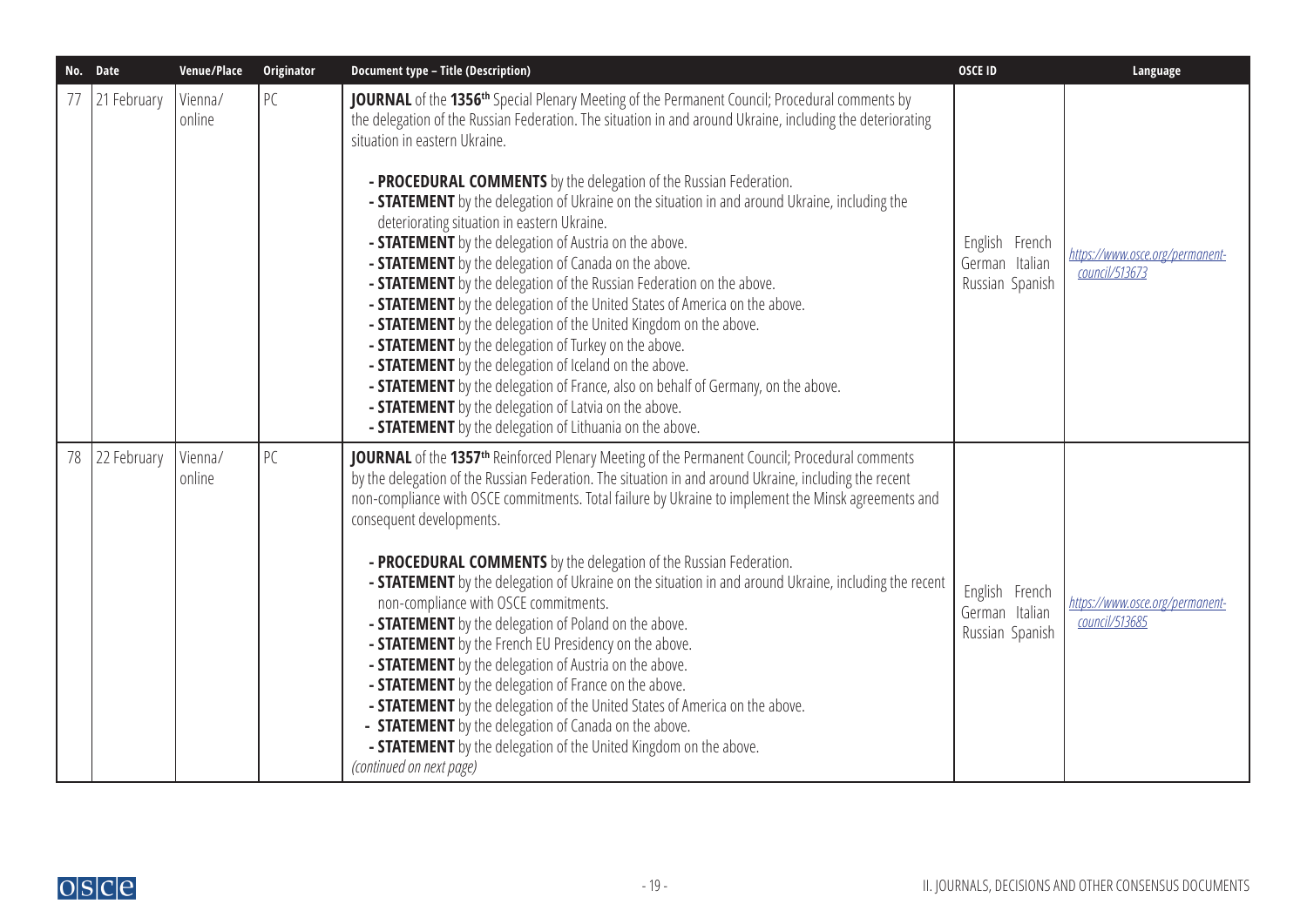| No. Date | Venue/Place | Originator | <b>Document type - Title (Description)</b>                                                                             | <b>OSCE ID</b>  | Language |
|----------|-------------|------------|------------------------------------------------------------------------------------------------------------------------|-----------------|----------|
|          |             |            | (continued from previous page)                                                                                         |                 |          |
|          |             |            | - STATEMENT by the delegation of Germany on the above.                                                                 |                 |          |
|          |             |            | - STATEMENT by the delegation of Lithuania on the above.<br>- STATEMENT by the delegation of Sweden on the above.      |                 |          |
|          |             |            | - <b>STATEMENT</b> by the delegation of North Macedonia on the above.                                                  |                 |          |
|          |             |            | - STATEMENT by the delegation of Moldova on the above.                                                                 |                 |          |
|          |             |            | - STATEMENT by the delegation of Iceland on the above.                                                                 |                 |          |
|          |             |            | - STATEMENT by the delegation of Switzerland on the above.                                                             |                 |          |
|          |             |            | - STATEMENT by the delegation of Croatia on the above.                                                                 |                 |          |
|          |             |            | - <b>STATEMENT</b> by the delegation of Albania on the above.                                                          |                 |          |
|          |             |            | - STATEMENT by the delegation of Slovenia on the above.                                                                |                 |          |
|          |             |            | - STATEMENT by the delegation of Romania on the above.                                                                 |                 |          |
|          |             |            | - STATEMENT by the delegation of Bulgaria on the above.                                                                |                 |          |
|          |             |            | - STATEMENT by the delegation of Montenegro on the above.                                                              |                 |          |
|          |             |            | - STATEMENT by the delegation of Finland on the above.                                                                 |                 |          |
|          |             |            | - STATEMENT by the delegation of Latvia on the above.                                                                  |                 |          |
|          |             |            | - STATEMENT by the delegation of Estonia on the above.                                                                 |                 |          |
|          |             |            | - STATEMENT by the delegation of Italy on the above.                                                                   | English French  |          |
|          |             |            | - <b>STATEMENT</b> by the delegation of the Czech Republic on the above.                                               | German Italian  |          |
|          |             |            | - STATEMENT by the delegation of Norway on the above.                                                                  | Russian Spanish |          |
|          |             |            | - STATEMENT by the delegation of Hungary on the above.                                                                 |                 |          |
|          |             |            | - STATEMENT by the delegation of Malta on the above.                                                                   |                 |          |
|          |             |            | - <b>STATEMENT</b> by the delegation of Cyprus on the above.                                                           |                 |          |
|          |             |            | - STATEMENT by the delegation of Denmark on the above.                                                                 |                 |          |
|          |             |            | - <b>STATEMENT</b> by the delegation of Turkey on the above.                                                           |                 |          |
|          |             |            | - <b>STATEMENT</b> by the delegation of Belgium on the above.                                                          |                 |          |
|          |             |            | - <b>STATEMENT</b> by the delegation of Luxembourg on the above.                                                       |                 |          |
|          |             |            | - <b>STATEMENT</b> by the delegation of the Netherlands on the above.                                                  |                 |          |
|          |             |            | - STATEMENT by the delegation of Ireland on the above.                                                                 |                 |          |
|          |             |            | - STATEMENT by the delegation of Greece on the above.                                                                  |                 |          |
|          |             |            | - <b>STATEMENT</b> by the delegation of Portugal on the above.                                                         |                 |          |
|          |             |            | - <b>STATEMENT</b> by the delegation of Slovakia on the above.<br>- STATEMENT by the delegation of Spain on the above. |                 |          |
|          |             |            | - <b>STATEMENT</b> by the delegation of the Russian Federation on the total failure by Ukraine to implement            |                 |          |
|          |             |            | the Minsk agreements and consequent developments.                                                                      |                 |          |
|          |             |            | - <b>STATEMENT</b> by the delegation of Germany, also on behalf of France, on the above.                               |                 |          |
|          |             |            | - <b>STATEMENT</b> by the delegation of Belarus on the above.                                                          |                 |          |
|          |             |            |                                                                                                                        |                 |          |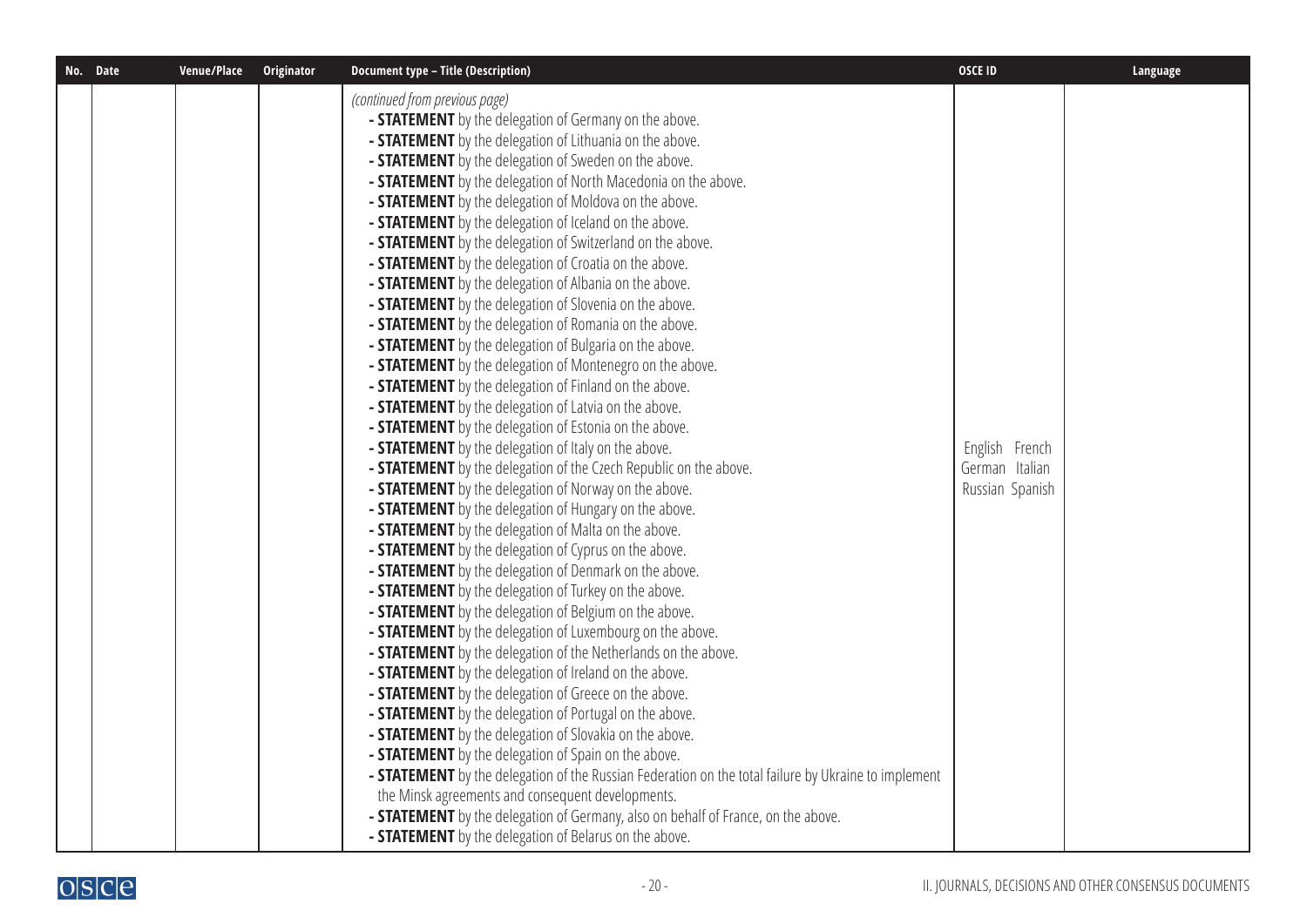|    | No. Date    | Venue/Place       | <b>Originator</b> | <b>Document type - Title (Description)</b>                                                                                                                                                                                                                                                                                                                                                                                                                                                                                                                                                                                                                                                                                                                                                                                                                                                                                                                                                                                                                                                                                                                                                                                                                                                                                                                                                                                                                                                                                                                                                                                                                                                                                                                                                                                                                                                                                                                                                                                                                                                                                                                                                                                                                                                                                                                                                                                                                                                                                                                               | <b>OSCE ID</b>                                      | Language                                                       |
|----|-------------|-------------------|-------------------|--------------------------------------------------------------------------------------------------------------------------------------------------------------------------------------------------------------------------------------------------------------------------------------------------------------------------------------------------------------------------------------------------------------------------------------------------------------------------------------------------------------------------------------------------------------------------------------------------------------------------------------------------------------------------------------------------------------------------------------------------------------------------------------------------------------------------------------------------------------------------------------------------------------------------------------------------------------------------------------------------------------------------------------------------------------------------------------------------------------------------------------------------------------------------------------------------------------------------------------------------------------------------------------------------------------------------------------------------------------------------------------------------------------------------------------------------------------------------------------------------------------------------------------------------------------------------------------------------------------------------------------------------------------------------------------------------------------------------------------------------------------------------------------------------------------------------------------------------------------------------------------------------------------------------------------------------------------------------------------------------------------------------------------------------------------------------------------------------------------------------------------------------------------------------------------------------------------------------------------------------------------------------------------------------------------------------------------------------------------------------------------------------------------------------------------------------------------------------------------------------------------------------------------------------------------------------|-----------------------------------------------------|----------------------------------------------------------------|
| 79 | 23 February | Vienna/<br>online | FSC               | JOURNAL of the 1002 <sup>nd</sup> Plenary Meeting of the Forum for Security Co-operation; Security Dialogue:<br>"Countering Terrorism In All Its Forms And Manifestations": - Presentation by Mr. T. Musayev, Deputy<br>Permanent Representative of the Republic of Azerbaijan to the United Nations; - Presentation by Mr. M.<br>Κος, Deputy Director General for Security and Intelligence, Turkish Foreign Ministry; - Presentation by Mr.<br>Y. Rafiyev, Director of the International Security Department, Ministry of Foreign Affairs of the Republic of<br>Azerbaijan. Situation in and around Ukraine. Right of reply to the statement made by the Russian Federation<br>at the 1001 <sup>st</sup> plenary meeting of the Forum for Security Co-operation under agenda item 1, Security<br>Dialogue: "European security architecture: The role of non-aligned countries". Request for assistance in<br>enhancing the capacity of the national authorities of Azerbaijan in implementing explosive hazards risk<br>reduction and responsive actions.<br>- STATEMENT by the delegation of the Russian Federation on Security Dialogue: "Countering Terrorism<br>In All Its Forms And Manifestations".<br>- <b>STATEMENT</b> by the delegation of Armenia on the above.<br>- STATEMENT by the delegation of the United States of America on the situation in and around<br>Ukraine.<br>- <b>STATEMENT</b> by the delegation of the United Kingdom on the above.<br>- <b>STATEMENT</b> by the French EU Presidency on the above.<br>- <b>STATEMENT</b> by the delegation of Canada on the above.<br>- <b>STATEMENT</b> by the delegation of Lithuania on the above.<br>- <b>STATEMENT</b> by the delegation of the Russian Federation on the above.<br>- <b>STATEMENT</b> by the delegation of France, also on behalf of Germany, on the above.<br>- <b>STATEMENT</b> by the delegation of Sweden concerning the right of reply to the statement made by the<br>Russian Federation at the 1001 <sup>st</sup> plenary meeting of the Forum for Security Co-operation under agenda<br>item 1, Security Dialogue: "European security architecture: The role of non-aligned countries".<br>- <b>STATEMENT</b> by the delegation of Finland concerning the above.<br>- <b>STATEMENT</b> by the delegation of Armenia on the request for assistance in enhancing the capacity of<br>the national authorities of Azerbaijan in implementing explosive hazards risk reduction and responsive<br>actions.<br><b>- STATEMENT</b> by the delegation of Azerbaijan on the above. | English French<br>German Italian<br>Russian Spanish | https://www.osce.org/forum-for-<br>security-cooperation/514531 |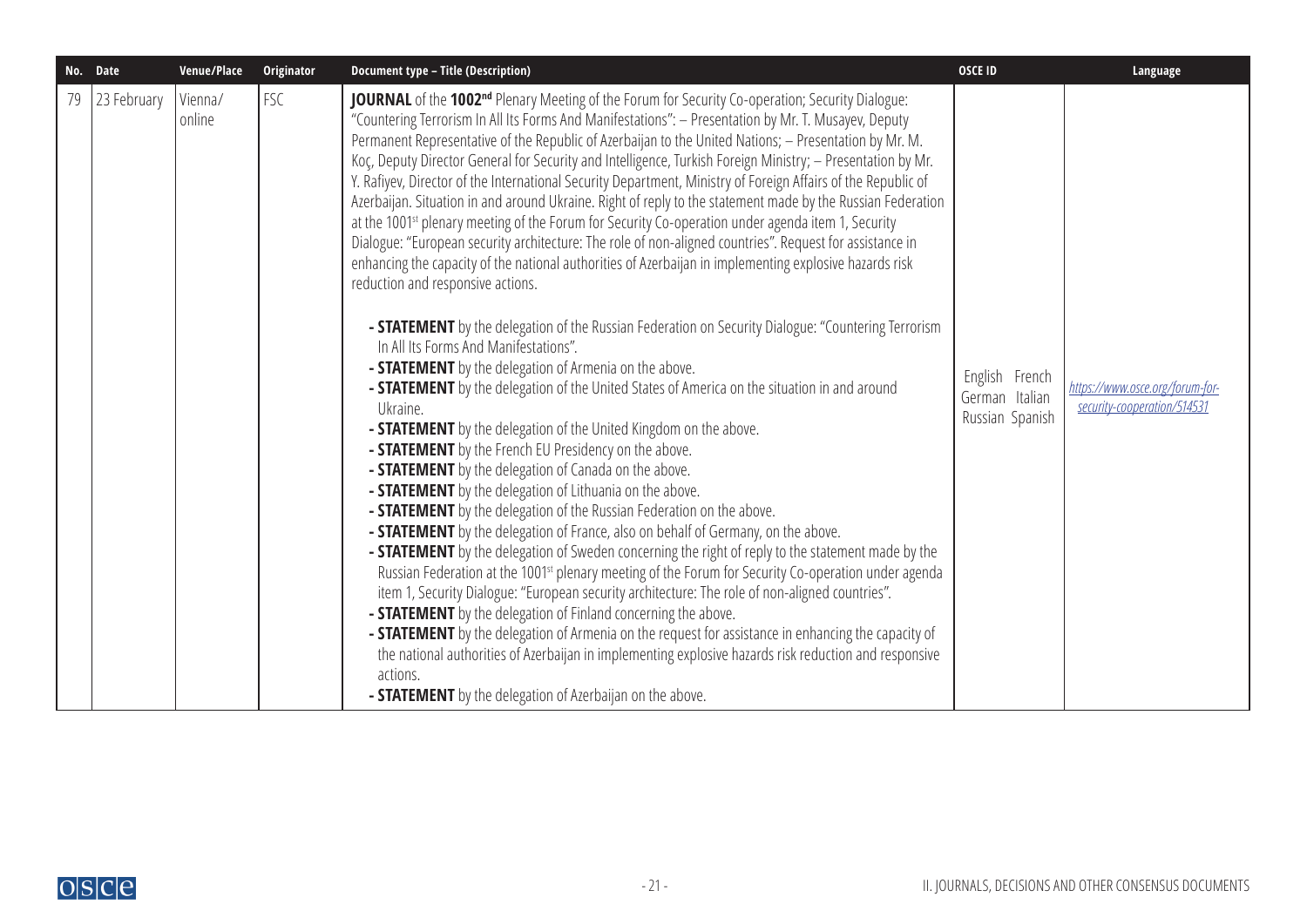| No.<br><b>Date</b> |
|--------------------|
|                    |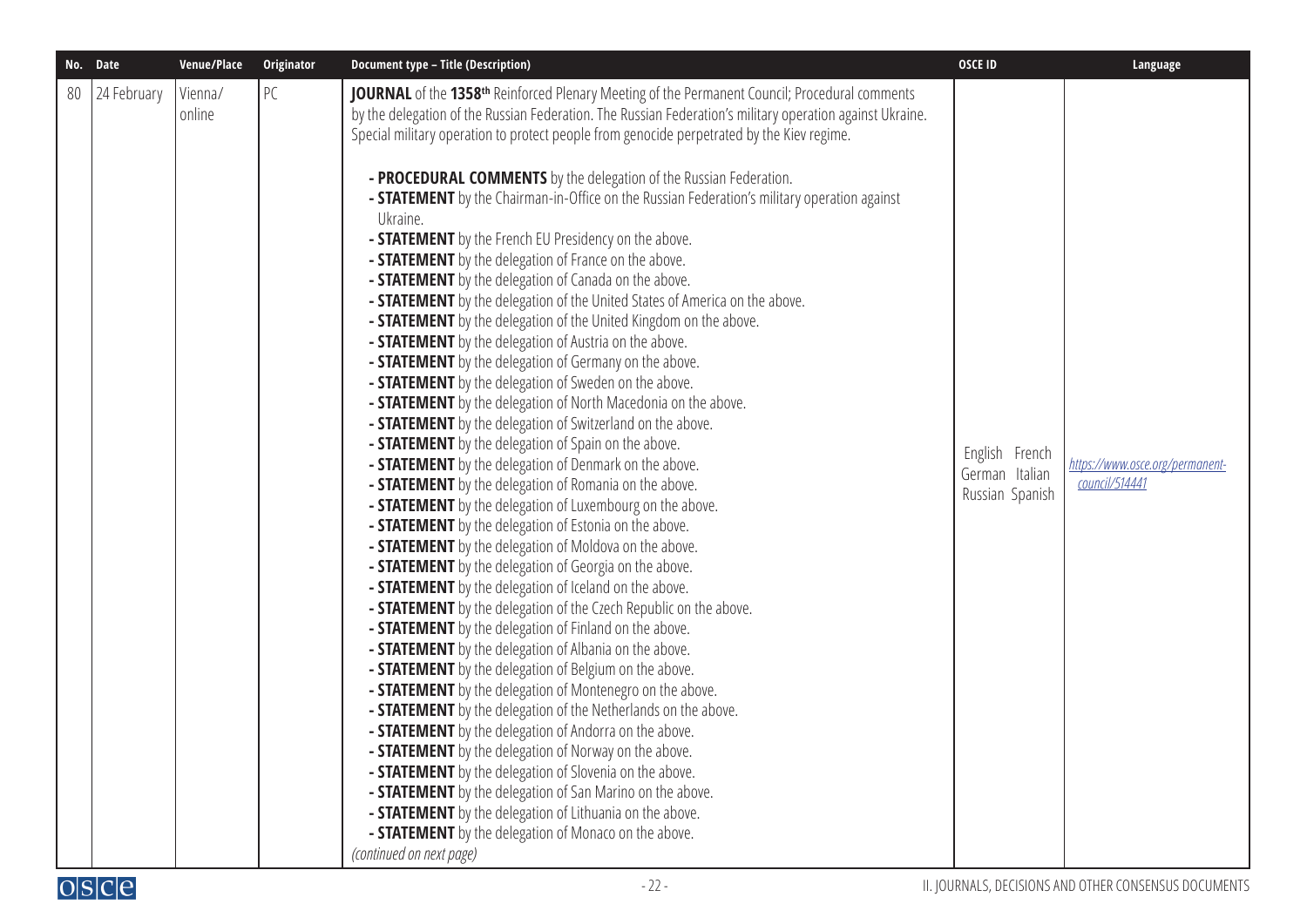| No. Date | Venue/Place | Originator | <b>Document type - Title (Description)</b>                                                                                                                                                                                                                                                                                                                                                                                                                                                                                                                                                                                                                                                                                                                                                                                                                                                                                                                                                                                                                                                                                                       | <b>OSCE ID</b>                                      | Language |
|----------|-------------|------------|--------------------------------------------------------------------------------------------------------------------------------------------------------------------------------------------------------------------------------------------------------------------------------------------------------------------------------------------------------------------------------------------------------------------------------------------------------------------------------------------------------------------------------------------------------------------------------------------------------------------------------------------------------------------------------------------------------------------------------------------------------------------------------------------------------------------------------------------------------------------------------------------------------------------------------------------------------------------------------------------------------------------------------------------------------------------------------------------------------------------------------------------------|-----------------------------------------------------|----------|
|          |             |            | (continued from previous page)<br>- STATEMENT by the delegation of Latvia on the above.<br>- <b>STATEMENT</b> by the delegation of Azerbaijan on the above.<br>- <b>STATEMENT</b> by the delegation of Malta on the above.<br>- <b>STATEMENT</b> by the delegation of Italy on the above.<br>- <b>STATEMENT</b> by the delegation of Portugal on the above.<br>- <b>STATEMENT</b> by the delegation of Bulgaria on the above.<br>- <b>STATEMENT</b> by the delegation of Cyprus on the above.<br>- <b>STATEMENT</b> by the delegation of Slovakia on the above.<br>- <b>STATEMENT</b> by the delegation of Turkey on the above.<br>- <b>STATEMENT</b> by the delegation of Liechtenstein on the above.<br>- <b>STATEMENT</b> by the delegation of Greece on the above.<br>- <b>STATEMENT</b> by the delegation of Hungary on the above.<br>- <b>STATEMENT</b> by the delegation of Croatia on the above.<br>- <b>STATEMENT</b> by the delegation of Ireland on the above.<br>- <b>STATEMENT</b> by the delegation of the Russian Federation on the special military operation to protect<br>people from genocide perpetrated by the Kiev regime. | English French<br>German Italian<br>Russian Spanish |          |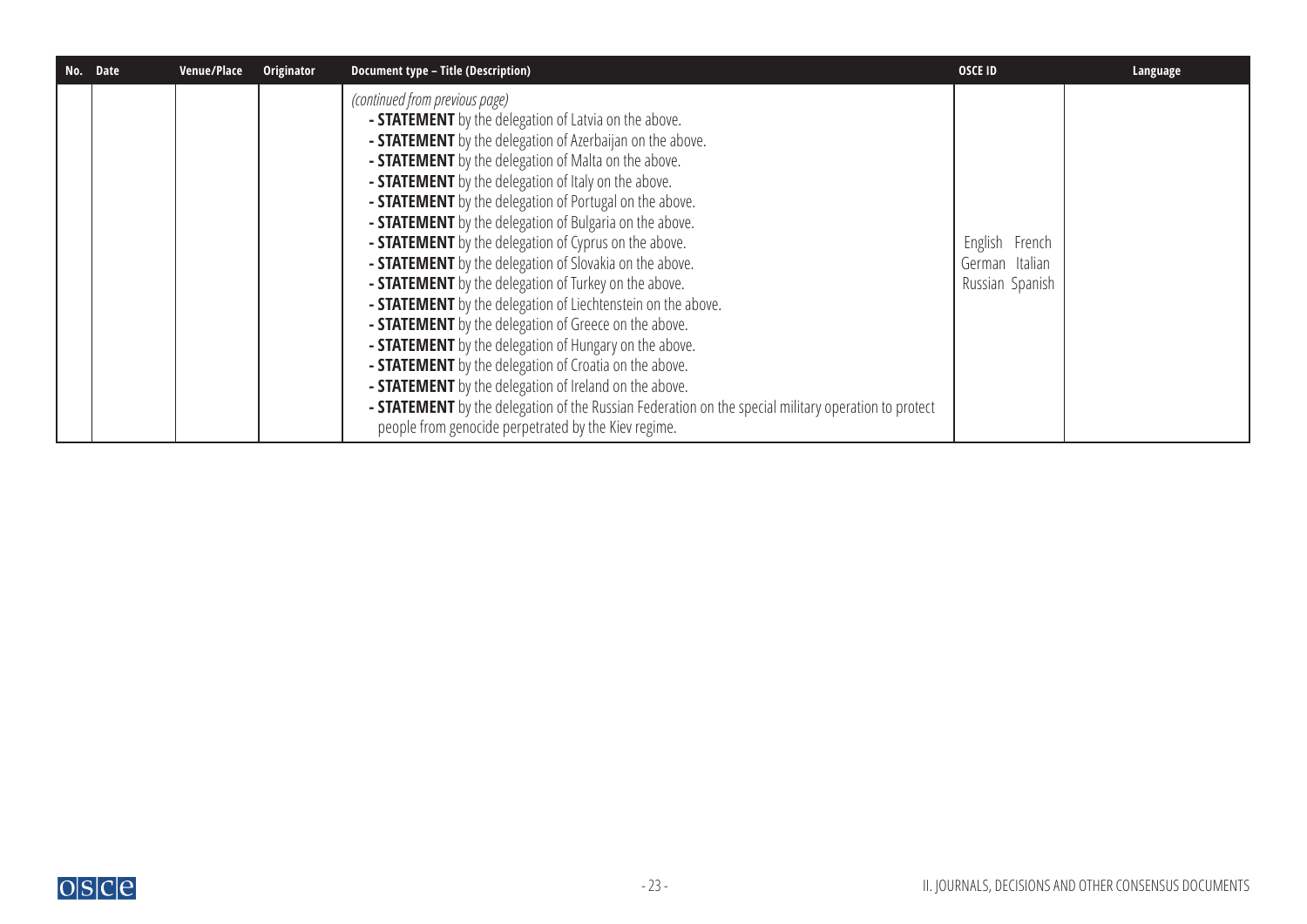|    | No. Date    | Venue/Place       | Originator | <b>Document type - Title (Description)</b>                                                                                                                                                                                                                                                                                                                                                                                                                                                                                                                                                                                                                                                                                                                                                                                                                                                                                                                                                                                                                                                                                                                                                                                                                                                                                                                                                                                                                                                                                                                                                                                                                                                                                                                                                                                                                                                                                                                                                                                                                                                                                                                                                                                                                                                                                                                                                                                                                                                                                                                                                                                                                                                                                                                                                                                           | <b>OSCE ID</b>                                      | Language                                          |
|----|-------------|-------------------|------------|--------------------------------------------------------------------------------------------------------------------------------------------------------------------------------------------------------------------------------------------------------------------------------------------------------------------------------------------------------------------------------------------------------------------------------------------------------------------------------------------------------------------------------------------------------------------------------------------------------------------------------------------------------------------------------------------------------------------------------------------------------------------------------------------------------------------------------------------------------------------------------------------------------------------------------------------------------------------------------------------------------------------------------------------------------------------------------------------------------------------------------------------------------------------------------------------------------------------------------------------------------------------------------------------------------------------------------------------------------------------------------------------------------------------------------------------------------------------------------------------------------------------------------------------------------------------------------------------------------------------------------------------------------------------------------------------------------------------------------------------------------------------------------------------------------------------------------------------------------------------------------------------------------------------------------------------------------------------------------------------------------------------------------------------------------------------------------------------------------------------------------------------------------------------------------------------------------------------------------------------------------------------------------------------------------------------------------------------------------------------------------------------------------------------------------------------------------------------------------------------------------------------------------------------------------------------------------------------------------------------------------------------------------------------------------------------------------------------------------------------------------------------------------------------------------------------------------------|-----------------------------------------------------|---------------------------------------------------|
| 81 | 27 February | Vienna/<br>online | PC         | <b>JOURNAL</b> of the 1359 <sup>th</sup> Special Plenary Meeting of the Permanent Council; Moment of silence to express<br>sympathy and solidarity with the victims of the ongoing aggression against Ukraine. The Russian Federation's<br>ongoing aggression against Ukraine (Russian Federation, Annex 1; France-European Union, Annex 2; United<br>Kingdom, Annex 3; Canada, Annex 4; Turkey, Annex 5; Albania, Annex 6; United States of America, Annex 7;<br>Belgium, Annex 8; Romania, Annex 9; France, Annex 10; Georgia, Annex 11; Austria, Annex 12; Latvia, Annex 13;<br>Lithuania, Annex 14; Germany, Annex 15; Moldova, Annex 16; San Marino, Annex 17; Netherlands, Annex 18;<br>Czech Republic, Annex 19; Portugal, Annex 20; Monaco, Annex 21; Italy, Annex 22; Malta, Annex 23; Bulgaria,<br>Annex 24; Slovenia, Annex 25; Ireland, Annex 26; Estonia, Annex 27; Spain, Annex 28).<br>- <b>STATEMENT</b> by the delegation of the Russian Federation on the Russian Federation's ongoing<br>aggression against Ukraine.<br>- <b>STATEMENT</b> by the French EU Presidency on the above.<br>- <b>STATEMENT</b> by the delegation of the United Kingdom on the above.<br>- <b>STATEMENT</b> by the delegation of Canada on the above.<br>- STATEMENT by the delegation of Turkey on the above.<br>- <b>STATEMENT</b> by the delegation of Albania on the above.<br>- <b>STATEMENT</b> by the delegation of the United States of America on the above.<br>- <b>STATEMENT</b> by the delegation of Belgium on the above.<br>- STATEMENT by the delegation of Romania on the above.<br>- STATEMENT by the delegation of France on the above.<br>- <b>STATEMENT</b> by the delegation of Georgia on the above.<br>- STATEMENT by the delegation of Austria on the above.<br>- <b>STATEMENT</b> by the delegation of Latvia on the above.<br>- <b>STATEMENT</b> by the delegation of Lithuania on the above.<br>- <b>STATEMENT</b> by the delegation of Germany on the above.<br>- STATEMENT by the delegation of Moldova on the above.<br>- <b>STATEMENT</b> by the delegation of San Marino on the above.<br>- <b>STATEMENT</b> by the delegation of the Netherlands on the above.<br>- STATEMENT by the delegation of the Czech Republic on the above.<br>- STATEMENT by the delegation of Portugal on the above.<br>- STATEMENT by the delegation of Monaco on the above.<br>- STATEMENT by the delegation of Italy on the above.<br>- STATEMENT by the delegation of Malta on the above.<br>- <b>STATEMENT</b> by the delegation of Bulgaria on the above.<br>- <b>STATEMENT</b> by the delegation of Slovenia on the above.<br>- STATEMENT by the delegation of Ireland on the above.<br>- <b>STATEMENT</b> by the delegation of Estonia on the above.<br>- <b>STATEMENT</b> by the delegation of Spain on the above. | English French<br>German Italian<br>Russian Spanish | https://www.osce.org/permanent-<br>council/514465 |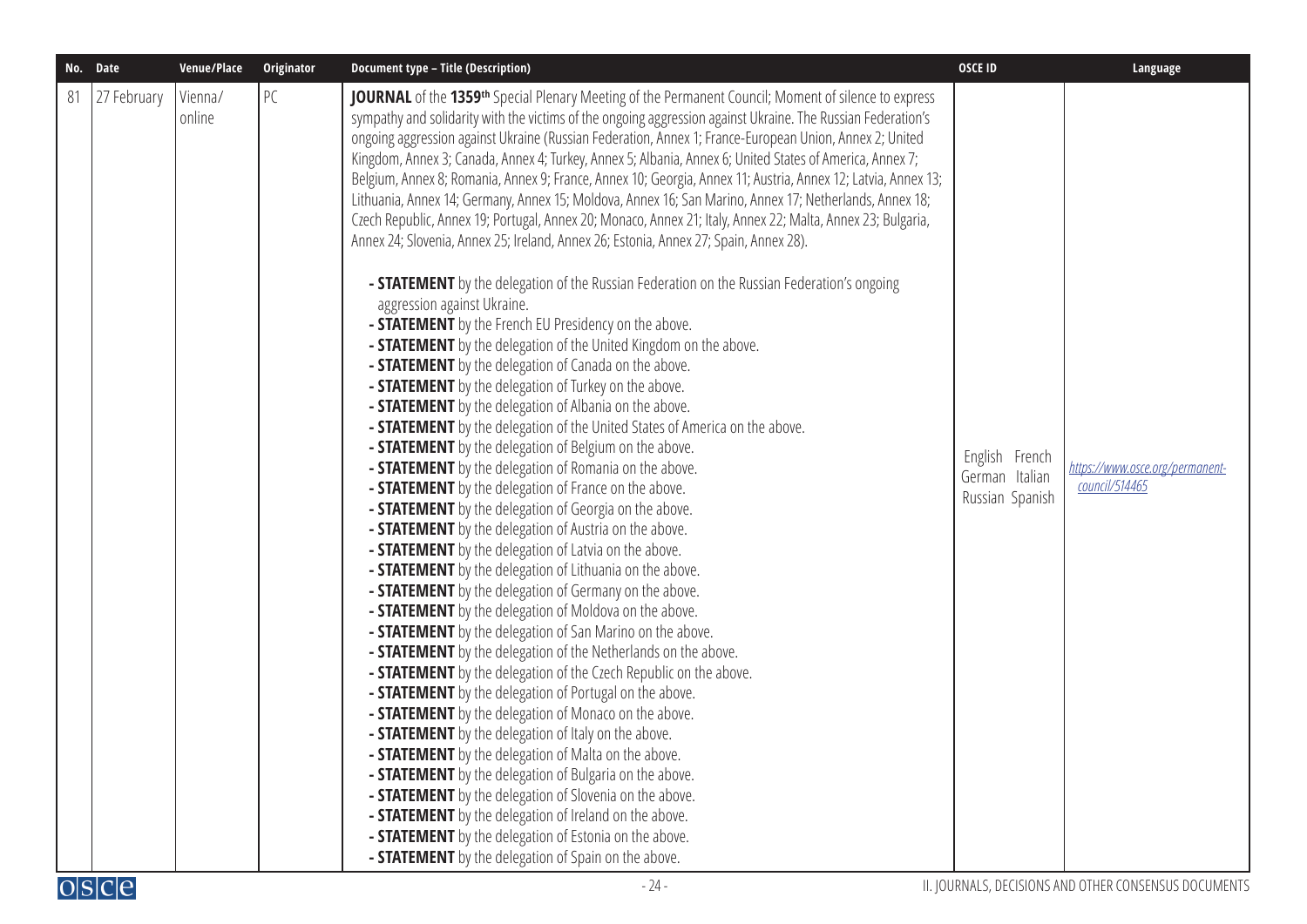|    | No. Date | Venue/Place       | Originator | <b>Document type - Title (Description)</b>                                                                                                                                                                                                                                                                                                                                                                                                                                                                                                                                                                                                                                                                                                                                                                                                                                                                                                                                                                                                                                                                                                                                                                                                                                                                                                                                                                                                                                                                                                                                                                                                                                                                                                                                                                                                                                                                                                                                                                                                                                                                                                                                                                                                                                                                                                                                                                                                                                                                                                                                                                                                                                                                                                                                                                                                                                                                                                                                                           | <b>OSCE ID</b>                                      | Language                                          |
|----|----------|-------------------|------------|------------------------------------------------------------------------------------------------------------------------------------------------------------------------------------------------------------------------------------------------------------------------------------------------------------------------------------------------------------------------------------------------------------------------------------------------------------------------------------------------------------------------------------------------------------------------------------------------------------------------------------------------------------------------------------------------------------------------------------------------------------------------------------------------------------------------------------------------------------------------------------------------------------------------------------------------------------------------------------------------------------------------------------------------------------------------------------------------------------------------------------------------------------------------------------------------------------------------------------------------------------------------------------------------------------------------------------------------------------------------------------------------------------------------------------------------------------------------------------------------------------------------------------------------------------------------------------------------------------------------------------------------------------------------------------------------------------------------------------------------------------------------------------------------------------------------------------------------------------------------------------------------------------------------------------------------------------------------------------------------------------------------------------------------------------------------------------------------------------------------------------------------------------------------------------------------------------------------------------------------------------------------------------------------------------------------------------------------------------------------------------------------------------------------------------------------------------------------------------------------------------------------------------------------------------------------------------------------------------------------------------------------------------------------------------------------------------------------------------------------------------------------------------------------------------------------------------------------------------------------------------------------------------------------------------------------------------------------------------------------------|-----------------------------------------------------|---------------------------------------------------|
| 82 | 3 March  | Vienna/<br>online | PC         | JOURNAL of the 1360 <sup>th</sup> Plenary Meeting of the Permanent Council; Condolences to the family of Ms.<br>Maryna Fenina, a local staff member of the OSCE Special Monitoring Mission to Ukraine, who was killed<br>in the shelling of Kharkiv, Ukraine, on 1 March 2022. The Russian Federation's ongoing aggression against<br>Ukraine. Ukraine's crimes against the civil population and the unacceptable reaction of Western countries<br>to the special military operation. Joint statement of the Chairman-in-Office and the OSCE Secretary General,<br>H.E. Ms. H. M. Schmid, condemning Russia's military action against Ukraine, delivered on 24 February 2022.<br>Invocation of the Moscow Mechanism to address the human rights and humanitarian impacts of Russia's<br>invasion of and acts of war against Ukraine.<br>- <b>STATEMENT</b> by the delegation of the Russian Federation on the condolences to the family of Ms.<br>Maryna Fenina, a local staff member of the OSCE Special Monitoring Mission to Ukraine, who was<br>killed in the shelling of Kharkiv, Ukraine, on 1 March 2022.<br>- <b>STATEMENT</b> by the Special Representative of the OSCE Chairman-in-Office in Ukraine and in the<br>Trilateral Contact Group on the above.<br>- <b>STATEMENT</b> by the French EU Presidency on the Russian Federation's ongoing aggression against<br>Ukraine.<br>- <b>STATEMENT</b> by the delegation of Canada on the above.<br>- <b>STATEMENT</b> by the delegation of the United States of America on the above.<br>- <b>STATEMENT</b> by the delegation of the United Kingdom on the above.<br>- STATEMENT by the delegation of Turkey on the above.<br>- STATEMENT by the delegation of Albania on the above.<br>- <b>STATEMENT</b> by the delegation of Montenegro on the above.<br>- STATEMENT by the delegation of Iceland on the above.<br>- <b>STATEMENT</b> by the delegation of Georgia on the above.<br>- <b>STATEMENT</b> by the delegation of San Marino on the above.<br>- STATEMENT by the delegation of Andorra on the above.<br>- STATEMENT by the delegation of Slovenia on the above.<br>- <b>STATEMENT</b> by the delegation of Norway on the above.<br>- <b>STATEMENT</b> by the delegation of Bosnia and Herzegovina on the above.<br>- <b>STATEMENT</b> by the delegation of Japan (Partner for Co-operation) on the above.<br>- STATEMENT by the delegation of Latvia on the above.<br>- <b>STATEMENT</b> by the delegation of the Russian Federation on Ukraine's crimes against the civil<br>population and the unacceptable reaction of Western countries to the special military operation.<br>- <b>STATEMENT</b> by the delegation of Canada on the above.<br>- <b>STATEMENT</b> by the delegation of Latvia on the joint statement of the Chairman-in-Office and the<br>OSCE Secretary General, H.E. Ms. H. M. Schmid, condemning Russia's military action against Ukraine,<br>delivered on 24 February 2022.<br>(continued on next page) | English French<br>German Italian<br>Russian Spanish | https://www.osce.org/permanent-<br>council/514477 |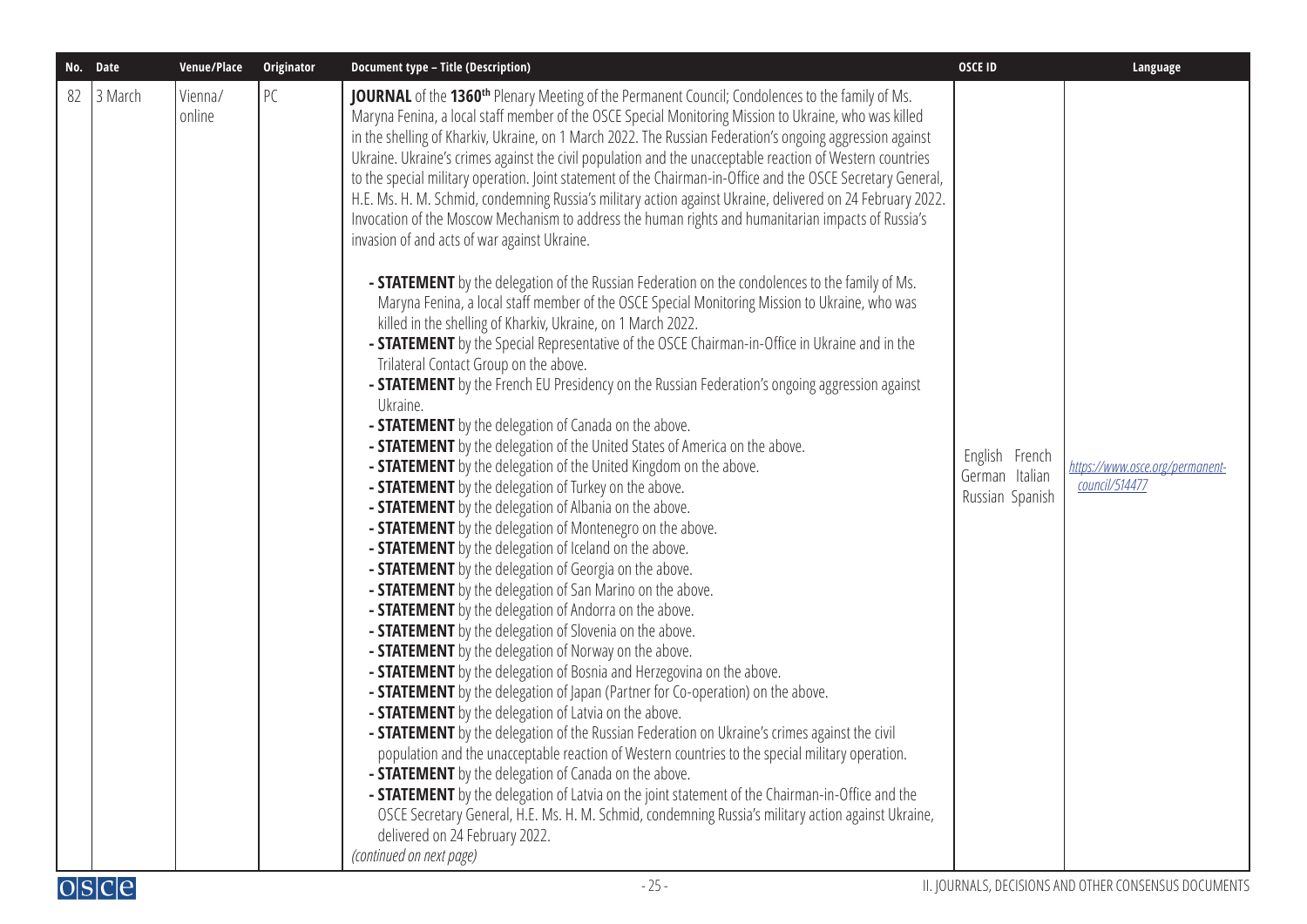| No. Date |         | Venue/Place       | Originator | <b>Document type - Title (Description)</b>                                                                                                                                                                                                                                                                                                                                                                                                                                                                                                                                                                                                                                                                                                                                                                                                                                                                                                                                                                                                                                                                                                                                                                                                                                                                                                                                                  | <b>OSCE ID</b>                                      | Language                                          |
|----------|---------|-------------------|------------|---------------------------------------------------------------------------------------------------------------------------------------------------------------------------------------------------------------------------------------------------------------------------------------------------------------------------------------------------------------------------------------------------------------------------------------------------------------------------------------------------------------------------------------------------------------------------------------------------------------------------------------------------------------------------------------------------------------------------------------------------------------------------------------------------------------------------------------------------------------------------------------------------------------------------------------------------------------------------------------------------------------------------------------------------------------------------------------------------------------------------------------------------------------------------------------------------------------------------------------------------------------------------------------------------------------------------------------------------------------------------------------------|-----------------------------------------------------|---------------------------------------------------|
|          |         |                   |            | (continued from previous page)<br>- <b>STATEMENT</b> by the delegation of Canada, also on behalf of other delegations, on the invocation of<br>the Moscow Mechanism to address the human rights and humanitarian impacts of Russia's invasion of<br>and acts of war against Ukraine.<br>- <b>STATEMENT</b> by the delegation of the United Kingdom on the above.<br>- <b>STATEMENT</b> by the delegation of the United States of America on the above.<br>- <b>STATEMENT</b> by the delegation of Ukraine on the above.<br>- <b>STATEMENT</b> by the delegation of the Russian Federation on the above.<br><b>- STATEMENT</b> by the delegation of Canada on the above.                                                                                                                                                                                                                                                                                                                                                                                                                                                                                                                                                                                                                                                                                                                     | English French<br>German Italian<br>Russian Spanish |                                                   |
| 83       | 7 March | Vienna/<br>online | PC         | JOURNAL of the 1361 <sup>st</sup> Special Plenary Meeting of the Permanent Council; Procedural comments by the<br>Delegation of the Russian Federation. The Russian Federation's ongoing aggression against Ukraine. Gross<br>and continuous violations of humanitarian law by Ukraine and its support by Western community.<br>- PROCEDURAL COMMENTS by the delegation of the Russian Federation.<br>- <b>STATEMENT</b> by the delegation of Canada on the Russian Federation's ongoing aggression against<br>Ukraine.<br>- <b>STATEMENT</b> by the French EU Presidency on the above.<br>- <b>STATEMENT</b> by the delegation of Turkey on the above.<br>- <b>STATEMENT</b> by the delegation of the United Kingdom on the above.<br>- <b>STATEMENT</b> by the delegation of the United States of America on the above.<br>- <b>STATEMENT</b> by the delegation of Iceland on the above.<br>- <b>STATEMENT</b> by the delegation of San Marino on the above.<br>- STATEMENT by the delegation of Montenegro on the above.<br>- <b>STATEMENT</b> by the delegation of Moldova on the above.<br>- STATEMENT by the delegation of the Russian Federation on gross and continuous violations of<br>humanitarian law by Ukraine and its support by Western community.<br>- <b>STATEMENT</b> by the delegation of Latvia on the above.<br>- STATEMENT by the delegation of Canada on the above. | English French<br>German Italian<br>Russian Spanish | https://www.osce.org/permanent-<br>council/514934 |

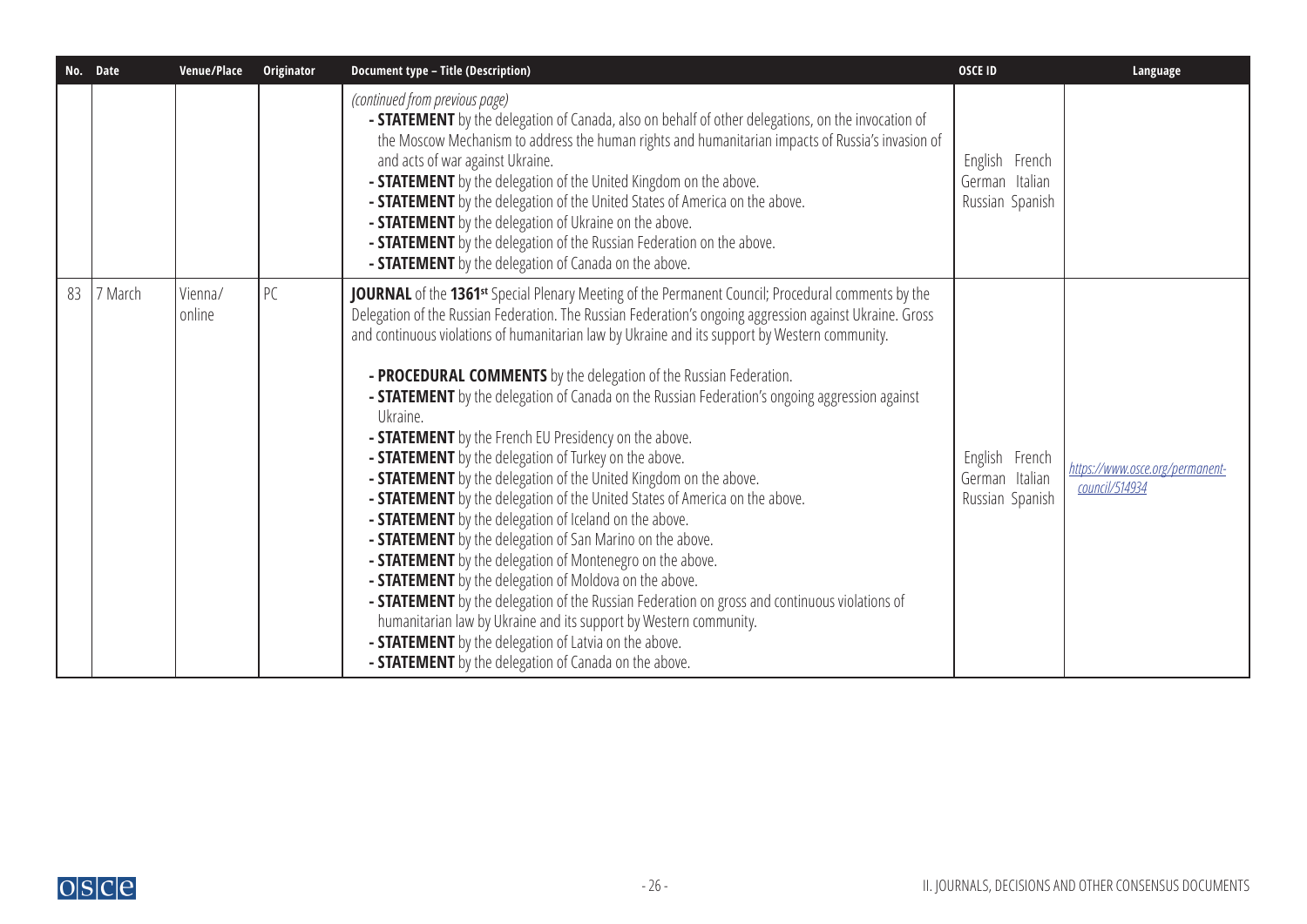| No. | <b>Date</b> | Venue/Place       | Originator | <b>Document type - Title (Description)</b>                                                                                                                                                                                                                                                                                                                                                                                                                                                                                                                                                                                                                                                                                                                                                                                                                                                                                                                                                                                                                                                                                                                                    | <b>OSCE ID</b>                                      | Language                                                       |
|-----|-------------|-------------------|------------|-------------------------------------------------------------------------------------------------------------------------------------------------------------------------------------------------------------------------------------------------------------------------------------------------------------------------------------------------------------------------------------------------------------------------------------------------------------------------------------------------------------------------------------------------------------------------------------------------------------------------------------------------------------------------------------------------------------------------------------------------------------------------------------------------------------------------------------------------------------------------------------------------------------------------------------------------------------------------------------------------------------------------------------------------------------------------------------------------------------------------------------------------------------------------------|-----------------------------------------------------|----------------------------------------------------------------|
|     | 84 9 March  | Vienna/<br>online | FSC        | <b>JOURNAL</b> of the 1003 <sup>rd</sup> Plenary Meeting of the Forum for Security Co-operation; Russian war of<br>aggression against Ukraine (France-European Union, Annex 1; United States of America, Annex 2; United<br>Kingdom, Annex 3; Canada, Annex 4; Georgia, Annex 5; Lithuania, Annex 6; Latvia, Annex 7; Germany, Annex<br>8). Special military operation to denazify and demilitarize Ukraine (Russian Federation, Annex 9).<br><b>- STATEMENT</b> by the French EU Presidency on the Russian war of aggression against Ukraine.<br>- STATEMENT by the delegation of the United States of America on the above.<br>- STATEMENT by the delegation of the United Kingdom on the above.<br>- <b>STATEMENT</b> by the delegation of Canada on the above.<br>- STATEMENT by the delegation of Georgia on the above.<br>- <b>STATEMENT</b> by the delegation of Lithuania on the above.<br>- <b>STATEMENT</b> by the delegation of Latvia on the above.<br>- <b>STATEMENT</b> by the delegation of Germany on the above.<br>- <b>STATEMENT</b> by the delegation of the Russian Federation on the special military operation to denazify<br>and demilitarize Ukraine. | English French<br>German Italian<br>Russian Spanish | https://www.osce.org/forum-for-<br>security-cooperation/514675 |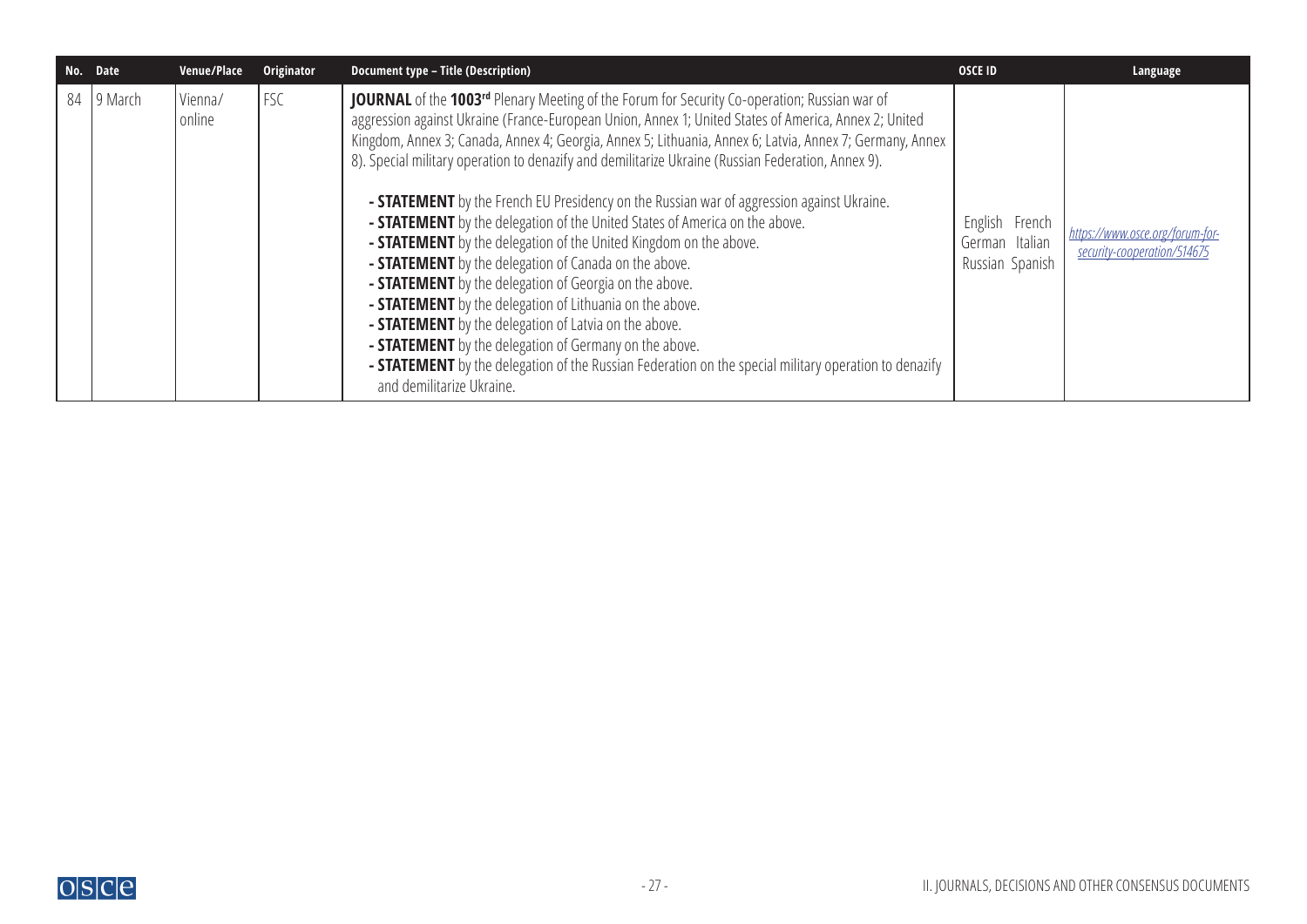|    | No. Date | Venue/Place       | <b>Originator</b> | <b>Document type - Title (Description)</b>                                                                                                                                                                                                                                                                                                                                                                                                                                                                                                                                                                                                                                                                                                                                                                                                                                                                                                                                                                                                                                                                                                                                                                                                                                                                                                                                                                                                                                                                                                                                                                                                                                                                                                                                                                                                                                                                                                                                                                                                                                                                                                                                                                                                                                                                                                                                                                                                                                                                                                                                                                                                                                                                                                                                                                                     | <b>OSCE ID</b>                                      | Language                                          |
|----|----------|-------------------|-------------------|--------------------------------------------------------------------------------------------------------------------------------------------------------------------------------------------------------------------------------------------------------------------------------------------------------------------------------------------------------------------------------------------------------------------------------------------------------------------------------------------------------------------------------------------------------------------------------------------------------------------------------------------------------------------------------------------------------------------------------------------------------------------------------------------------------------------------------------------------------------------------------------------------------------------------------------------------------------------------------------------------------------------------------------------------------------------------------------------------------------------------------------------------------------------------------------------------------------------------------------------------------------------------------------------------------------------------------------------------------------------------------------------------------------------------------------------------------------------------------------------------------------------------------------------------------------------------------------------------------------------------------------------------------------------------------------------------------------------------------------------------------------------------------------------------------------------------------------------------------------------------------------------------------------------------------------------------------------------------------------------------------------------------------------------------------------------------------------------------------------------------------------------------------------------------------------------------------------------------------------------------------------------------------------------------------------------------------------------------------------------------------------------------------------------------------------------------------------------------------------------------------------------------------------------------------------------------------------------------------------------------------------------------------------------------------------------------------------------------------------------------------------------------------------------------------------------------------|-----------------------------------------------------|---------------------------------------------------|
| 85 | 10 March | Vienna/<br>online | PC                | JOURNAL of the 1362 <sup>nd</sup> Plenary Meeting of the Permanent Council; Procedural comments by the<br>Delegation of the Russian Federation. The Russian Federation's ongoing aggression against Ukraine.<br>Aggression of Azerbaijan against Artsakh and Armenia with the direct involvement of Turkey and foreign<br>terrorist fighters. Ongoing crimes by Ukraine with the support of a number of OSCE participating States.<br>Follow-up to the high-level meetings of 14 December 2021 and 4 February 2022. Necessity of full<br>implementation of the trilateral statements of 9 November 2020, 11 January 2021 and 26 November 2021<br>as key elements of the settlement. Post-conflict rehabilitation, reconstruction and reintegration efforts in<br>Azerbaijan.<br>- PROCEDURAL COMMENTS by the delegation of the Russian Federation.<br>- Further PROCEDURAL COMMENTS by the delegation of the Russian Federation.<br>- <b>STATEMENT</b> by the delegation of Ukraine on the Russian Federation's ongoing aggression against<br>Ukraine.<br>- <b>STATEMENT</b> by the delegation of the United Kingdom on the above.<br>- STATEMENT by the French EU Presidency on the above.<br>- <b>STATEMENT</b> by the delegation of the United States of America on the above.<br>- <b>STATEMENT</b> by the delegation of Canada on the above.<br>- STATEMENT by the delegation of Turkey on the above.<br>- <b>STATEMENT</b> by the Permanent Representative of Ireland, also on behalf of the Permanent<br>Representatives of Albania, Andorra, Bulgaria, Canada, Cyprus, France, Georgia, Germany, Iceland,<br>Latvia, Liechtenstein, Malta, Moldova, Norway, San Marino, Serbia, Slovenia, Sweden, Turkey and the<br>European Union, on the above.<br>- STATEMENT by the delegation of Georgia on the above.<br>- STATEMENT by the delegation of Norway on the above.<br>- STATEMENT by the delegation of Iceland on the above.<br>- <b>STATEMENT</b> by the delegation of Armenia on the aggression of Azerbaijan against Artsakh and<br>Armenia with the direct involvement of Turkey and foreign terrorist fighters.<br>- <b>STATEMENT</b> by the delegation of the Russian Federation on the ongoing crimes by Ukraine with the<br>support of a number of OSCE participating States.<br>- STATEMENT by the delegation of Azerbaijan on the follow-up to the high-level meetings of 14<br>December 2021 and 4 February 2022.<br>- STATEMENT by the delegation of the Russian Federation on the necessity of full implementation of<br>the trilateral statements of 9 November 2020, 11 January 2021 and 26 November 2021 as key elements<br>of the settlement.<br><b>- STATEMENT</b> by the delegation of Azerbaijan on the post-conflict rehabilitation, reconstruction and<br>reintegration efforts in Azerbaijan. | English French<br>German Italian<br>Russian Spanish | https://www.osce.org/permanent-<br>council/514985 |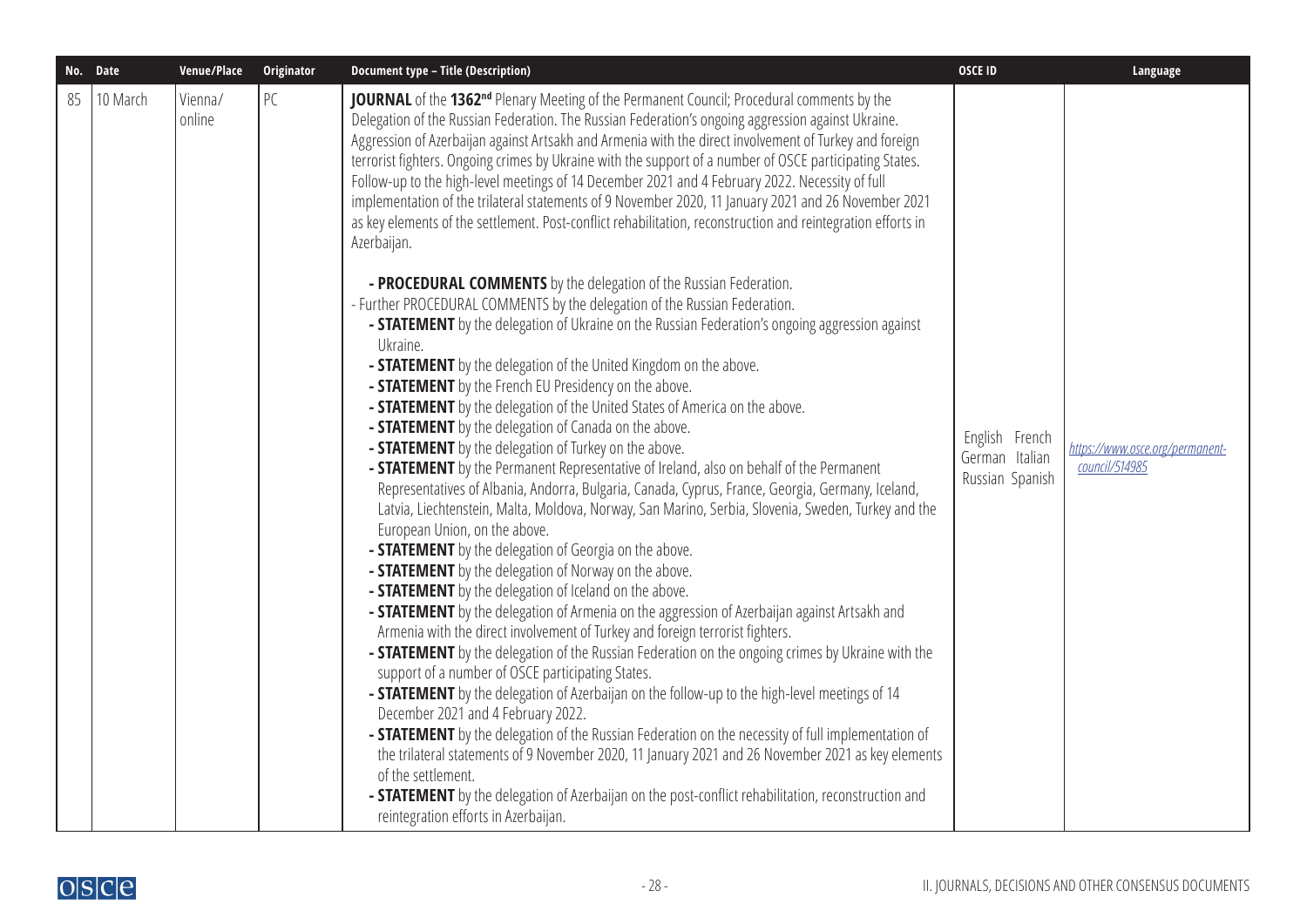|    | No. Date | Venue/Place       | Originator | <b>Document type - Title (Description)</b>                                                                                                                                                                                                                                                                                                                                                                                                                                                                                                                                                                                                                                                                                                                                                                                                                                                                                                                                                                                                                                                                                                                                                                                                                                                                                                                                                                                                                                                                                                                                                                                                                                                                                                                                                                                                                                                                | <b>OSCE ID</b>                                      | Language                                                       |
|----|----------|-------------------|------------|-----------------------------------------------------------------------------------------------------------------------------------------------------------------------------------------------------------------------------------------------------------------------------------------------------------------------------------------------------------------------------------------------------------------------------------------------------------------------------------------------------------------------------------------------------------------------------------------------------------------------------------------------------------------------------------------------------------------------------------------------------------------------------------------------------------------------------------------------------------------------------------------------------------------------------------------------------------------------------------------------------------------------------------------------------------------------------------------------------------------------------------------------------------------------------------------------------------------------------------------------------------------------------------------------------------------------------------------------------------------------------------------------------------------------------------------------------------------------------------------------------------------------------------------------------------------------------------------------------------------------------------------------------------------------------------------------------------------------------------------------------------------------------------------------------------------------------------------------------------------------------------------------------------|-----------------------------------------------------|----------------------------------------------------------------|
| 86 | 16 March | Vienna/<br>online | FSC        | <b>JOURNAL</b> of the 1004 <sup>th</sup> Plenary Meeting of the Forum for Security Co-operation; Special military<br>operation to denazify and demilitarize Ukraine (Russian Federation, Annex 1). Russian war of aggression<br>against Ukraine (United States of America, Annex 2; Canada, Annex 3; United Kingdom, Annex 4; Georgia,<br>Annex 5; Turkey, Annex 6; Germany, Annex 7; Latvia, Annex 8; Lithuania, Annex 9). Recent military<br>provocations by Armenia (Azerbaijan, Annex 10; Armenia, Annex 11). Report by the Chairperson of the<br>closing session of the 32 <sup>nd</sup> Annual Implementation Assessment Meeting (AIAM), held in Vienna and via<br>videoconference on 1 and 2 March 2022 (Uzbekistan, Annex 12).<br><b>- STATEMENT</b> by the delegation of the Russian Federation on the special military operation to denazify<br>and demilitarize Ukraine.<br>- <b>STATEMENT</b> by the delegation of the United States of America on the Russian war of aggression<br>against Ukraine.<br><b>- STATEMENT</b> by the delegation of Canada on the above.<br>- <b>STATEMENT</b> by the delegation of the United Kingdom on the above.<br>- <b>STATEMENT</b> by the delegation of Georgia on the above.<br>- <b>STATEMENT</b> by the delegation of Turkey on the above.<br>- <b>STATEMENT</b> by the delegation of Germany on the above.<br>- <b>STATEMENT</b> by the delegation of Latvia on the above.<br>- <b>STATEMENT</b> by the delegation of Lithuania on the above.<br>- <b>STATEMENT</b> by the delegation of Azerbaijan on recent military provocations by Armenia.<br>- <b>STATEMENT</b> by the delegation of Armenia on the above.<br><b>- REPORT</b> by the delegation of Uzbekistan, Chairmanship of the closing session of the 32 <sup>nd</sup> Annual<br>Implementation Assessment Meeting (AIAM), held in Vienna and via videoconference on 1 and 2<br>March 2022. | English French<br>German Italian<br>Russian Spanish | https://www.osce.org/forum-for-<br>security-cooperation/515078 |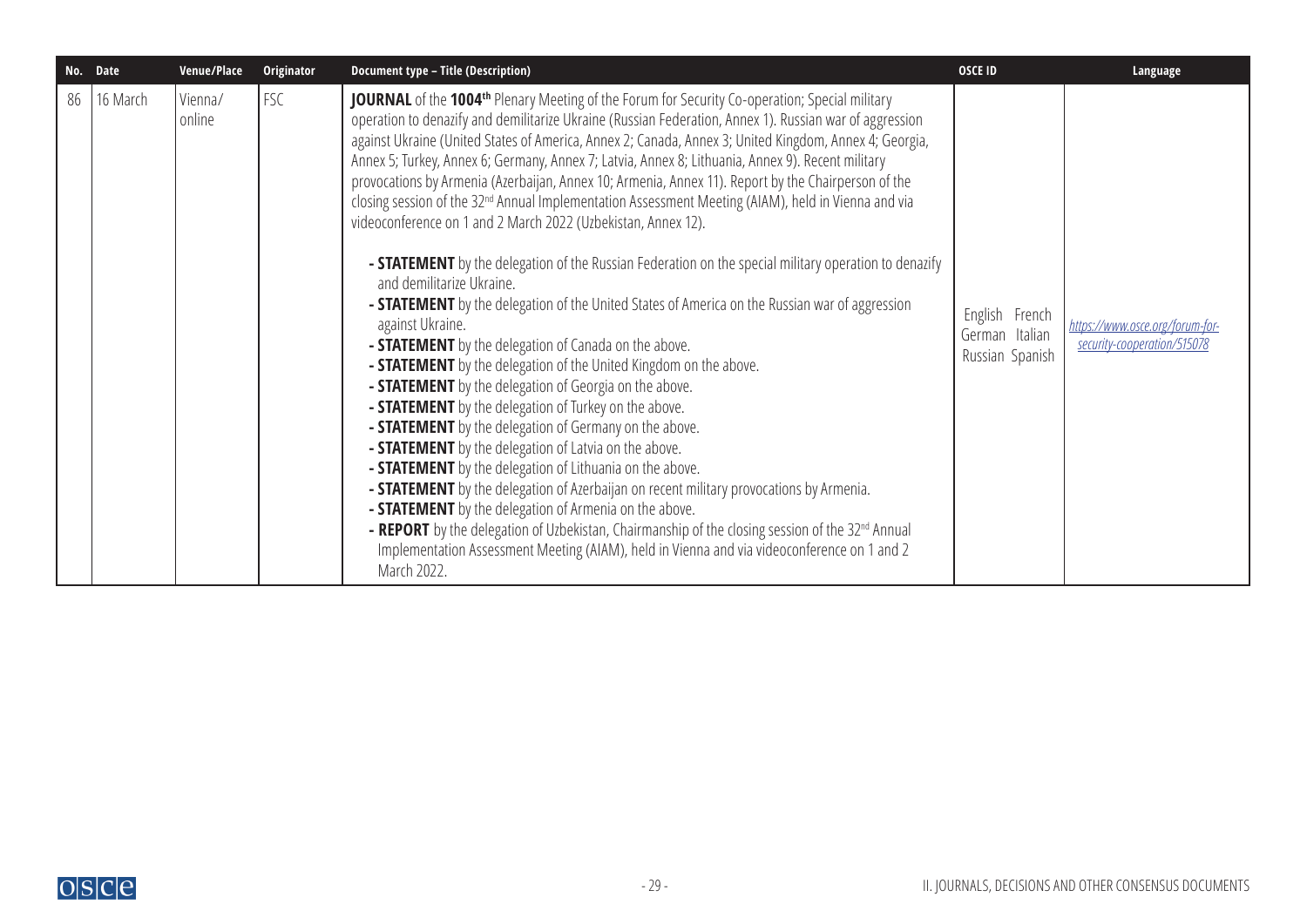### **III. SELECTED STATEMENTS, REGULAR REPORTS AND CONTRIBUTIONS**

made by the OSCE Chairperson-in-Office and high officials representing OSCE structures, institutions and field activities.

<span id="page-29-0"></span>This list includes regular reports issued by the OSCE Special Monitoring Mission to Ukraine.

*Statements and contributions made by national delegations during regular plenary meetings are grouped according to the negotiating body they were delivered at* 

*PC meetings: https://www.osce.org/pc/109624 | FSC meetings: https://www.osce.org/fsc/109625*

| No. | <b>Date</b> | Venue/Place       | Originator        | <b>Document type - Title (Description)</b>                                                                                                                                                                                                                                                                   | Language                        | <b>URL</b>                                                                |
|-----|-------------|-------------------|-------------------|--------------------------------------------------------------------------------------------------------------------------------------------------------------------------------------------------------------------------------------------------------------------------------------------------------------|---------------------------------|---------------------------------------------------------------------------|
| 87  | 10 January  | Ukraine           | <b>SMM</b>        | <b>STATUS REPORT</b> presents a general overview of the Special Monitoring Mission to Ukraine (SMM), its<br>main activities and latest news.                                                                                                                                                                 | English<br>Russian<br>Ukrainian | https://www.osce.org/special-<br>monitoring-mission-to-<br>ukraine/510458 |
| 88  | 13 January  | Vienna/<br>online | Ci <sub>0</sub>   | ADDRESS by the OSCE Chairman-in-Office and Minister for Foreign Affairs of Poland, Zbigniew Rau, as<br>delivered at the 1350 <sup>th</sup> Special Plenary Meeting of the Permanent Council to the Special Permanent Council.                                                                                | English                         | https://www.osce.org/<br>chairmanship/509900                              |
| 89  | 13 January  | Vienna/<br>online | SEC/SG            | <b>REMARKS</b> by OSCE Secretary General Helga Schmid in response to OSCE Chairman-in-Office and Minister<br>of Foreign Affairs of Poland, Zbigniew Rau, as delivered at the 1350 <sup>th</sup> Special Plenary Meeting of the<br>Permanent Council.                                                         | English                         | https://www.osce.org/secretary-<br>general/509867                         |
| 90  | 24 January  | Ukraine           | <b>SMM</b>        | <b>STATUS REPORT</b> presents a general overview of the Special Monitoring Mission to Ukraine (SMM), its<br>main activities and latest news.                                                                                                                                                                 | English<br>Russian<br>Ukrainian | https://www.osce.org/special-<br>monitoring-mission-to-<br>ukraine/511045 |
| 91  | 7 February  | Ukraine           | <b>SMM</b>        | <b>STATUS REPORT</b> presents a general overview of the Special Monitoring Mission to Ukraine (SMM), its<br>main activities and latest news.                                                                                                                                                                 | English<br>Russian<br>Ukrainian | https://www.osce.org/special-<br>monitoring-mission-to-<br>ukraine/512209 |
| 92  | 16 February | Albania           | OPA               | <b>REMARKS</b> by Head of the OSCE Presence in Albania, Ambassador Vincenzo Del Monaco, as delivered<br>at the KRIIK National Conference "Civil And Political Society; Necessity For An Inclusive Dialogue And<br>Participation - The Necessity For A Complete Electoral Reform; Financing Of The Politics". | Albanian<br>English             | https://www.osce.org/presence-in-<br>albania/512302                       |
| 93  | 24 February | Vienna/<br>online | Chairman-<br>ship | <b>ADDRESS</b> by the OSCE Chairman-in-Office and Minister for Foreign Affairs of Poland, Zbigniew Rau, as<br>delivered at the 1358 <sup>th</sup> Reinforced Plenary Meeting of the Permanent Council.                                                                                                       | English                         | https://www.osce.org/<br>chairmanship/512971                              |
| 94  | 24 February | Vienna/<br>online | SEC/SG            | ADDRESS by Secretary General, Helga Maria Schmid, as delivered at the 21 <sup>st</sup> Winter Meeting of the OSCE<br>Parliamentary Assembly                                                                                                                                                                  | English                         | https://www.osce.org/secretary-<br>general/512911                         |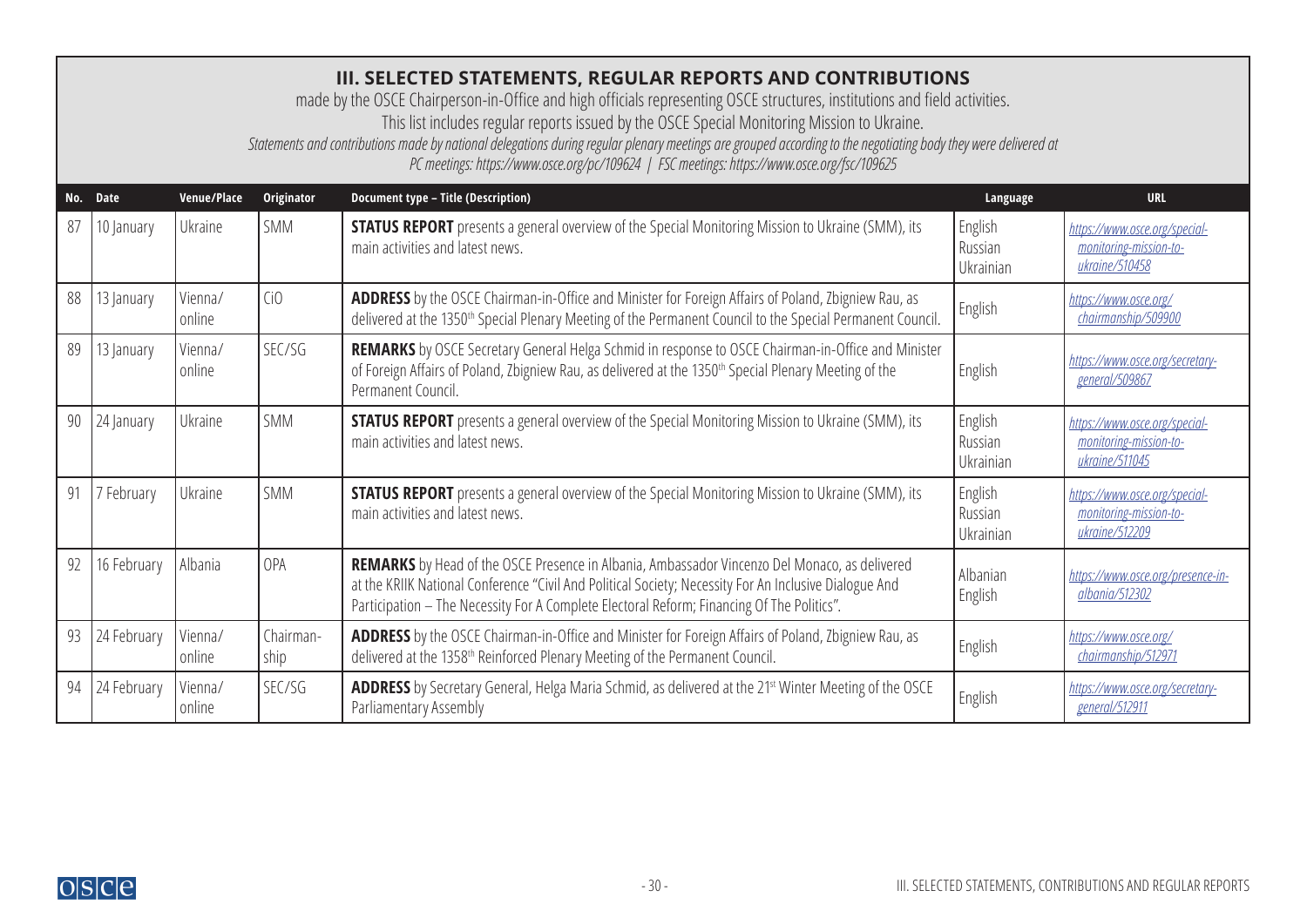| No. | <b>Date</b> | Venue/Place       | <b>Originator</b> | <b>Document type - Title (Description)</b>                                                                                                                                                                    | <b>OSCE ID</b>     | Language                                                                                                                                                                                                                                                                                                                                                                     |
|-----|-------------|-------------------|-------------------|---------------------------------------------------------------------------------------------------------------------------------------------------------------------------------------------------------------|--------------------|------------------------------------------------------------------------------------------------------------------------------------------------------------------------------------------------------------------------------------------------------------------------------------------------------------------------------------------------------------------------------|
| 95  | 24 February | Vienna/<br>online | PA                | <b>REPORT</b> by Secretary General of the OSCE Parliamentary Assembly, Roberto Montella, as delivered to the<br>Standing Committee at the 21 <sup>st</sup> Winter Meeting of the OSCE Parliamentary Assembly. | English<br>Russian | https://www.oscepa.org/<br>en/documents/winter-<br>meetings/2022vienna/<br>reports-25/4325-secretary-<br>general-montella-s-report-to-the-<br>standing-committee-2/file<br>https://www.oscepa.org/en/<br>documents/winter-meetings/2022-<br>vienna/reports-25/4326-secretary-<br>general-montella-s-report-to-the-<br>standing-committee-rus/file                            |
| 96  | 24 February | Vienna/<br>online | PA                | REPORT by the OSCE PA Special Representative for Mediterranean Affairs, Pascal Allizard, as delivered at<br>the 21 <sup>st</sup> Winter Meeting of the OSCE Parliamentary Assembly.                           | English<br>French  | https://www.oscepa.org/en/<br>documents/winter-meetings/2022-<br>vienna/reports-25/4336-report-<br>by-special-representative-on-<br>mediterranean-affairs-pascal-<br>allizard-eng/file<br>https://www.oscepa.org/en/<br>documents/winter-meetings/2022-<br>vienna/reports-25/4330-report-<br>by-special-representative-on-<br>mediterranean-affairs-pascal-<br>allizard/file |
| 97  | 25 February | Vienna/<br>online | PA                | REPORT by the OSCE PA Special Representative on South East Europe, Azay Guliyev, as delivered to the<br>Standing Committee at the 21 <sup>st</sup> Winter Meeting of the OSCE Parliamentary Assembly.         | English            | https://www.oscepa.org/en/<br>documents/winter-meetings/2022-<br>vienna/reports-25/4332-report-by-<br>special-representative-on-south-<br>east-europe-azay-guliyev/file                                                                                                                                                                                                      |
| 98  | 25 February | Vienna/<br>online | PA                | REPORT by the Chair of the Ad Hoc Committee on Countering Terrorism, Reinhold Lopatka, as delivered at<br>the 21 <sup>st</sup> Winter Meeting of the OSCE Parliamentary Assembly.                             | English            | https://www.oscepa.org/<br>en/documents/winter-<br>meetings/2022-vienna/<br>reports-25/4333-report-by-the-<br>chair-of-the-ad-hoc-committee-on-<br>countering-terrorism-reinhold-<br>lopatka/file                                                                                                                                                                            |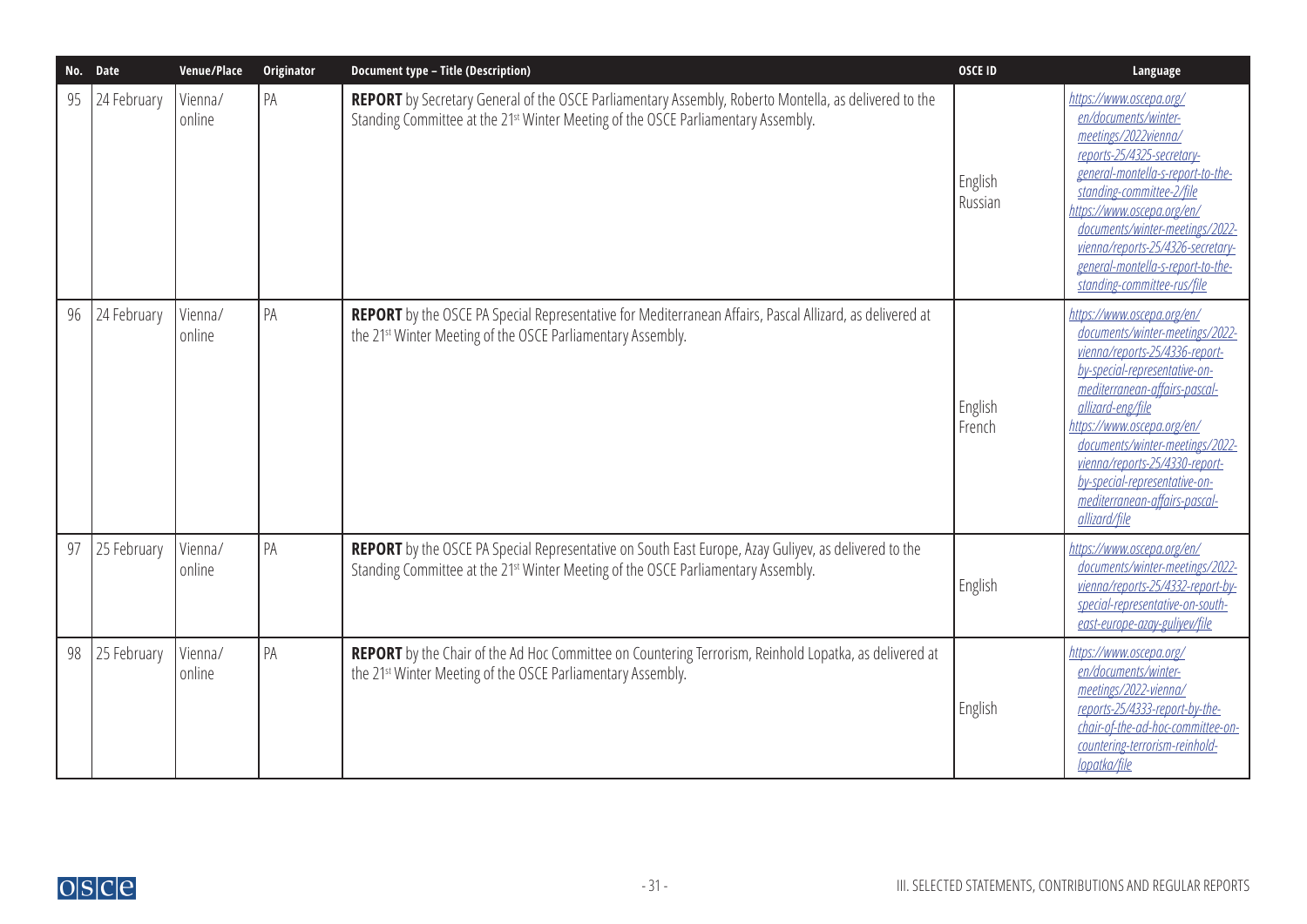| No. Date |             | Venue/Place       | Originator  | <b>Document type - Title (Description)</b>                                                                                                                                                                                                                                                                                        | <b>OSCE ID</b>     | Language                                                                                                                                                                                                                                                                                                                       |
|----------|-------------|-------------------|-------------|-----------------------------------------------------------------------------------------------------------------------------------------------------------------------------------------------------------------------------------------------------------------------------------------------------------------------------------|--------------------|--------------------------------------------------------------------------------------------------------------------------------------------------------------------------------------------------------------------------------------------------------------------------------------------------------------------------------|
| 99       | 25 February | Vienna/<br>online | PA          | REPORT by the Chair of the Ad Hoc Committee on Migration, Kristian Vigenin, as delivered at the 21 <sup>st</sup><br>Winter Meeting of the OSCE Parliamentary Assembly.                                                                                                                                                            | English            | https://www.oscepa.org/en/<br>documents/winter-meetings/2022-<br>vienna/reports-25/4334-report-by-<br>the-chair-of-the-ad-hoc-committee-<br>on-migration-kristian-vigenin/file                                                                                                                                                 |
| 100      | 25 February | Vienna/<br>online | PA          | REPORT of the President of the OSCE Parliamentary Assembly, Margareta Cederfelt, as delivered at the 21 <sup>st</sup><br>Winter Meeting of the OSCE Parliamentary Assembly.                                                                                                                                                       | English<br>Russian | https://www.oscepa.org/en/<br>documents/winter-meetings/2022-<br>vienna/reports-25/4327-president-<br>cederfelt-s-report-to-the-standing-<br>committee/file<br>https://www.oscepa.org/en/<br>documents/winter-meetings/2022-<br>vienna/reports-25/4328-president-<br>cederfelt-s-report-to-the-standing-<br>committee-rus/file |
| 101      | 25 February | Vienna/<br>online | PA          | REPORT by the OSCE PA Special Representative on Youth Engagement, Farah Karimi, as delivered to the<br>Standing Committee at the 21st Winter Meeting of the OSCE Parliamentary Assembly.                                                                                                                                          | English            | https://www.oscepa.org/en/<br>documents/winter-meetings/2022-<br>vienna/reports-25/4331-report-by-<br>special-representative-on-youth-<br>engagement-farah-karimi/file                                                                                                                                                         |
| 102      | 25 February | Vienna/<br>online | PA          | REPORT by the OSCE PA Special Representative on Central Asia, Pia Kauma, as delivered to the Standing<br>Committee at the 21st Winter Meeting of the OSCE Parliamentary Assembly.                                                                                                                                                 | English            | https://www.oscepa.org/en/<br>documents/winter-meetings/2022-<br>vienna/reports-25/4329-report-by-<br>special-representative-on-central-<br>asia-pia-kauma/file                                                                                                                                                                |
| 103      | 25 February | Vienna            | OSR/CTHB    | REMARKS by the OSCE Special Representative and Co-ordinator for Combating Trafficking in Human<br>Beings, Valiant Richey, as delivered at the OSCE PA Special Debate: Human Trafficking in a Globalized<br>Economy.                                                                                                               | English            | https://www.oscepa.org/en/<br>documents/winter-meetings/2022-<br>vienna/speeches-33                                                                                                                                                                                                                                            |
| 104      | 25 February | Vienna            | <b>RFoM</b> | <b>SPEECH</b> by the OSCE Representative on Freedom of the Media, Teresa Ribeiro, as delivered at the 3 <sup>rd</sup><br>Committee of the OSCE PA (General Committee on Democracy, Human Rights and Humanitarian Questions):<br>Special debate focused on the topic of ' ournalism as a precondition for justice and rule of law. | English            | https://www.osce.org/representative-<br>on-freedom-of-media/513199                                                                                                                                                                                                                                                             |
|          | 105 3 March | Vienna            | RFoM        | <b>COMMUNIQUÉ</b> by the OSCE Representative on Freedom of the Media, Teresa Ribeiro, issued by the OSCE<br>Representative on Freedom of the Media.                                                                                                                                                                               | English<br>Russian | https://www.osce.org/representative-<br>on-freedom-of-media/513313                                                                                                                                                                                                                                                             |
| 106      | 7 March     | Vienna            | SEC/SG      | REMARKS of the Secretary General, Helga Maria Schmid, as delivered at the 1361st Special Plenary<br>Meeting of the Permanent Council.                                                                                                                                                                                             | English            | https://www.osce.org/secretary-<br>general/513397                                                                                                                                                                                                                                                                              |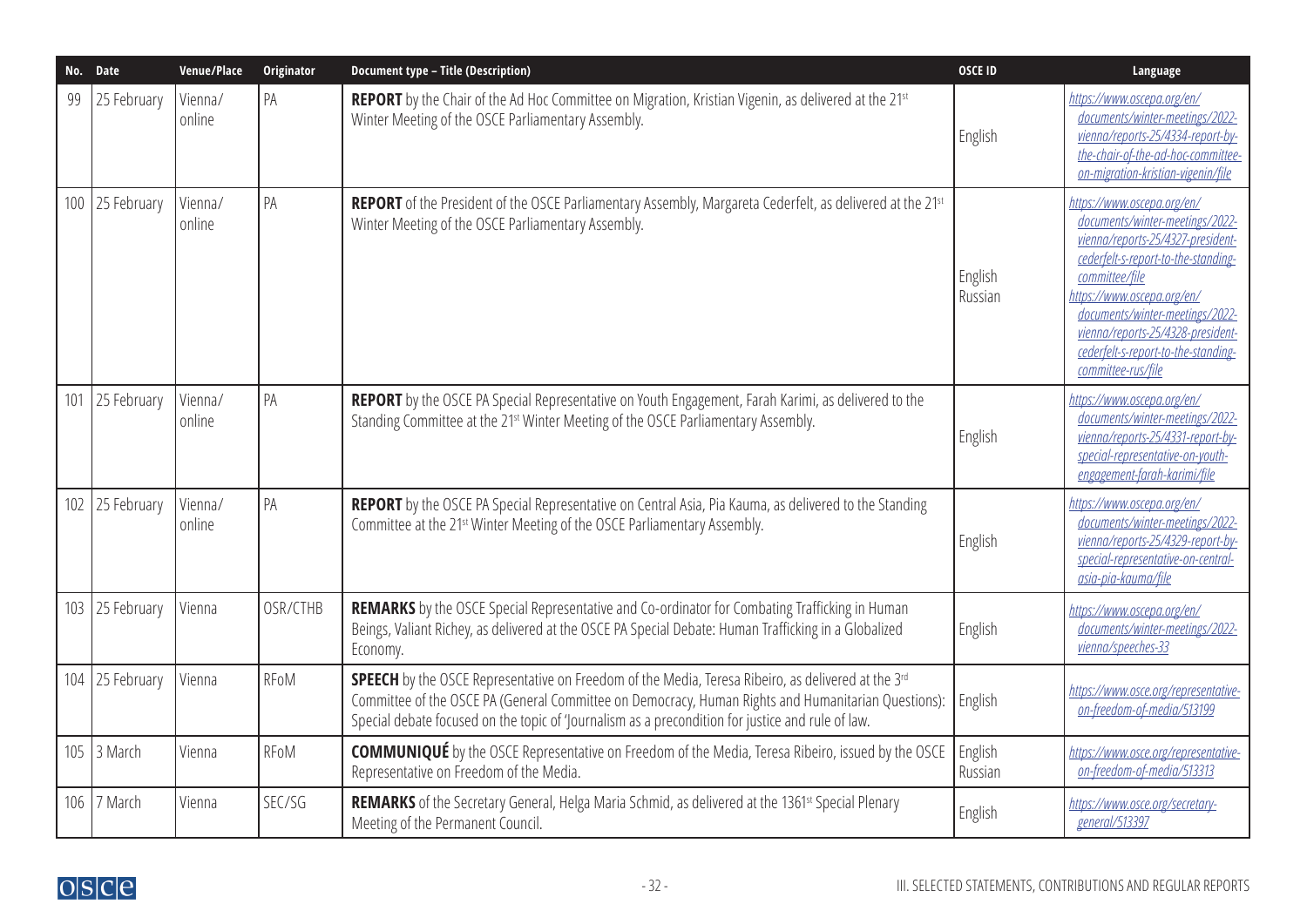| No. Date       | Venue/Place        | Originator   | <b>Document type - Title (Description)</b>                                                                                                                                                                                | <b>OSCE ID</b> | Language                                                                  |
|----------------|--------------------|--------------|---------------------------------------------------------------------------------------------------------------------------------------------------------------------------------------------------------------------------|----------------|---------------------------------------------------------------------------|
| 107   9 March  | Vienna             | OSR/CTHB     | <b>RECOMMENDATIONS</b> of the OSCE Special Representative and Co-ordinator for Combating Trafficking<br>in Human Beings, Valiant Richey, on the need to enhance anti-trafficking prevention amid mass migration<br>flows. | English        | https://www.osce.org/cthb/513784                                          |
| 108   10 March | Yerevan/<br>online | RFoM         | <b>WELCOMING REMARKS</b> by the OSCE Representative on Freedom of the Media, Teresa Ribeiro, as<br>delivered at the conference on "National Consultation on Media and Information Literacy Policies and<br>Strategies".   | English        | https://www.osce.org/representative-<br><u>on-freedom-of-media/513994</u> |
| 109 24 March   | Vienna             | <b>ODIHR</b> | <b>ADDRESS</b> by ODIHR Director, Matteo Mecacci, as delivered at the 1364 <sup>th</sup> Special Plenary Meeting of the<br>Permanent Council.                                                                             | English        | https://www.osce.org/odihr/514627                                         |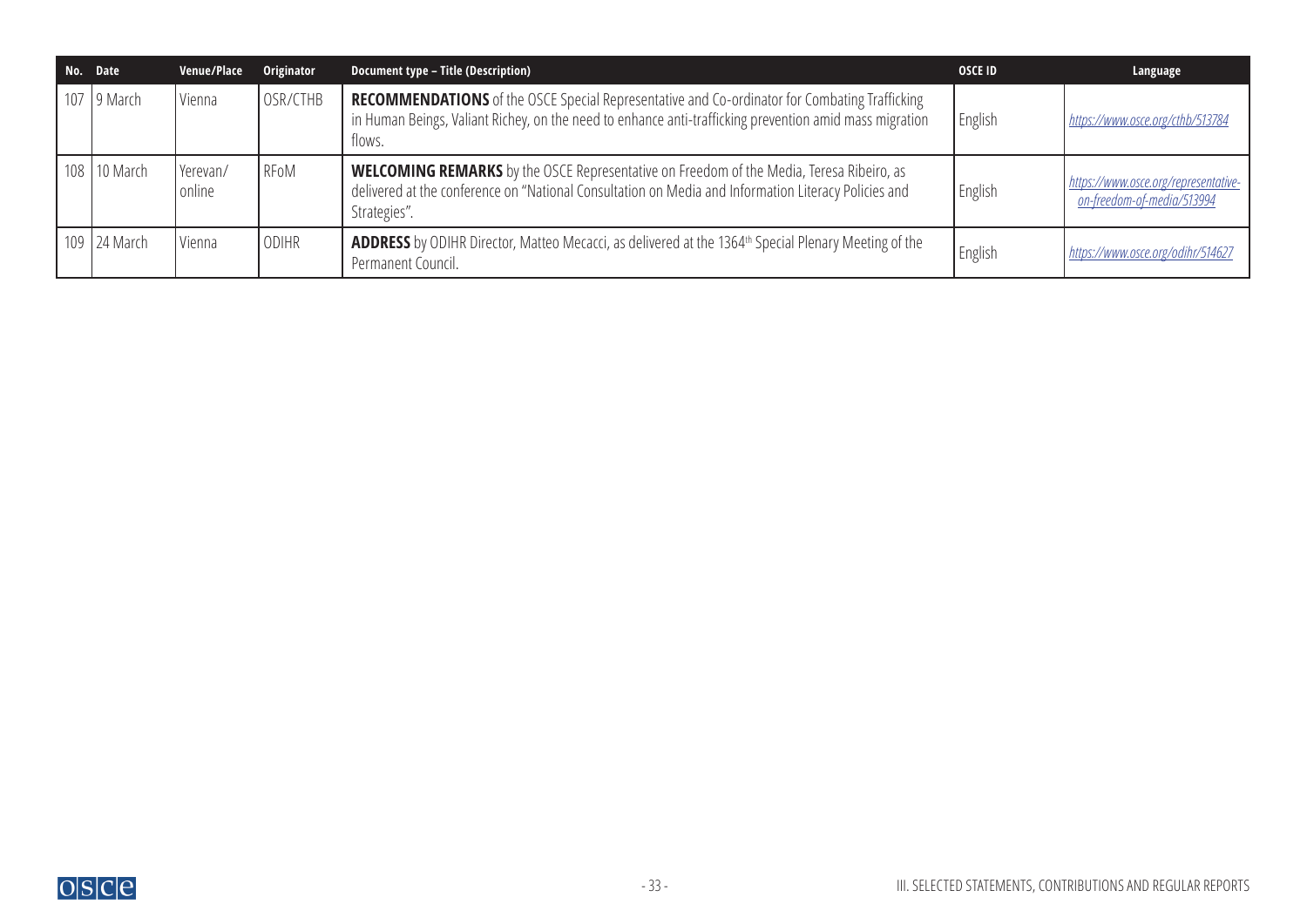<span id="page-33-0"></span>

|     | IV. CONSOLIDATED SUMMARIES - (non-consensus) REPORTS AND AGENDAS<br>released by/at OSCE meetings, events, conferences, seminars and workshops. This section also includes recently released<br>documents related to events that took place last year, or that will take place in the months to come. |                   |                                                               |                                                                                                                                                                                                                                   |                    |                                                                    |  |  |  |  |  |
|-----|------------------------------------------------------------------------------------------------------------------------------------------------------------------------------------------------------------------------------------------------------------------------------------------------------|-------------------|---------------------------------------------------------------|-----------------------------------------------------------------------------------------------------------------------------------------------------------------------------------------------------------------------------------|--------------------|--------------------------------------------------------------------|--|--|--|--|--|
|     | No. Date                                                                                                                                                                                                                                                                                             | Venue/Place       | Originator                                                    | <b>Document type - Title (Description)</b>                                                                                                                                                                                        | Language           | <b>URL</b>                                                         |  |  |  |  |  |
|     | 2021                                                                                                                                                                                                                                                                                                 |                   |                                                               |                                                                                                                                                                                                                                   |                    |                                                                    |  |  |  |  |  |
| 110 | $8-9$ March<br>2021                                                                                                                                                                                                                                                                                  | online            | <b>ODIHR</b>                                                  | Supplementary Human Dimension Meeting on Media Freedom and Gender Equality: FINAL REPORT.                                                                                                                                         | English            | https://www.osce.org/odihr/511303                                  |  |  |  |  |  |
| 111 | 8 June 2021                                                                                                                                                                                                                                                                                          | online            | <b>ODIHR</b>                                                  | OSCE/ODIHR MEETING REPORT: Addressing Anti-Asian Racism and Xenophobia: Challenges and<br>Opportunities.                                                                                                                          | English            | https://www.osce.org/odihr/510656                                  |  |  |  |  |  |
| 112 | $20 - 21$<br>September<br>2021                                                                                                                                                                                                                                                                       | Vienna/<br>online | SEC/OSG/<br>ExtCoop;<br>Asian<br>Partners for<br>Co-operation | <b>CONSOLIDATED SUMMARY: 2021 OSCE Asian Conference.</b>                                                                                                                                                                          | English            | https://www.osce.org/partners-for-<br>cooperation/asian/510197     |  |  |  |  |  |
| 113 | $14 - 15$<br>October 2021                                                                                                                                                                                                                                                                            | Vienna/<br>online | SEC/TNTD/<br>ATU;<br>PA                                       | <b>OUTCOME DOCUMENT:</b> Regional Policy Dialogue with Legislators from South-Eastern Europe on the<br>Prosecution, Rehabilitation, and Reintegration of Foreign Terrorist Fighters.                                              | English            | https://www.osce.org/<br>secretariat/512107                        |  |  |  |  |  |
| 114 | 20 October<br>2021                                                                                                                                                                                                                                                                                   | online            | ODIHR                                                         | Independence of Prosecutors in Central Europe: ODIHR Webinar REPORT.                                                                                                                                                              | English            | https://www.osce.org/odihr/511120                                  |  |  |  |  |  |
|     | 115   8 November<br>2021                                                                                                                                                                                                                                                                             | online            | <b>ODIHR</b>                                                  | Regularization of migrants in an irregular situation in the OSCE region: Recent developments, points for<br>discussion and recommendations - MEETING REPORT.                                                                      | English            | https://www.osce.org/odihr/509600                                  |  |  |  |  |  |
| 116 | 17 December online<br>2021                                                                                                                                                                                                                                                                           |                   | <b>ODIHR</b>                                                  | <b>SUMMARY REPORT:</b> Final Event of Joint OSCE-UNHCR Webinar Series on Combating Intolerance and<br>Discrimination against Migrants and Refugees.                                                                               | English            | https://www.osce.org/odihr/512125                                  |  |  |  |  |  |
|     |                                                                                                                                                                                                                                                                                                      |                   |                                                               | 2022                                                                                                                                                                                                                              |                    |                                                                    |  |  |  |  |  |
| 117 | 26 January                                                                                                                                                                                                                                                                                           | online            | RFoM                                                          | <b>AGENDA</b> Launch of the SAIFE Policy Manual.                                                                                                                                                                                  | English            | https://www.osce.org/representative-<br>on-freedom-of-media/510335 |  |  |  |  |  |
| 118 | $14 - 15$<br>February                                                                                                                                                                                                                                                                                | Vienna/<br>online | SEC/OCEEA                                                     | AGENDA of the First Preparatory Meeting of the 30 <sup>th</sup> OSCE Economic and Environmental Forum "Promoting<br>security and stability in the OSCE area through sustainable economic recovery from the COVID-19<br>pandemic". | English<br>Russian | https://www.osce.org/oceea/510638                                  |  |  |  |  |  |
| 119 | 23 February                                                                                                                                                                                                                                                                                          | online            | <b>ODIHR</b>                                                  | <b>CONCEPT NOTE:</b> Integrating a gender perspective in intelligence services.                                                                                                                                                   | English            | https://www.osce.org/odihr/512074                                  |  |  |  |  |  |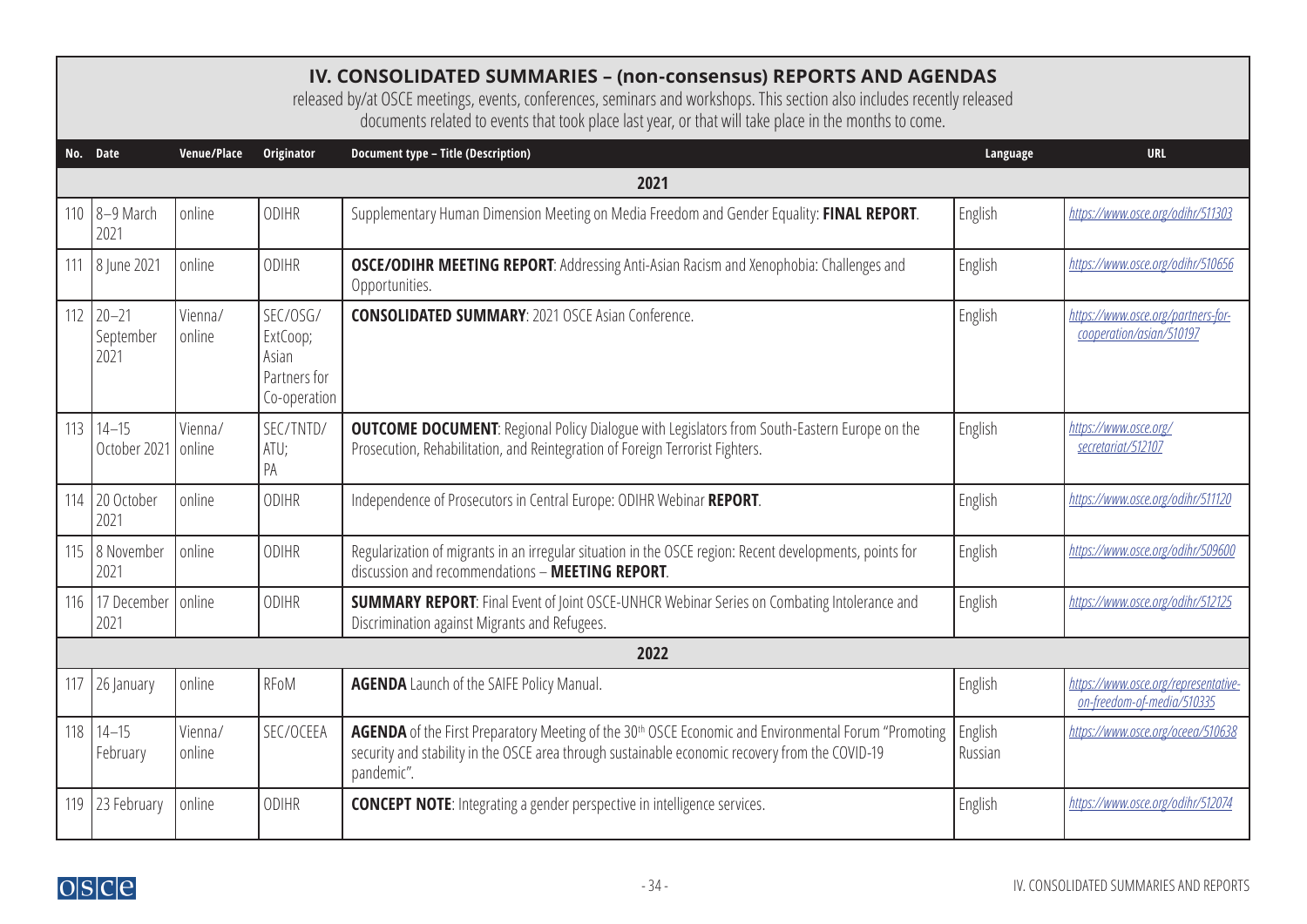| No. Date   |                             | Venue/Place | Originator   | Document type - Title (Description)                                                                                                                                       | <b>OSCE ID</b>                                                                         | Language                                                                                          |
|------------|-----------------------------|-------------|--------------|---------------------------------------------------------------------------------------------------------------------------------------------------------------------------|----------------------------------------------------------------------------------------|---------------------------------------------------------------------------------------------------|
| $120 \mid$ | 1 March<br>(postponed)      | online      | SEC/PGI      | <b>INVITATION, CONCEPT NOTE AND DRAFT AGENDA: High-level Conference on Gender-responsive</b><br>and Disability-inclusive Disaster Risk Reduction Policies and Management. | Albanian<br><b>Bosnian</b><br>Croatian<br>English<br>Montenegrin<br>Russian<br>Serbian | https://www.osce.org/<br>secretariat/512224<br>https://www.osce.org/<br><u>secretariat/504892</u> |
|            | 121   14–15 March   Vienna/ | online      | <b>ODIHR</b> | <b>ANNOTATED AGENDA:</b> Supplementary Human Dimension Meeting on International co-operation in<br>service of human rights.                                               | English                                                                                | https://www.osce.org/odihr/512110                                                                 |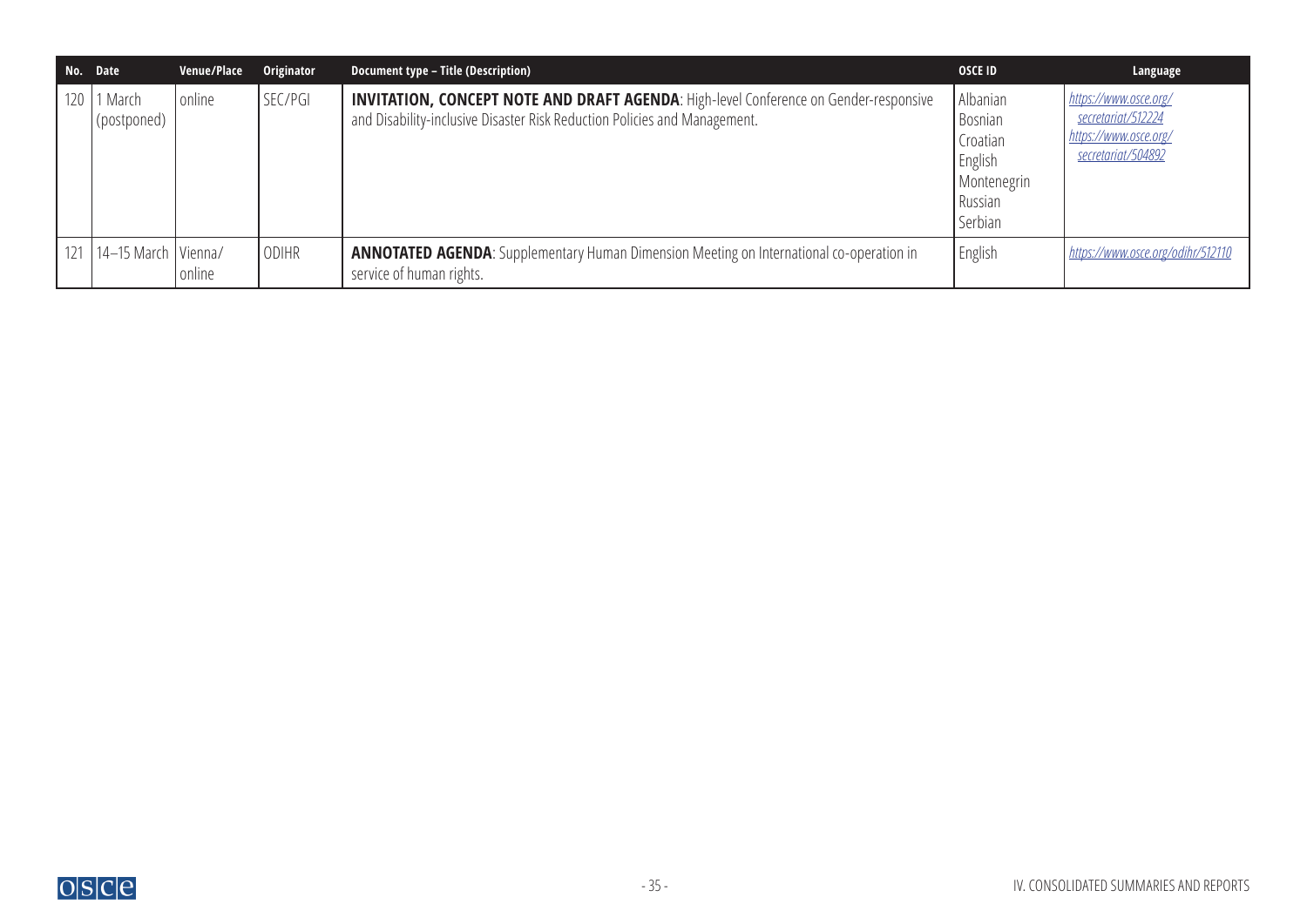<span id="page-35-0"></span>

|     | <b>V. ELECTION OBSERVATION REPORTS</b><br>prepared by various types of OSCE election missions. This section includes statements or opinions concerning elections in participating States. |                    |                  |                                                                                                                                                                                                                                                 |                                |                                                                 |  |  |  |  |
|-----|-------------------------------------------------------------------------------------------------------------------------------------------------------------------------------------------|--------------------|------------------|-------------------------------------------------------------------------------------------------------------------------------------------------------------------------------------------------------------------------------------------------|--------------------------------|-----------------------------------------------------------------|--|--|--|--|
|     | No. Date                                                                                                                                                                                  | Country            | Originator       | <b>Document type - Title (Description)</b>                                                                                                                                                                                                      | Language                       | <b>URL</b>                                                      |  |  |  |  |
|     | 2021                                                                                                                                                                                      |                    |                  |                                                                                                                                                                                                                                                 |                                |                                                                 |  |  |  |  |
| 122 | 11 July 2021                                                                                                                                                                              | Moldova            | ODIHR/EOM        | FINAL REPORT on the early parliamentary elections held on 11 July 2021 in Moldova.                                                                                                                                                              | English<br>Romanian<br>Russian | https://www.osce.org/odihr/<br>elections/508979                 |  |  |  |  |
| 123 | 20<br>September<br>2021                                                                                                                                                                   | Canada             | ODIHR/EET        | FINAL REPORT on the early federal election held on 20 September 2021 in Canada.                                                                                                                                                                 | English<br>French              | https://www.osce.org/odihr/elections/<br>canada/511834          |  |  |  |  |
| 124 | 26<br>September<br>2021                                                                                                                                                                   | Germany            | ODIHR/EET        | FINAL REPORT on the elections to the Federal Parliament (Bundestag) held on 26 September 2021 in<br>Germany.                                                                                                                                    | English                        | https://www.osce.org/odihr/elections/<br>germany/514048         |  |  |  |  |
| 125 | 8-9 October<br>2021                                                                                                                                                                       | Czech<br>Republic  | ODIHR/EET        | <b>FINAL REPORT</b> on the parliamentary elections held on $8 - 9$ October 2021 in the Czech Republic.                                                                                                                                          | English                        | https://www.osce.org/odihr/elections/<br>czech-republic/514405  |  |  |  |  |
| 126 | 17 and 31<br>October 2021                                                                                                                                                                 | North<br>Macedonia | ODIHR/EOM        | FINAL REPORT on the local elections held on 17 and 31 October 2021 in the Republic of North<br>Macedonia.                                                                                                                                       | English                        | https://www.osce.org/odihr/elections/<br>north-macedonia/514666 |  |  |  |  |
| 127 | $22 - 26$<br>November<br>2021                                                                                                                                                             | Portugal           | ODIHR/NAM        | <b>NEEDS ASSESSMENT MISSION REPORT</b> on the early parliamentary elections foreseen to be held on<br>30 January 2022 in Portugal.                                                                                                              | English                        | https://www.osce.org/odihr/<br>elections/508898                 |  |  |  |  |
| 128 | $6 - 10$<br>December<br>2021                                                                                                                                                              | Serbia             | ODIHR/NAM        | NEEDS ASSESSMENT MISSION REPORT on the presidential and early parliamentary elections<br>foreseen to be held on 3 April 2022 in Serbia.                                                                                                         | English                        | https://www.osce.org/odihr/elections/<br>serbia/509426          |  |  |  |  |
|     |                                                                                                                                                                                           |                    |                  | 2022                                                                                                                                                                                                                                            |                                |                                                                 |  |  |  |  |
| 129 | $17 - 21$<br>January                                                                                                                                                                      | Hungary            | ODIHR/NAM        | <b>NEEDS ASSESSMENT MISSION REPORT</b> on the parliamentary elections foreseen to be held on 3 April<br>2022 in Hungary.                                                                                                                        | English                        | https://www.osce.org/odihr/<br>elections/511429                 |  |  |  |  |
|     | 130 27 January                                                                                                                                                                            | Kyrgyzstan         | PC/France-<br>EU | <b>STATEMENT</b> by the French EU Presidency on the outcome of the parliamentary elections in Kyrgyzstan<br>held on 28 November 2021, as delivered at the 1352 <sup>nd</sup> Plenary Meeting of the Permanent Council.                          | English                        | https://www.osce.org/node/511420                                |  |  |  |  |
| 131 | 27 January                                                                                                                                                                                | Kyrgyzstan         | PC/USA           | <b>STATEMENT</b> by the Delegation of the United States of America on the outcome of the parliamentary<br>elections in Kyrgyzstan held on 28 November 2021, as delivered at the 1352 <sup>nd</sup> Plenary Meeting of the<br>Permanent Council. | English<br>Russian             | https://www.osce.org/node/511423                                |  |  |  |  |

Г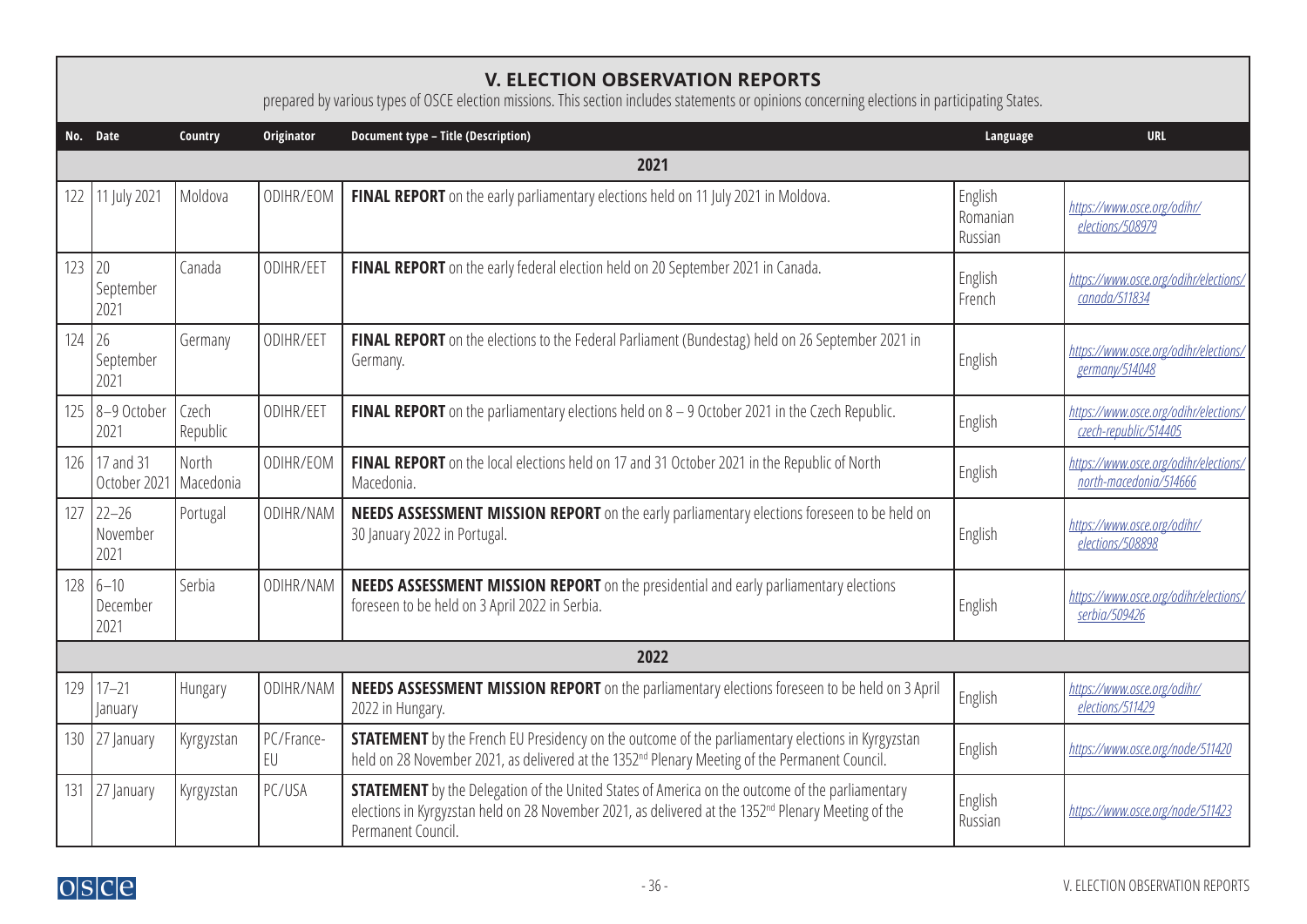| No. Date |                                     | Country                  | Originator | Document type - Title (Description)                                                                                                                                                    | <b>OSCE ID</b>     | Language                                                     |
|----------|-------------------------------------|--------------------------|------------|----------------------------------------------------------------------------------------------------------------------------------------------------------------------------------------|--------------------|--------------------------------------------------------------|
|          | 132   31   anuary $-$<br>3 February | The<br>Netherlands       | ODIHR/NAM  | NEEDS ASSESSMENT MISSION REPORT on the municipal council elections foreseen to be held on 16<br>March 2022 in the Netherlands.                                                         | English            | https://www.osce.org/odihr/<br>elections/512830              |
|          | $133 \mid 7 - 11$<br>February       | France                   | ODIHR/NAM  | <b>NEEDS ASSESSMENT MISSION REPORT</b> on the presidential election foreseen to be held on 10 April<br>2022 and parliamentary elections foreseen to be held on 12 June 2022 in France. | English            | https://www.osce.org/odihr/elections/<br>france/513418       |
|          | $134$   $15-18$<br>February         | Slovenia                 | ODIHR/NAM  | <b>NEEDS ASSESSMENT MISSION REPORT</b> on the parliamentary elections foreseen to be held on 24<br>April 2022 in Slovenia.                                                             | English            | https://www.osce.org/odihr/elections/<br>slovenia/514075     |
|          | 135 23 February<br>$-15$ March      | Serbia                   | ODIHR/EOM  | <b>INTERIM REPORT</b> on the presidential and early parliamentary elections foreseen to be held on 3 April<br>2022 in Serbia.                                                          | English<br>Serbian | https://www.osce.org/odihr/elections/<br>serbia/514213       |
|          | 136 28 February<br>– 4 March        | Malta                    | ODIHR/NAM  | <b>NEEDS ASSESSMENT MISSION REPORT</b> on the parliamentary elections foreseen to be held on 26<br>March 2022 in Malta.                                                                | English            | https://www.osce.org/odihr/elections.<br>malta/513907        |
|          | 137 $1-3$ March                     | Turkmenistan   ODIHR/NAM |            | NEEDS ASSESSMENT MISSION REPORT on the early presidential election foreseen to be held on 12<br>March 2022 in Turkmenistan.                                                            | English            | https://www.osce.org/odihr/elections.<br>turkmenistan/513565 |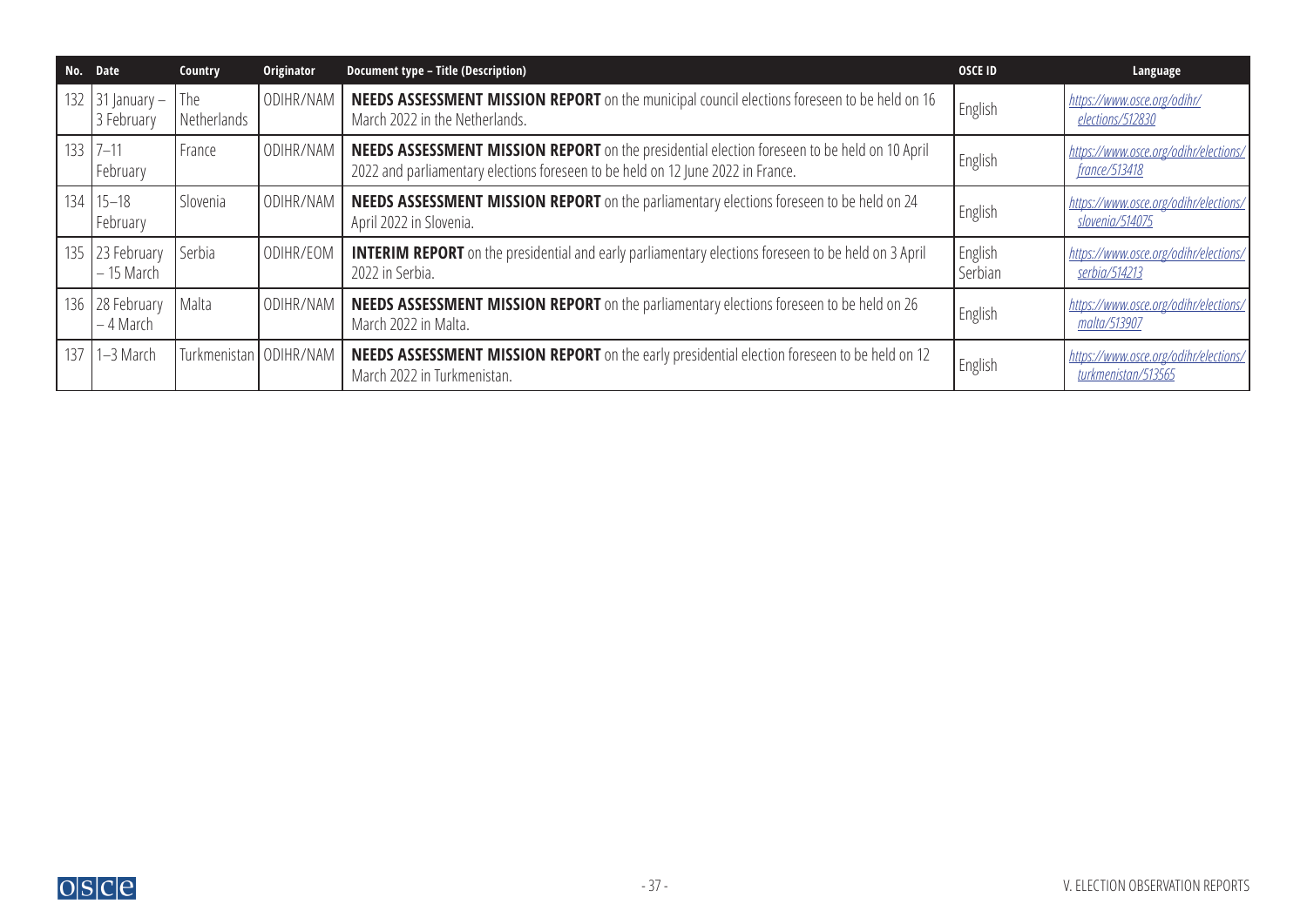## <span id="page-37-0"></span>**VI. SELECTED INTEREST AND REFERENCE DOCUMENTS**

This section includes various items relating to events or specific activities within the three OSCE dimensions.

|     | No. Date                       | Country                   | Originator                     | Document type - Title (Description)                                                                                                                             | Language                  | <b>URL</b>                                                         |  |  |  |  |
|-----|--------------------------------|---------------------------|--------------------------------|-----------------------------------------------------------------------------------------------------------------------------------------------------------------|---------------------------|--------------------------------------------------------------------|--|--|--|--|
|     | 2021                           |                           |                                |                                                                                                                                                                 |                           |                                                                    |  |  |  |  |
| 138 | 15 December<br>2021            | Italy                     | ODIHR                          | <b>OPINION</b> on Draft Provisions on Conflict of Interest.                                                                                                     | English                   | https://www.osce.org/odihr/509075                                  |  |  |  |  |
| 139 | 16 December<br>2021            | Kazakhstan                | <b>ODIHR</b>                   | <b>COMPARATIVE NOTE</b> on Models of Judicial Councils as Independent and Self-Governing Bodies.                                                                | English                   | https://www.osce.org/odihr/509090                                  |  |  |  |  |
| 140 | 17 December Italy<br>2021      |                           | ODIHR                          | <b>OPINION</b> on Draft Law on Measures to Prevent and Counter Manifestations of Hatred Online.                                                                 | English                   | https://www.osce.org/odihr/509084                                  |  |  |  |  |
| 141 | 22 December<br>2021            | Bosnia and<br>Herzegovina | OMBaH                          | HATE MONITOR REPORT, November 2021                                                                                                                              | <b>Bosnian</b><br>English | https://www.osce.org/mission-to-<br>bosnia-and-herzegovina/508949  |  |  |  |  |
| 142 | 23 December   Mongolia<br>2021 |                           | <b>ODIHR</b>                   | <b>OPINION</b> on the Law on the Judiciary.                                                                                                                     | English                   | https://www.osce.org/odihr/509672                                  |  |  |  |  |
|     |                                |                           |                                | 2022                                                                                                                                                            |                           |                                                                    |  |  |  |  |
| 143 | 11 January                     | Moldova                   | RFoM                           | LEGAL ANALYSIS on the Law on Amendment of the Code of Audiovisual Media Services of the Republic of<br>Moldova.                                                 | English                   | https://www.osce.org/representative-<br>on-freedom-of-media/509792 |  |  |  |  |
| 144 | 24 January                     | OSCE region               | <b>FSC</b>                     | <b>OSCE BEST PRACTICE GUIDE</b> on Ammunition Marking, Registrations and Record-Keeping.                                                                        | English                   | https://www.osce.org/forum-for-<br>security-cooperation/513013     |  |  |  |  |
| 145 | February                       | OSCE region               | FSC                            | <b>OSCE BEST PRACTICE GUIDE</b> on National Procedures for Stockpile Management and Security of Small<br>Arms and Light Weapons.                                | English                   | https://www.osce.org/forum-for-<br>security-cooperation/511204     |  |  |  |  |
| 146 | 3 February                     | Bosnia and<br>Herzegovina | OMBaH                          | HATE MONITOR REPORT, December 2021.                                                                                                                             | Bosnian<br>English        | https://www.osce.org/mission-to-<br>bosnia-and-herzegovina/511216  |  |  |  |  |
| 147 | 10 February                    | Ukraine                   | ODIHR;<br>Venice<br>Commission | Ukraine: Urgent JOINT OPINION on the Draft law on Local Referendum.                                                                                             | English                   | https://www.osce.org/odihr/512098                                  |  |  |  |  |
| 148 | 15 February                    | OSCE region               | ODIHR                          | REPORT: Towards a Culture of Accountability of Councils for the Judiciary.                                                                                      | English                   | https://www.osce.org/odihr/512260                                  |  |  |  |  |
| 149 | 15 February                    | OSCE region               | OSR/CTHB                       | <b>BRIEF</b> - Policy responses to technology-facilitated trafficking in human beings: Analysis of current<br>approaches and considerations for moving forward. | English                   | https://www.osce.org/cthb/512170                                   |  |  |  |  |
| 150 | 18 February                    | Georgia                   | ODIHR                          | <b>OPINION</b> on the Legislative Amendments on the State Inspector's Service.                                                                                  | English                   | https://www.osce.org/odihr/512728                                  |  |  |  |  |